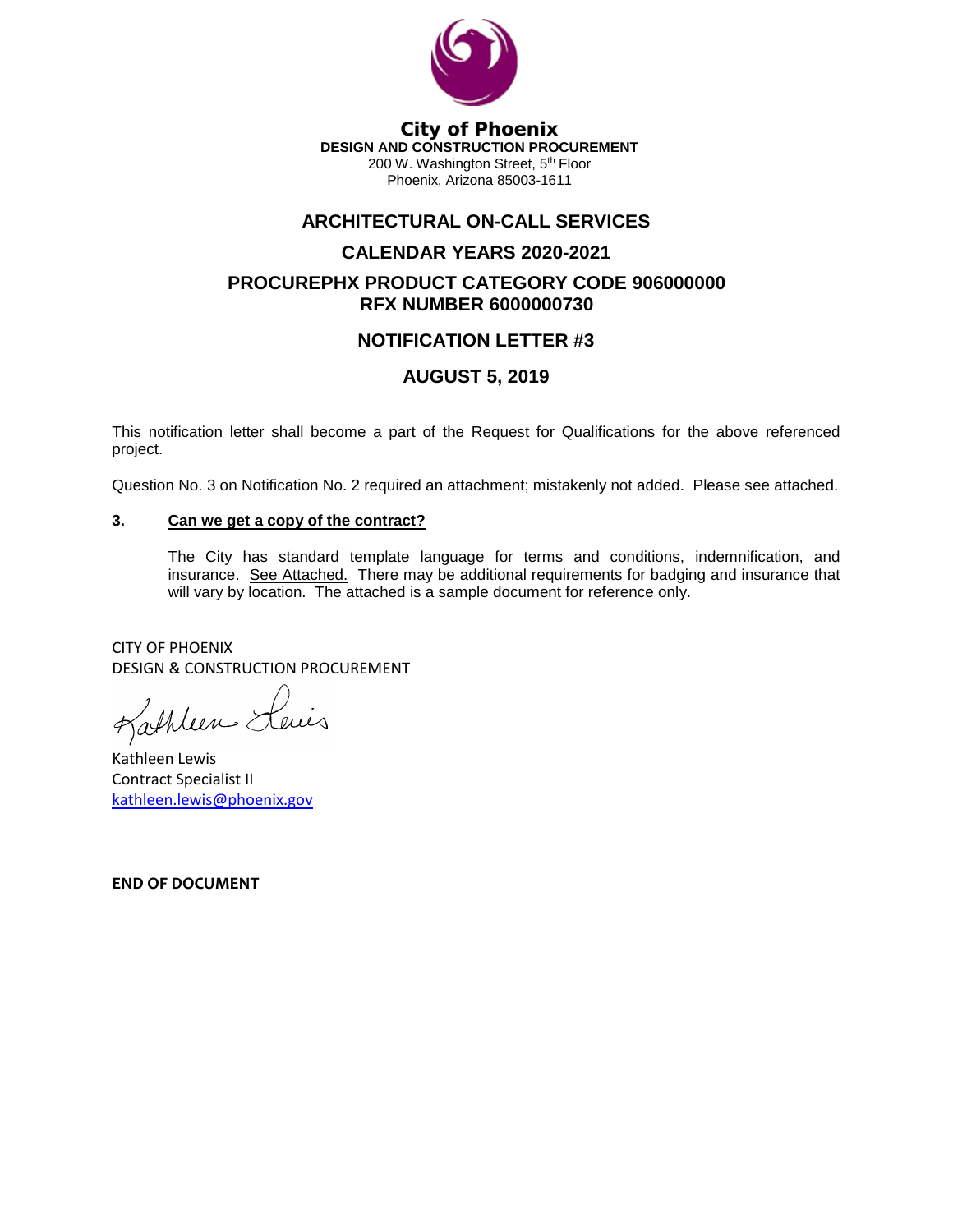

# **ON-CALL ARCHITECTURAL SERVICES**

**AGREEMENT**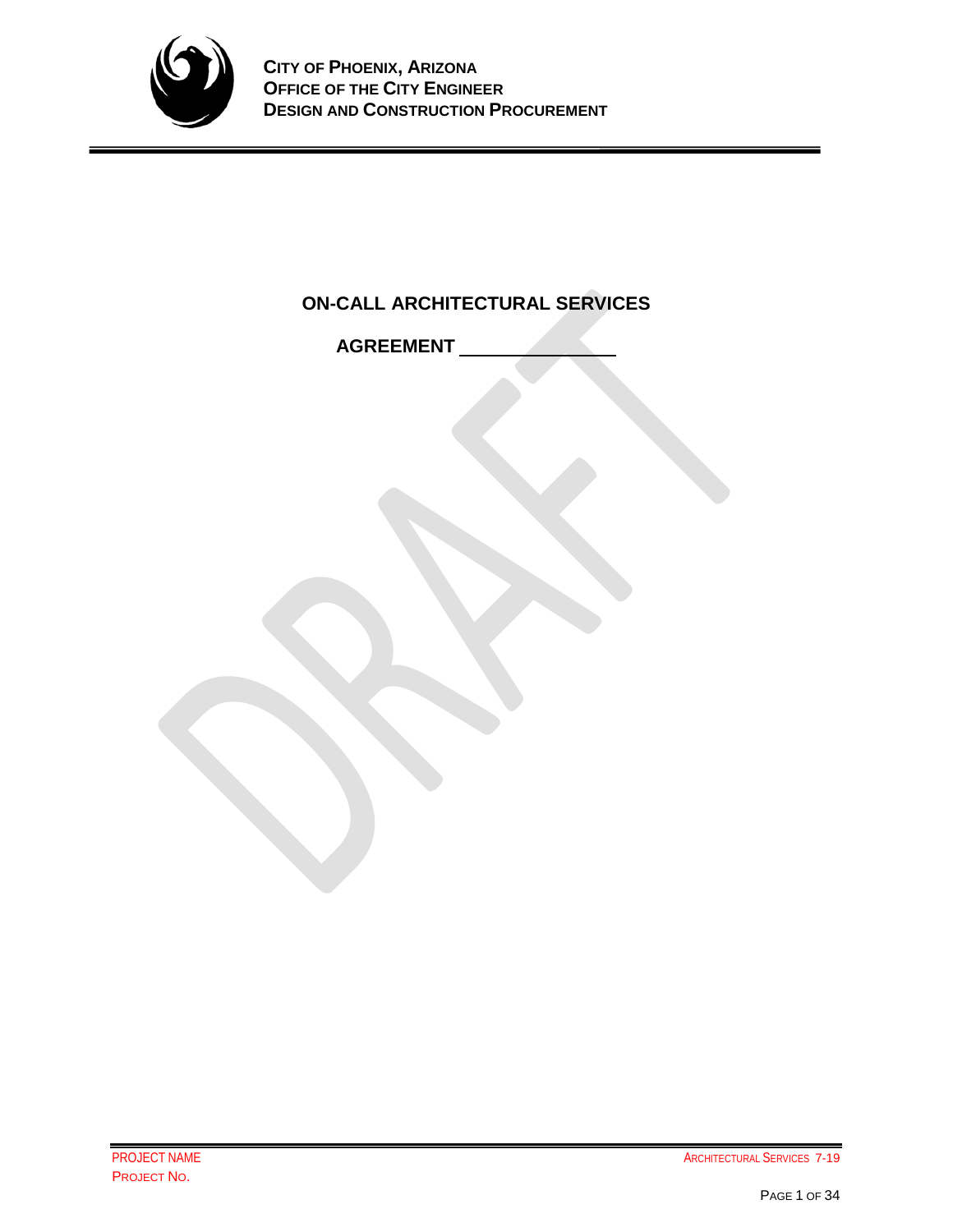| EXHIBIT A           | 22   |
|---------------------|------|
|                     |      |
| <b>EXHIBIT C</b>    | . 29 |
| EXHIBIT D           | 30   |
| <b>EXHIBIT E.</b>   |      |
|                     |      |
| <b>ATTACHMENT 2</b> | 33   |
|                     | 34   |
|                     |      |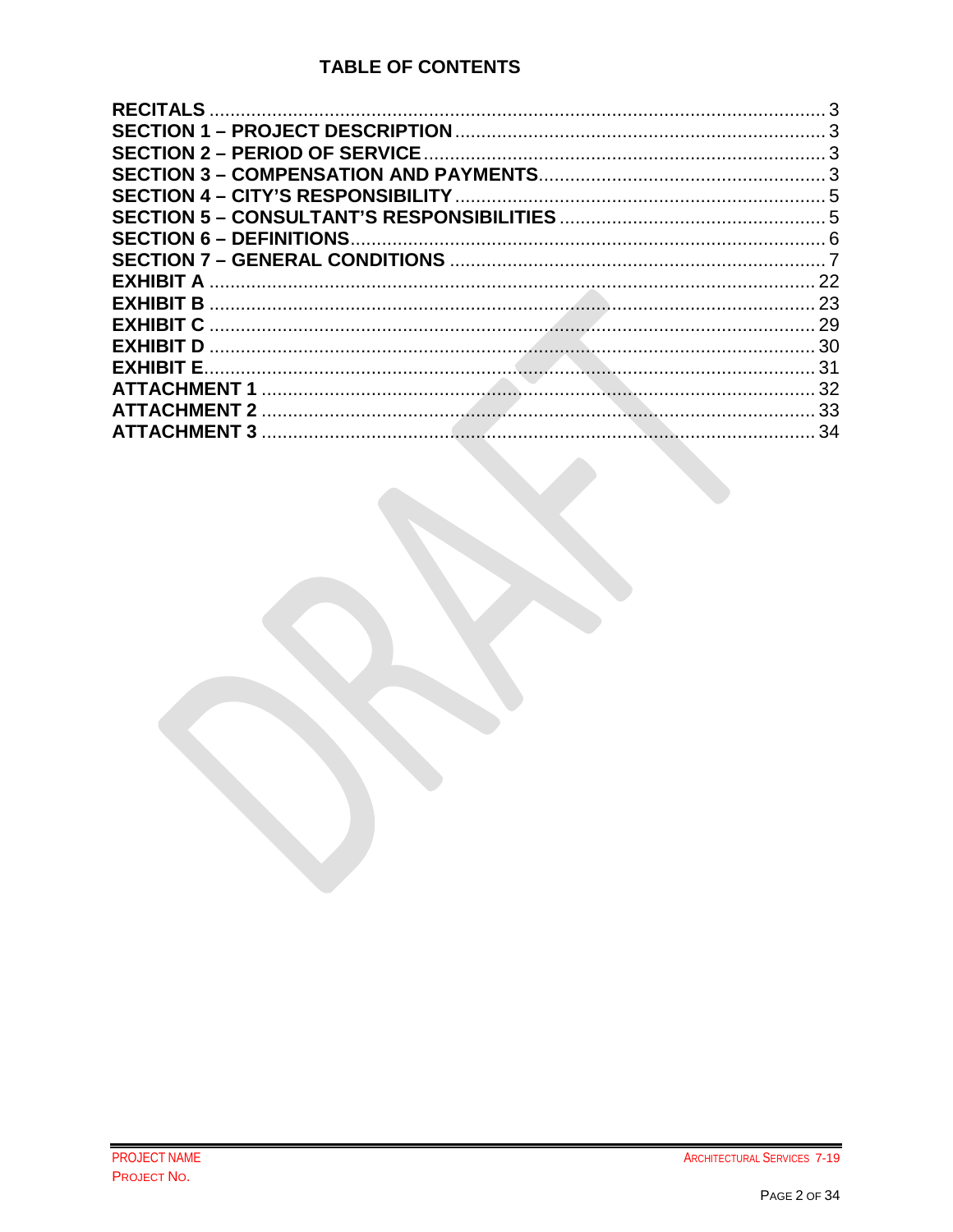**THIS AGREEMENT** is entered into by the City of Phoenix, an Arizona municipal corporation (**City**), and [entity name], a/an [state where formed] [entity type (Corp., LLC, etc.)] (**Consultant**), effective on \_\_\_\_\_\_\_\_\_\_\_\_\_\_, or the date the City Clerk attests, whichever is later (**"Effective Date"**).

#### **RECITALS**

<span id="page-3-0"></span>The City Manager of the City of Phoenix, Arizona, is authorized and empowered by provisions of the City Charter and Code to execute Agreements for professional services.

The City proposes to (insert very general description), as more fully described in Attachment 1 and referred to as the "Project."

The City requires professional services for this Project and desires to contract with the Consultant to provide these services.

On \_\_\_\_\_\_, 20\_\_, the Phoenix City Council approved Ordinance S-\_\_\_, authorizing City to enter into this Agreement.

#### **AGREEMENT**

In consideration of the foregoing Recitals incorporated by this reference, and the mutual promises contained in this Agreement, City and Consultant agree as follows:

#### <span id="page-3-1"></span>**SECTION 1 – PROJECT DESCRIPTION**

[Insert general scope overview – what the City needs for this project]. See **ATTACHMENT 1** for detailed scope of services.

#### <span id="page-3-2"></span>**SECTION 2 – PERIOD OF SERVICE**

2.1. Period of Service

Consultant's failure to adhere to the work schedule, attached and incorporated in **ATTACHMENT 1** is sufficient grounds for City to terminate this Agreement.

No phase will count the time used for City's own reviews and approvals against Consultant's allotted days.

#### <span id="page-3-3"></span>**SECTION 3 – COMPENSATION AND PAYMENTS**

3.1 Not to Exceed

Consultant's fee for completion of all work through the bid phase will not exceed \$[enter amount].

Consultant's fee for basic services is not to exceed \$[enter amount].

Additional Services and Allowances not to exceed \$[enter amount]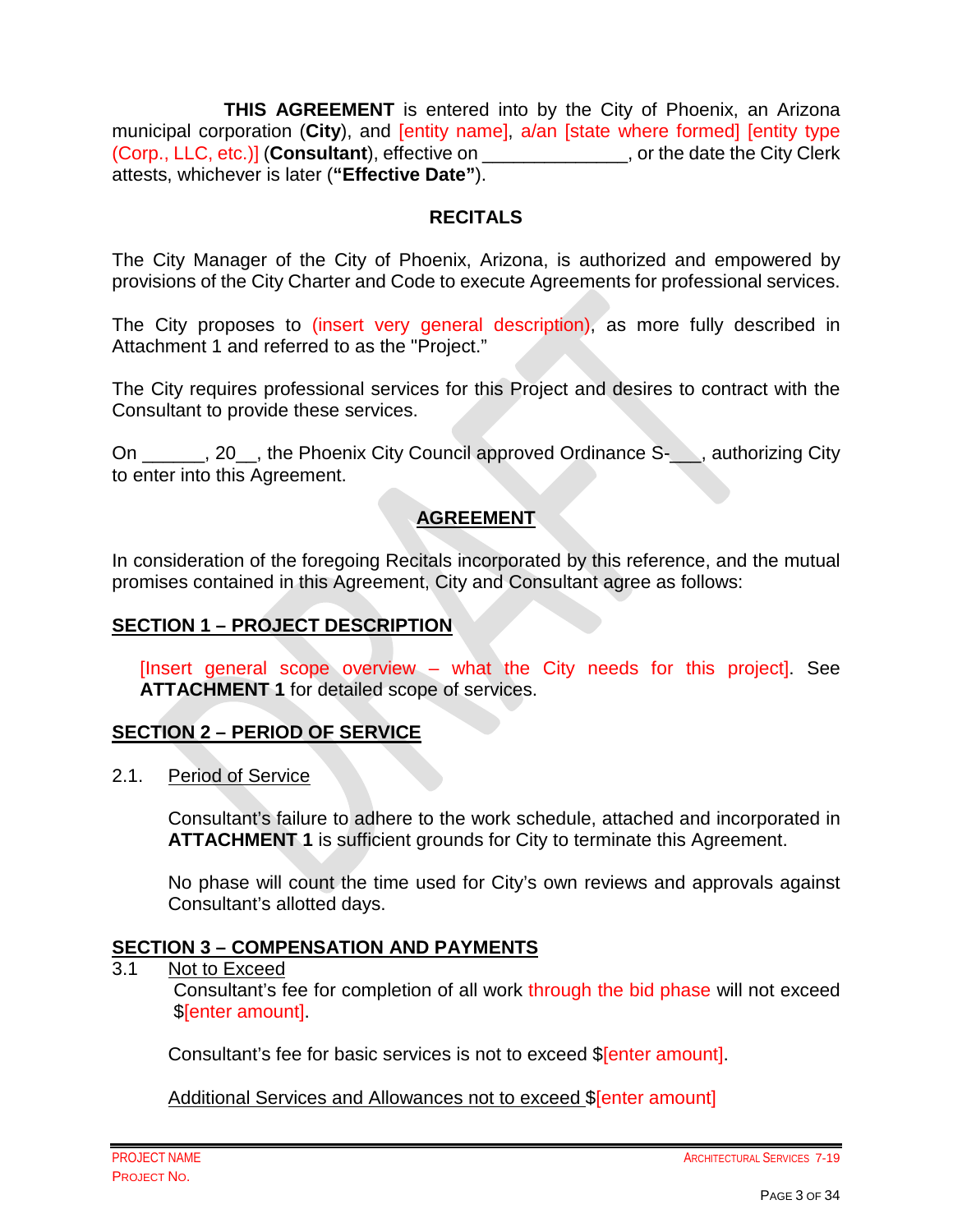Total, not to exceed \$[enter amount]

- 3.2. Subconsultant fees are included as "Additional Services".
- 3.3. The fees for Consultant (and any subconsultant(s)) are based on the agreed hourly rates, attached and incorporated in **ATTACHMENT 2**.
- 3.4. Consultant must submit monthly requests for payment on City's payment-request form, which must include a progress report and detailed invoices (with receipts if applicable). Consultant's submittal must also include: (1) a narrative description of tasks accomplished during the billing period; (2) a listing of any deliverables submitted; and (3) any subconsultant's request for payment with similar narratives and listings of their work.
	- 3.4.1. City will pay for any services negotiated as a not-to-exceed fee according to the work effort expended on that service during the month.
	- 3.4.2. City will pay for any services negotiated as a lump sum according to the percentage of work completed during the month.
	- 3.4.3. City will pay for any Additional Services and Allowances as a not-to-exceed fee according to the work effort expended on that service during the month.
- 3.5. Consultant must submit all payment requests for City's review and approval.
- 3.6. Consultant must pay all sums due to subconsultants for services and reimbursable expenses within seven days of Consultant receiving payment for those services from City. Consultant must pay subconsultants in accordance with Arizona Revised Statute § 34-221.
- 3.7. If authorized by City, Consultant will receive reimbursement at cost for: (1) nonoverhead printing expenses incurred in excess of those required for basic services; (2) courier services; or (3) other project-related services requested by City.
- 3.8. Additional work, when authorized by an executed contract amendment, will be compensated for by a fee mutually agreed upon between the City and the Consultant.
- 3.9. No compensation to the Consultant will be allowed contrary to Chapter XIX, Section 2, Phoenix City Charter (no payment of more than 90% of the total contract price before completion of the total work).
- 3.10. [Delete this paragraph and Travel Reimbursement Exhibit if not applicable.] Reasonable charges for travel will be reimbursed. Travel expenses will not exceed **Senter amount]** without City's approval. Consultant is entitled to reimbursement according to City's travel reimbursement policy, attached and incorporated as **EXHIBIT C**, and will provide detailed receipts to City as required.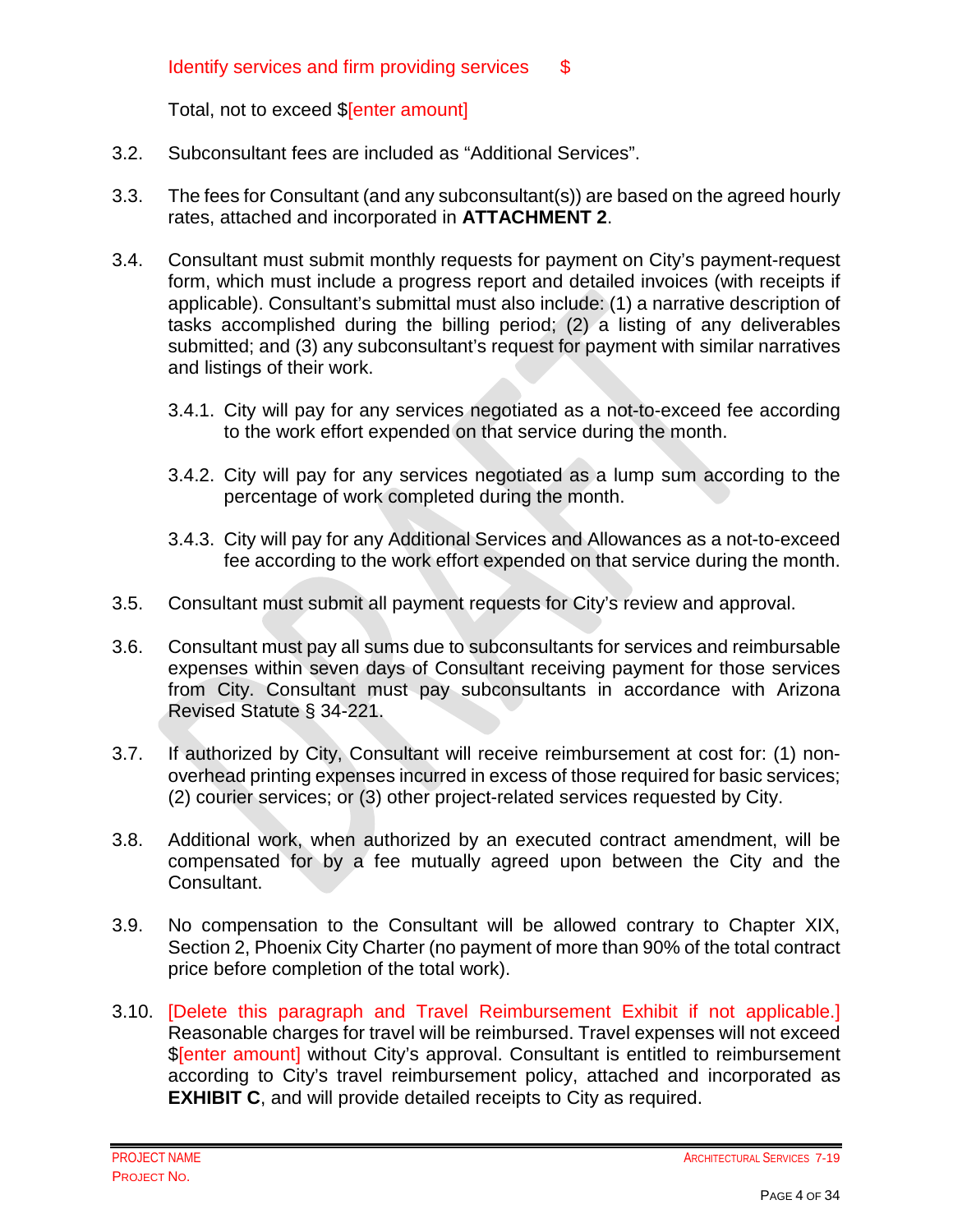## <span id="page-5-0"></span>**SECTION 4 – CITY'S RESPONSIBILITY**

- 4.1 City will provide the following to Consultant:
	- 4.1.1. Timely examination of Consultant's submitted documents and prompt decision-making regarding Consultant's work (and Consultant's written requests for decisions) to avoid unreasonable delays.
	- 4.1.2. Regular updates concerning City's progress in reviewing Consultant's work.
	- 4.1.3. City's forms required from Consultant.
- 4.2. City is responsible for issuance of plans, specifications, and contract documents to bidders and other consultants and contractors.
- 4.3. City is also responsible for hiring the construction contractor, if applicable.
- 4.4. The City's authorized representative will be the City Engineer or another duly authorized City representative, who will be the sole contact and authority for administering this Agreement. City approvals or requests to Consultant will originate from the City Engineer or another duly authorized City representative.
- 4.5. For each specific project, the City will specify the allocated budget available.

### <span id="page-5-1"></span>**SECTION 5 – CONSULTANT'S RESPONSIBILITIES**

- 5.1. The Consultant must perform professional services to the satisfaction of the City Engineer in accordance with the terms of this Agreement with the degree and with the care and skill that a registered professional in Arizona would exercise under similar conditions. The Consultant may discuss the Project or its requirements with the department that will ultimately use the facility, but all specific project direction or requests must be authorized by the City Engineer.
- 5.2. Consultant must provide the following to City in their proposal as **ATTACHMENT 1**:
	- 5.2.1. Scope of Work
	- 5.2.2. Subconsultant Information
	- 5.2.3. Hourly Billable Rates
	- 5.2.4. Project Schedule
- 5.3. Consultant must complete the work under this Agreement in accordance with the project or construction (if CAI) schedule, attached and incorporated in **ATTACHMENT 1.**
- 5.4. Consultant must perform the professional services under this Agreement's terms to the City Engineer's satisfaction and with the care and skill that another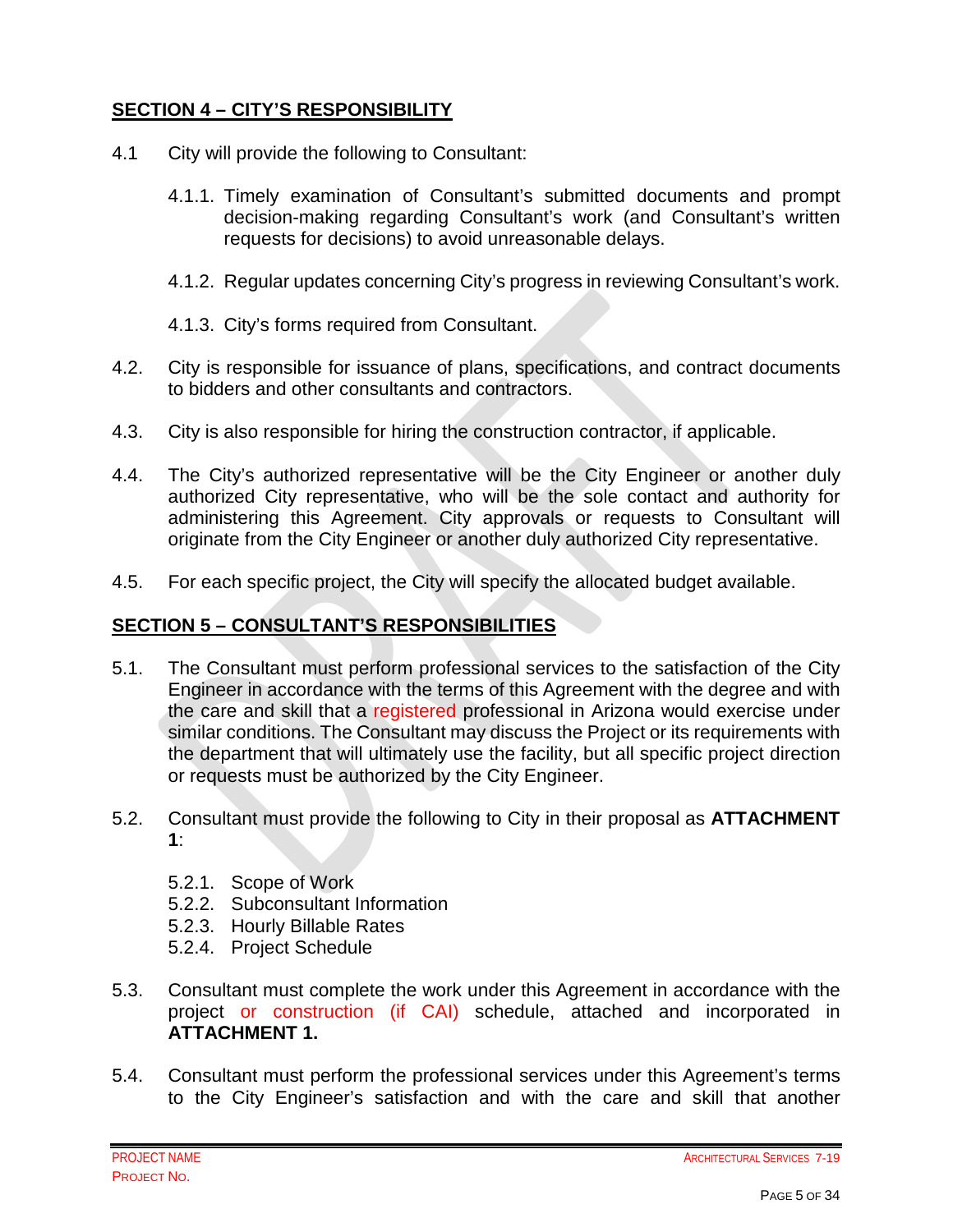consultant in Consultant's industry would exercise under similar conditions.

- 5.5. Consultant must prepare all documents and materials according to the City's standards, scope, and budget, subject to the City Engineer's general inspection.
- 5.6. Within 30 days of receiving City's review comments, Consultant must submit to City the final set of plans that incorporates those comments. Consultant will provide bid phase services until City's contract award to a construction contractor for the Project.
- 5.7. The documents prepared by the Consultant must not exceed the budget. The consultant, at the option of the City and without additional expense to the City, must without delay revise documents in a manner satisfactory to the City in an amount not exceeding the allocated budget.
- 5.8. Printed and bound or electronic copies of Consultant's final drawings, plans, and specifications.

### <span id="page-6-0"></span>**SECTION 6 – DEFINITIONS**

### **AGREEMENT (OR CONTRACT):**

The signed written Agreement between the City and the Consultant which is evidence of the agreement and includes any amendments, exhibits or attachments, all of which form the agreement.

#### **AMENDMENT:**

See "Contract Amendment" definition.

#### **AMENDMENT TRANSMITTAL:**

The document that transmits the fully executed Amendment to the Contractor, which is the official date the Amendment becomes effective.

#### **APPLICABLE LAW:**

Any law, rule, codes, standards, regulation, requirement, policy, consent decree, consent order, consent agreement, permit, guideline, action, determination or order of, or legal entitlement issued by, any governmental body having jurisdiction, applicable from time to time to any activities associated with this Agreement, including but not limited to design, construction and permitting or any other transaction or matter contemplated hereby, including any of the foregoing which concern health, safety, fire, environmental protection, labor relations, mitigation monitoring plans, building codes, non-discrimination and the payment of prevailing wages.

#### **APPLICATION FOR PAYMENT:**

An Application for Payment is a request from the Consultant for a progress or final payment on the prescribed form and includes all information required to be submitted with the form to substantiate the Consultant's right to payment. Unless otherwise provided, Applications for Payment must be submitted in the format specified by the City.

#### **A.R.S.:**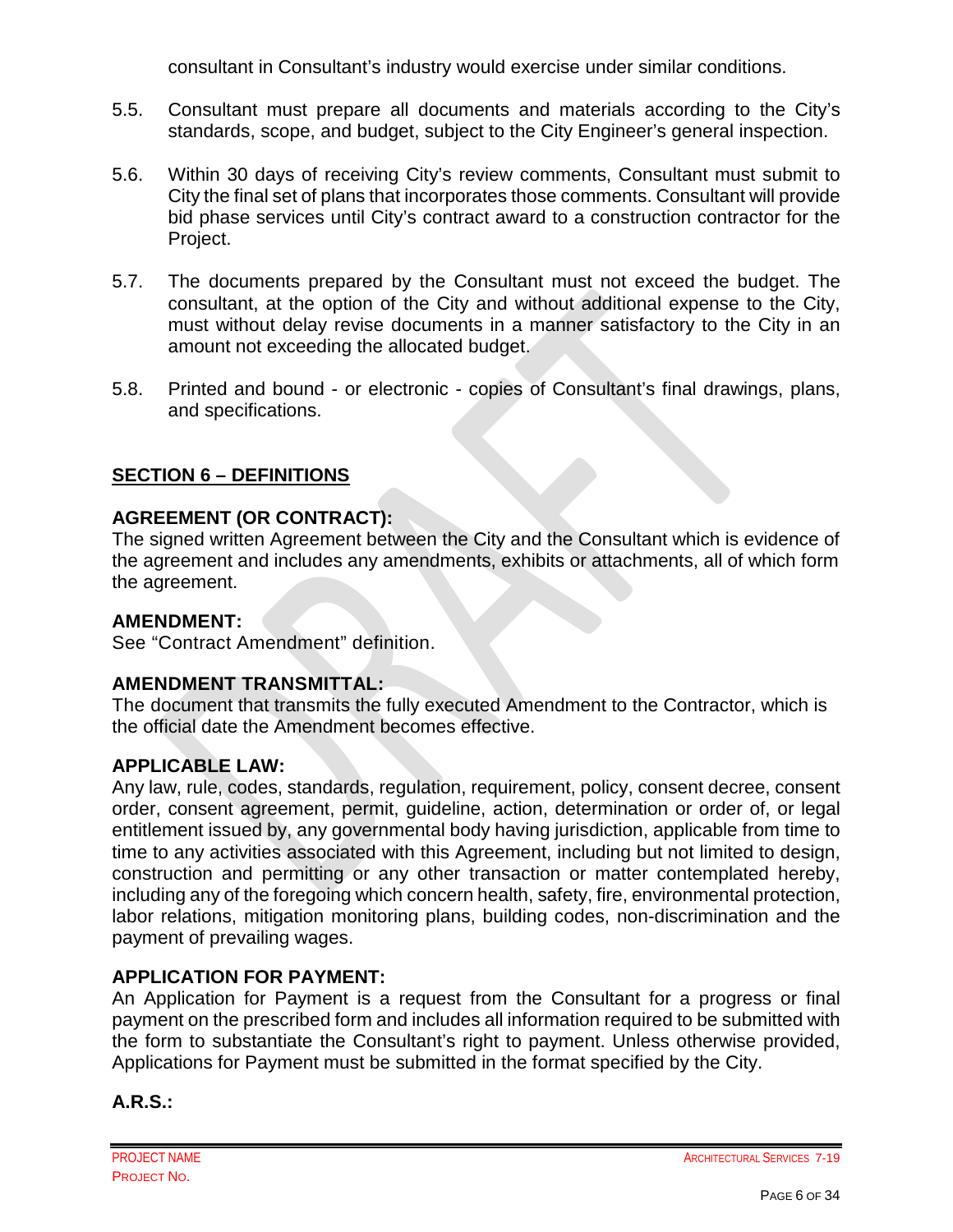Arizona Revised Statutes.

#### **CERTIFICATE OF INSURANCE**:

A form acceptable to the City, describing and certifying the insurance coverage obtained by the insured Consultant from an insurer acceptable to the City.

### **CITY:**

The City of Phoenix and its agents, employees, and representatives.

#### **CONSULTANT OR CONTRACTOR:**

The individual, partnership, corporation or company who is entering into this Agreement with the City.

#### **CONTRACT (OR AGREEMENT):**

The signed written Agreement between the City and the Consultant which is evidence of the agreement and includes any amendments, exhibits or attachments, all of which form the agreement.

#### **CONTRACT AMENDMENT:**

A modification to a Contract signed by the Consultant and City that provides for a change in the Contract provisions, including additional work outside the scope of the original Agreement.

#### **DAY(S):**

Calendar Days unless otherwise specifically noted.

#### **DEPARTMENT:**

Department means the City Department overseeing the Agreement.

#### **EFFECTIVE DATE:**

The date indicated in the Agreement on which it becomes effective.

#### **NOTICE TO PROCEED**:

A written notice given by City to Consultant fixing the date on which the Period of Services begins and the Consultant starts to perform the work; the Effective Date.

#### **PAYMENT REQUEST:**

The City form used by the Consultant to request progress payments.

#### **SUBCONTRACT:**

Any agreement entered into by the Consultant and subconsultant for a portion of the Scope of Work in connection with, and under the terms of, the Agreement.

#### **SUBCONSULTANT**:

A person or entity who has a direct contract with the Consultant to perform a portion of the Scope of Work.

#### <span id="page-7-0"></span>**SECTION 7 – GENERAL CONDITIONS**

#### **1. INDEMNIFICATION AND INSURANCE REQUIREMENTS:**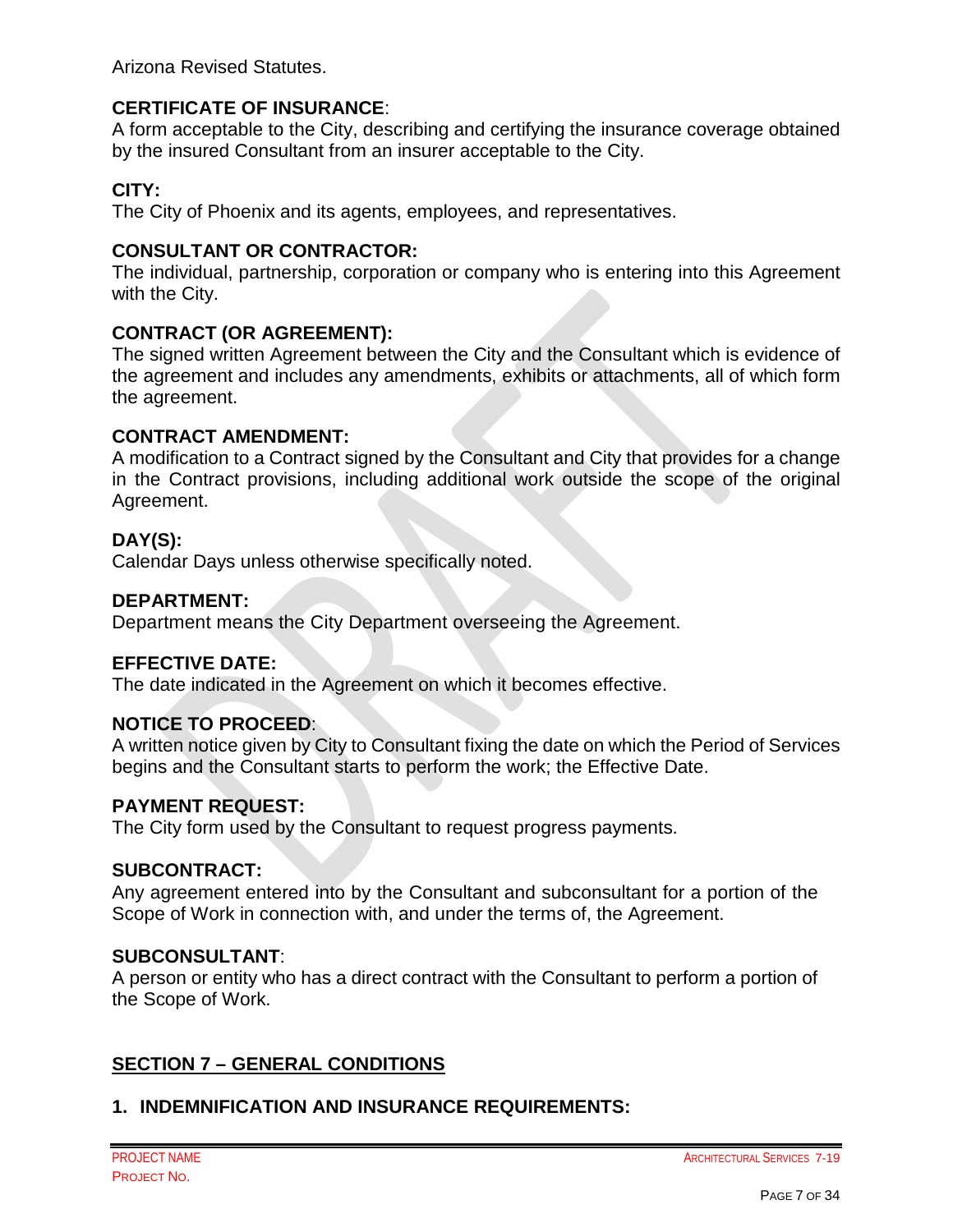See the Indemnification and Insurance Section – **Exhibit A**

#### **2. INDEPENDENT CONSULTANT STATUS; EMPLOYMENT DISCLAIMER:**

- 2.1. The parties agree that the Consultant is providing the services under this Agreement on a part-time and/or temporary basis and that the relationship created by this Agreement is that of employer and independent Consultant. Neither the Consultant nor any of the Consultant's agents, employees or helpers shall be deemed to be the employee, agent, or servant of the City. The City is interested in only the results obtained under this Contract; the manner, means and mode of completing the same are under the sole control of the Consultant.
- 2.2. This Agreement is not intended to constitute, create, give rise to, or otherwise recognize a joint venture, partnership or formal business association or organization of any kind, and the rights and obligations of the parties shall be only those expressly set forth in this Contract. The parties agree that no individual performing under this Agreement on behalf of the Consultant will be considered a City employee, and that no rights of City Civil Service, City retirement or City personnel rules shall accrue to such individual. The Consultant shall have total responsibility for all salaries, wages, bonuses, retirement, withholdings, worker's compensation, other employee benefits, and all taxes and premiums appurtenant thereto concerning such individuals, and shall save and hold harmless the City with respect thereto.

#### **3. LEGAL WORKER REQUIREMENTS:**

- 3.1. The City is prohibited by Arizona Revised Statutes § 41-4401 from awarding an agreement to any Consultant who fails, or whose subconsultant(s) fail, to comply with Arizona Revised Statutes § 23-214(A). Therefore, Consultant agrees that:
- 3.2. Consultant and each subconsultant it uses warrants their compliance with all federal immigration laws and regulations that relate to their employees and their compliance with Arizona Revised Statutes § 23-214, subsection A.
- 3.3. A breach of warranty herein will be deemed a material breach of the Agreement and is subject to penalties up to and including termination of the Agreement.
- 3.4. The City retains the legal right to inspect the papers of the Consultant or subconsultant employee(s) who work(s) on this Agreement to ensure that Consultant or subconsultant is complying with the warranty herein.

#### **4. CONFIDENTIALITY AND DATA SECURITY:**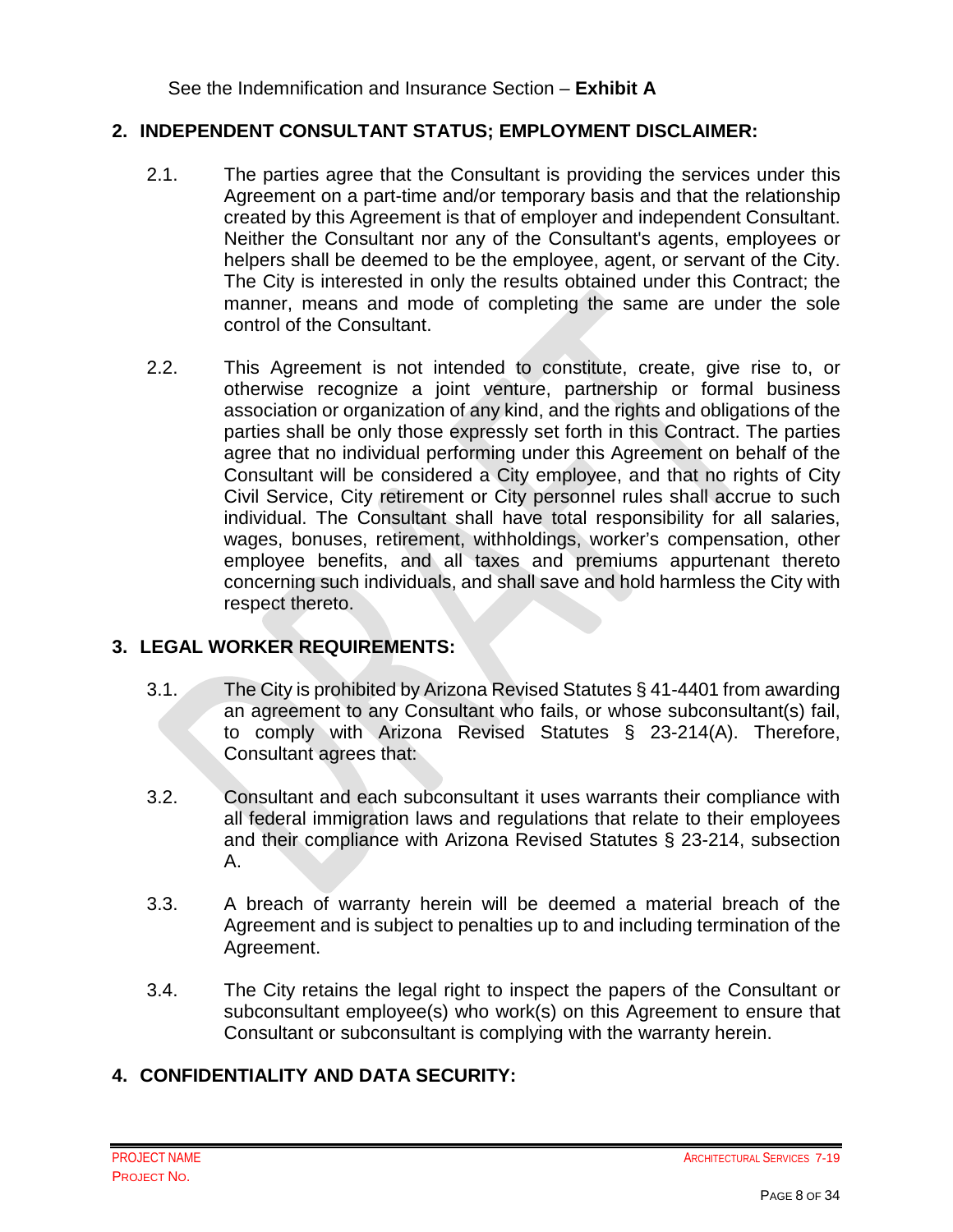- 4.1. All data, regardless of form, including originals, images and reproductions, prepared by, obtained by, or transmitted to Consultant in connection with this Agreement is confidential, proprietary information owned by the City. Except as specifically provided in this Agreement, the Consultant will not disclose data generated in the performance of the Services to any third person without the prior written consent of the City Manager, or his/her designee.
- 4.2. Personal identifying information, financial account information, or restricted City information, whether electronic format or hard copy, must be secured and protected at all times to avoid unauthorized access. At a minimum, Consultant must encrypt and/or password protect electronic files. This includes data saved to laptop computers, computerized devices or removable storage devices. When personal identifying information, financial account information, or restricted City information, regardless of its format, is no longer necessary, the information must be redacted or destroyed through appropriate and secure methods that ensure the information cannot be viewed, accessed, or reconstructed.
- 4.3. In the event that data collected or obtained by the Consultant in connection with this Agreement is believed to have been compromised, Consultant must immediately notify the City's Project Manager and City Engineer in writing. Consultant agrees to reimburse the City for any costs incurred by the City to investigate potential breaches of this data and, where applicable, the cost of notifying individuals who may be impacted by the breach.
- 4.4. Consultant agrees that the requirements of this Section will be incorporated into all subconsultant agreements entered into by the Consultant. It is further agreed that a violation of this Section will be deemed to cause irreparable harm that justifies injunctive relief in court. A violation of this Section may result in immediate termination of this Agreement without notice.
- 4.5. The obligations of Consultant under this Section will survive the termination of this Agreement.

# **5. BACKGROUND SCREENING**

See the Background Screening Section – Exhibit B

## **6. CONTACTS WITH THIRD PARTIES:**

6.1. Consultant or its subconsultant will not contact third parties to provide any information in connection to the Services provided under this Agreement without the prior written consent of the City. Should Consultant or its subconsultant be contacted by any person requesting information or requiring testimony relative to the Services provided under this Agreement or any other prior or existing Agreement with the City, Consultant or its subconsultant will promptly inform the City giving the particulars of the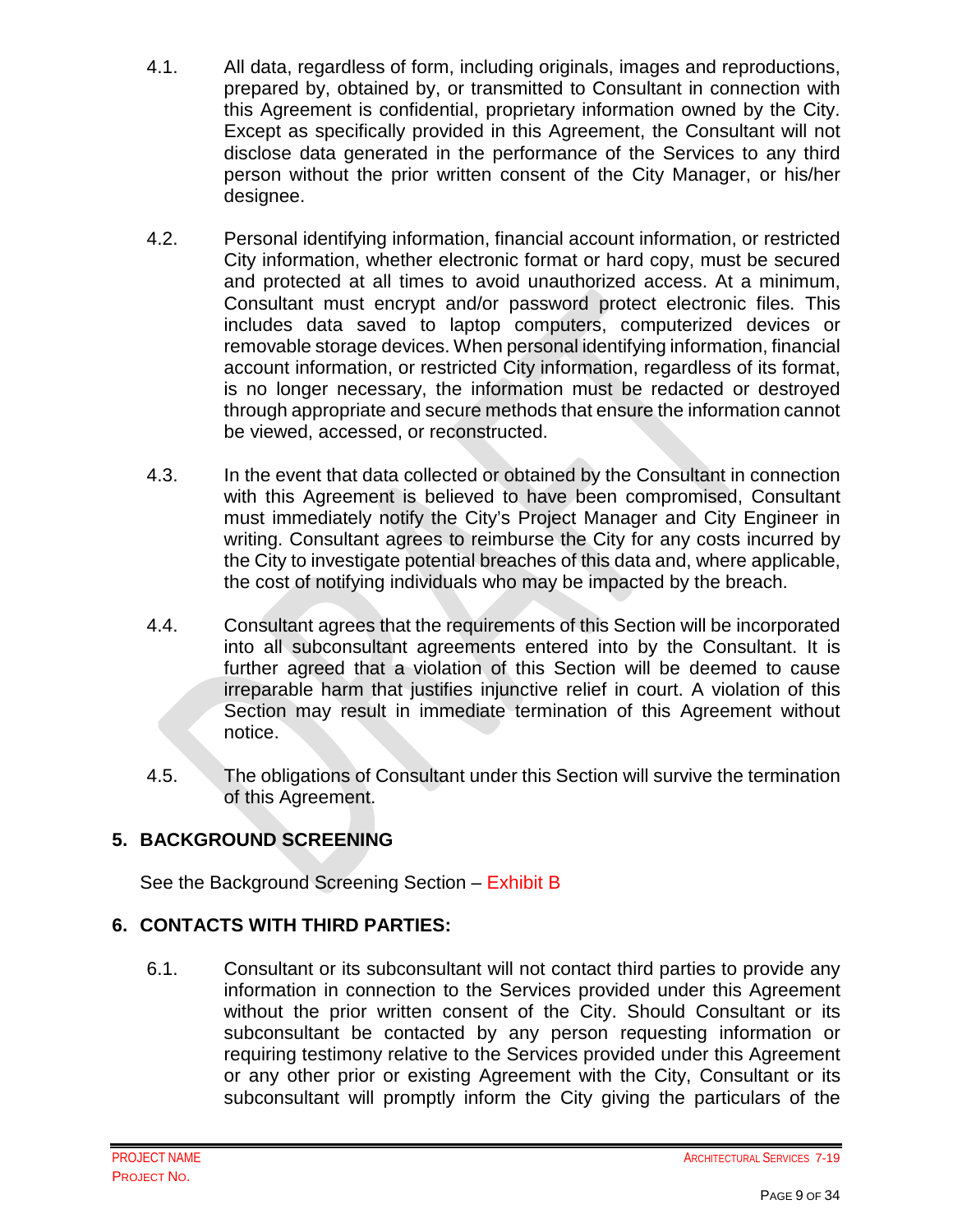information sought and will not disclose such information or give such testimony without the written consent of the City or court order. The obligations of Consultant and its subconsultant(s) under this Section will survive the termination of this Agreement.

- 6.2. Consultant agrees that the requirements of this Section will be incorporated into all subconsultant agreements entered into by the Consultant. It is further agreed that a violation of this Section will be deemed to cause irreparable harm that justifies injunctive relief in court. A violation of this Section may result in immediate termination of this Agreement without notice.
- 6.3. The obligations of Consultant under this Section will survive the termination of this Agreement.

# **7. RECORDS / AUDIT:**

- 7.1. Under generally accepted accounting principles, Consultant must keep records of: (1) accounts with the City; (2) direct personnel payroll; and (3) reimbursable expenses pertaining to the bond (construction) and insurance expenses for the contract. Consultant must make these records available to City for at least five years following Final Acceptance.
- 7.2. The City reserves the right to audit the records of Consultants and Subconsultants to verify the accuracy and appropriateness of all cost and pricing data, including data used to negotiate the Agreement and related documents (e.g., modifications). If an audit reveals that a Consultant or Subconsultant(s) has provided false, misleading, or inaccurate cost and pricing data, City reserves the rights to: (1) decrease the Agreement's price; (2) reduce or withhold City's payments under the Agreement; or (3) demand reimbursement from Consultant. City reserves the right, at reasonable times, to audit Consultant's books and records relative to the performance of service under this Agreement.
- 7.3. Consultant must include similar requirements in all contracts with Subconsultant providing services under the Agreement. If Consultant fails to include the above provisions in all contracts with Subconsultant providing services under the Agreement—and any Subconsultant refuses to allow City to audit records to verify proper cost and pricing data—City reserves the right to: (1) decrease the Agreement's price; (2) reduce or withhold City's payments under the Agreement; or (3) demand reimbursement from Consultant.
- 7.4. If, following an audit of this Agreement, the audit discloses the Consultant has provided false, misleading, or inaccurate cost and pricing data, and the cost discrepancies exceed 1% of the total Agreement billings, the Consultant will be liable for reimbursement of the reasonable, actual cost of the audit.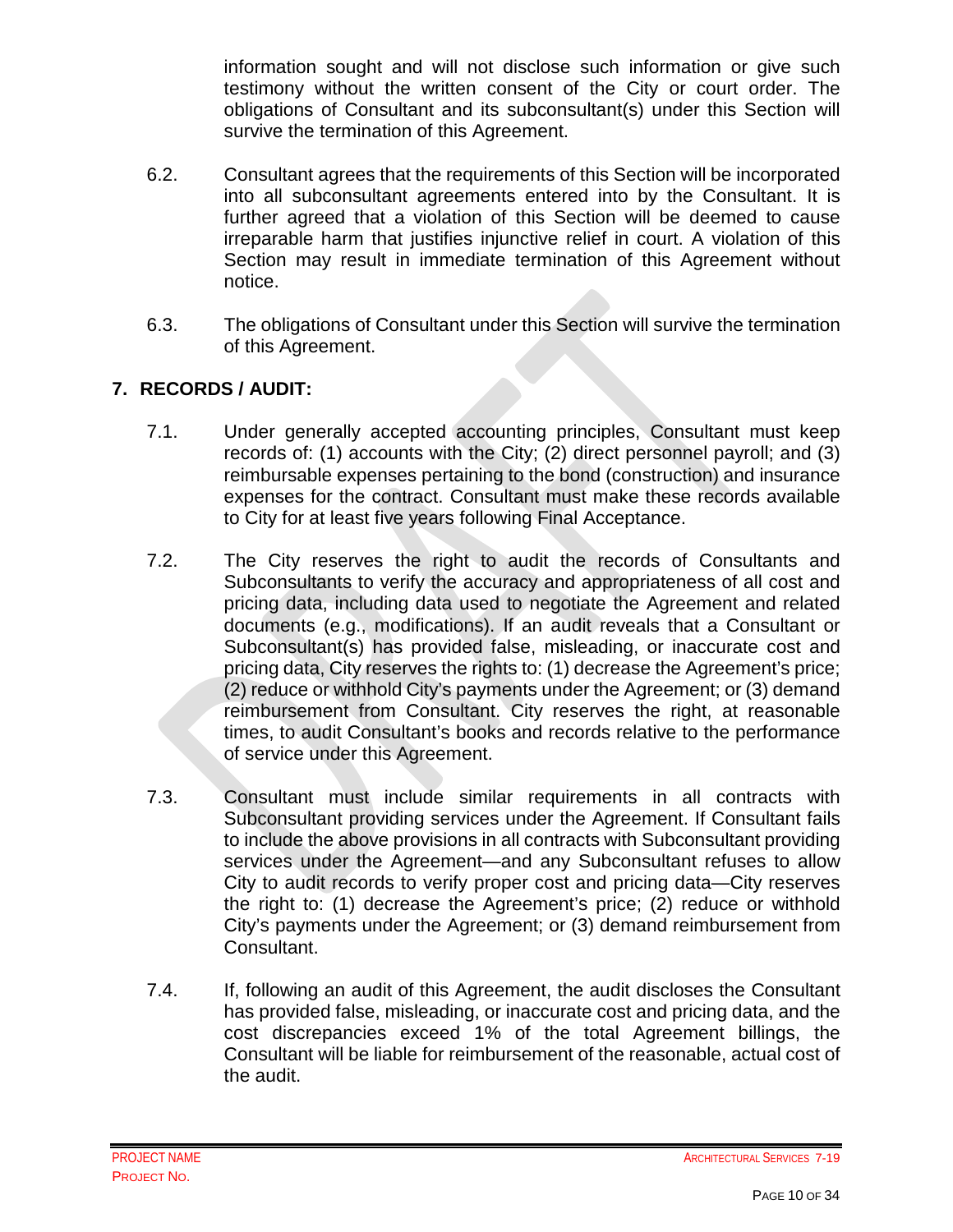### **8. COMPLIANCE WITH LAWS:**

Consultant will comply with all existing and subsequently enacted federal, state and local laws, ordinances, codes, and regulations that are, or become applicable to this Agreement. If a subsequently enacted law imposes substantial additional costs on Consultant, a request for an amendment may be submitted pursuant to this Agreement. Consultant is also required to certify its compliance with all applicable laws and Consultant will pass along these requirements to its subconsultants. If any of Consultant's certifications is found to be false, the City may terminate this Agreement or impose other remedies due to the false certification.

## **9. ALTERATION IN CHARACTER OF WORK:**

Whenever a change in the scope of work results in a substantial revision to this Agreement, thereby materially increasing or decreasing the scope of services, cost of performance, or Project schedule, the work will be performed as directed by the City. However, before any modified work is started, an Agreement Amendment shall be approved and executed by the City and the Consultant. Such Agreement Amendment shall not be effective until approved by the City. Additions to, modifications, or deletions from the services provided herein may be made, and the compensation to be paid to the Consultant may accordingly be adjusted by mutual agreement of the parties. It is understood and agreed that no claim for extra work done or materials furnished by the Consultant will be allowed by the City except as provided herein, nor shall the Consultant do any work or furnish any materials not covered by this Agreement unless such work is first authorized in writing. Any such work or materials furnished by the Consultant without such written authorization first being given, shall be at the Consultant's own risk, cost, and expense, and the Consultant hereby agrees that without written authorization the Consultant will make no claim for compensation for such work or materials furnished.

## **10. INTEGRATION:**

This Agreement constitutes and embodies the full and complete understanding and agreement of the parties hereto and supersedes all prior understandings, agreements, discussions, proposals, bids, negotiations, communications, and correspondence, whether oral or written. No representation, promise, inducement or statement of intention has been made by any party hereto which is not embodied in this Agreement, and no party will be bound by or liable for any statement of intention not so set forth.

#### **11.GOVERNING LAW; FORUM; VENUE:**

This Agreement is executed and delivered in the State of Arizona, and the substantive laws of the State of Arizona (without reference to choice of law principles) will govern their interpretation and enforcement. Any action brought to interpret or enforce any provision of this Agreement that cannot be administratively resolved, or otherwise related to or arising from this Agreement, will be commenced and maintained in the state or federal courts of the State of Arizona, Maricopa County, and each of the parties, to the extent permitted by law, consents to jurisdiction and venue in such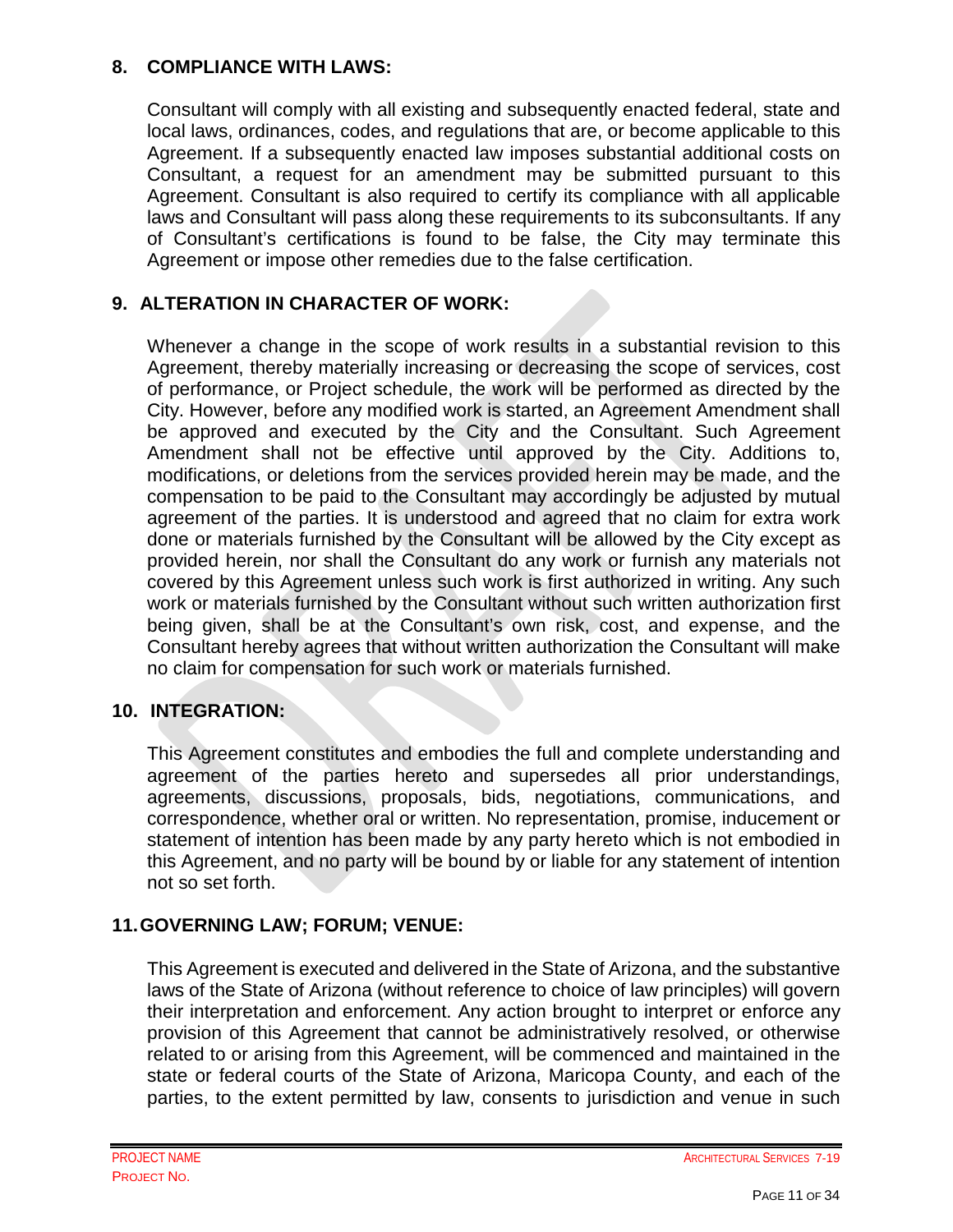courts for such purposes.

#### **12.TERMINATION OR SUSPENSION OF SERVICES:**

12.1. **CITY'S RIGHT TO TERMINATE**: The City reserves the right to terminate this Agreement without cause, or to abandon the Services, or any part of the Services not then completed, by notifying Consultant in writing. Immediately upon receiving a written notice to terminate or suspend Services, Consultant will:

> 12.1.1. Discontinue advancing the work in progress, or such part that is described in the notice.

> 12.1.2. Deliver to the City all drawings, plans, specifications, special provisions, estimates, and other work entirely or partially completed together with all unused materials supplied to or purchased by City.

> 12.1.3. Appraise any work partially completed and submit that appraisal to City for evaluation.

> 12.1.4. Be paid full compensation for services performed to the date of its receipt of the Notice of Termination, including reimbursement for all reasonable costs and expenses incurred by Consultant in terminating the work, including demobilization of field service. No payment will be made for loss of anticipated profits or unperformed services.

> 12.1.5. If the City determines it improperly terminated the agreement for cause or default, the termination shall be converted to a termination for convenience in accordance with the provisions of this agreement.

12.2. **TEMPORARY SUSPENSION**: The City may, by written notice, direct Consultant to suspend performance on all or any part of the Services for such period of time as may be determined by the City to be necessary or desirable for its convenience. If such suspension causes additional expense to Consultant in performance, and not due to fault or negligence of Consultant, the payment will be adjusted on the basis of actual costs resulting directly from the suspension, and the period for performance of the Services will be extended by mutual agreement. Any claim by Consultant for a price adjustment must be supported by appropriate documentation asserted promptly after Consultant has been notified to suspend performance.

#### **13.SPECIFIC PERFORMANCE**:

Consultant agrees that in the event of a breach by Consultant of any material provision of this Agreement, the City will, upon proper action instituted by it, be entitled to a decree of specific performance thereof according to the terms of this Agreement. In the event the City will elect to treat any such breach on the part of Consultant as a discharge of the Agreement, the City may nevertheless maintain an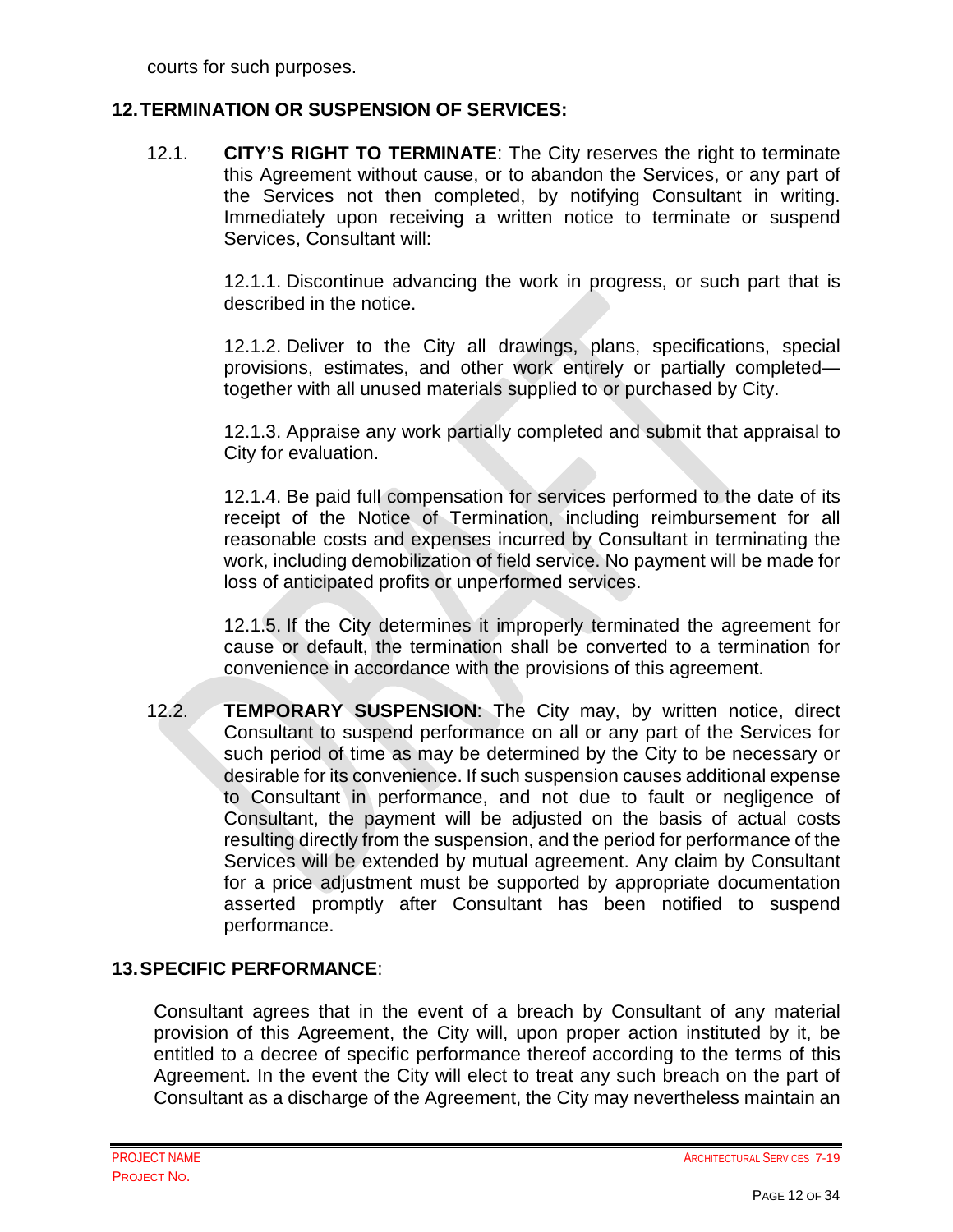action to recover damages arising out of such breach. This paragraph is not intended as a limitation of such other remedies as may be available to the City under law or equity.

### **14. FORCE MAJEURE**:

If either party is delayed or prevented from the performance of any service, in whole or part, required under this Agreement by reason of acts of God or other cause beyond the control and without fault of that party (financial inability excepted), performance of that act will be excused, but only for the period of the delay. The time for performance of the act will be extended for a period equivalent to the period of delay.

## **15. DOCUMENTATION:**

- 15.1. **DISSEMINATION AND RETENTION:** There will be no dissemination or publication of any information gathered, or documents prepared in the course of the performance of the Services without the prior written consent of the City. Should the City, upon advice of counsel, deem it necessary, due to existing or anticipated litigation, to assert a legal privilege of protection and non-disclosure with regard to the subject matter of this Agreement, then, and in that event, upon written demand, Consultant will relinquish to the possession and control of the City its entire file related to this Agreement and only those portions of said file deemed by the City to be not privileged will be returned to Consultant pending the resolution of the existing or anticipated litigation.
- 15.2. **FORMAT AND QUALITY**: All documents prepared by Consultant will be prepared in a format and at a quality approved by the City.
- 15.3. **DOCUMENT REVIEW**: Consultant will review all documents provided by the City related to the performance of the Services and will promptly notify the City of any defects or deficiencies discovered in such review.
- 15.4. **CONFIDENTIALITY OF PLANS:** Any plans Consultant generates must include the following statement in the title block on every page: "Under PHOENIX CITY CODE § 2-28, these plans are for official use only and may not be shared with others unless otherwise permitted by contract to fulfill Consultant's obligations to City."

#### **16. RELEASE OF INFORMATION - ADVERTISING AND PROMOTION**:

Consultant will not publish, release, disclose or announce to any member of the public, press, official body, or any other third party: (1) any information concerning this Agreement, the Services, or any part thereof; or (2) any documentation or the contents thereof, without the prior written consent of the City, except as required by law. The name of any site on which Services are performed will not be used in any advertising or other promotional context by Consultant without the prior written consent of the City.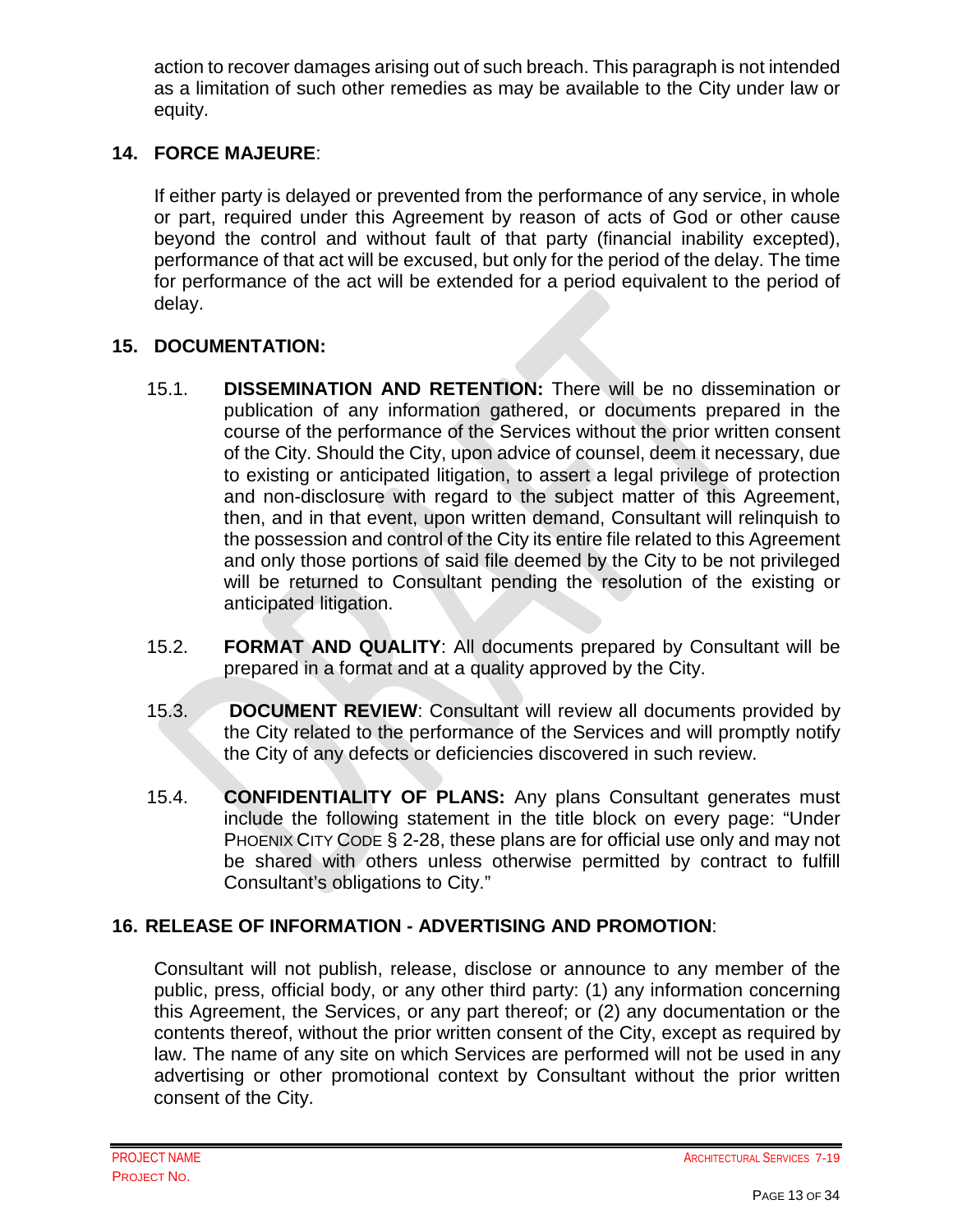### **17. CONFLICTS OF INTEREST:**

- 17.1. Consultant acknowledges that, to the best of its knowledge, information and belief, no person has been employed or retained to solicit or secure this Agreement upon a promise of a commission, percentage, brokerage, or contingent fee, and that no member of the Phoenix City Council or any employee of the City has any financial interest in the consulting firm. For breach of violation of this warranty, the City will have the right to annul this Agreement without liability, including any such commission, percentage, brokerage or contingent fee.
- 17.2. The City reserves the right to immediately terminate the contract in the event that the City determines that Consultant has an actual or apparent conflict of interest.
- 17.3. Upon a finding by the City that gratuities in the form of entertainment, gifts or inducements were offered or given by Consultant, or any agent or representative of Consultant, to any officer or employee of the City for the purpose of securing this Agreement, or securing favorable treatment with respect to the awarding, amending, or making of any determination with respect to the performance of this Agreement, the City may, by one calendar day written notice to Consultant, terminate the right of Consultant to proceed under this Agreement, provided that the existence of the facts upon which the City made such finding will be an issue and may be litigated in an Arizona court of competent jurisdiction. In the event of such termination, the City will be entitled to the same remedies against Consultant as could be pursued in the event of default by Consultant.
- 17.4. This Agreement is subject to the requirements of Arizona Revised Statutes §38-511.

#### **18. NOTICE**:

To evaluate and avoid potential conflicts of interest, the Consultant shall provide written notice to the City, as set forth in this Section, of any work or services performed by the Consultant for third parties that may involve or be associated with any real property or personal property owned or leased by the City. Such notice shall be given seven business days prior to commencement of the services by the Consultant for a third party, or seven business days prior to an adverse action as defined below. Written notice and disclosure shall be sent to:

> City of Phoenix Office of the City Engineer Design and Construction Procurement 200 W. Washington Street, Fifth Floor Phoenix, Arizona 85003-1611

#### **19. PUBLIC RECORDS**: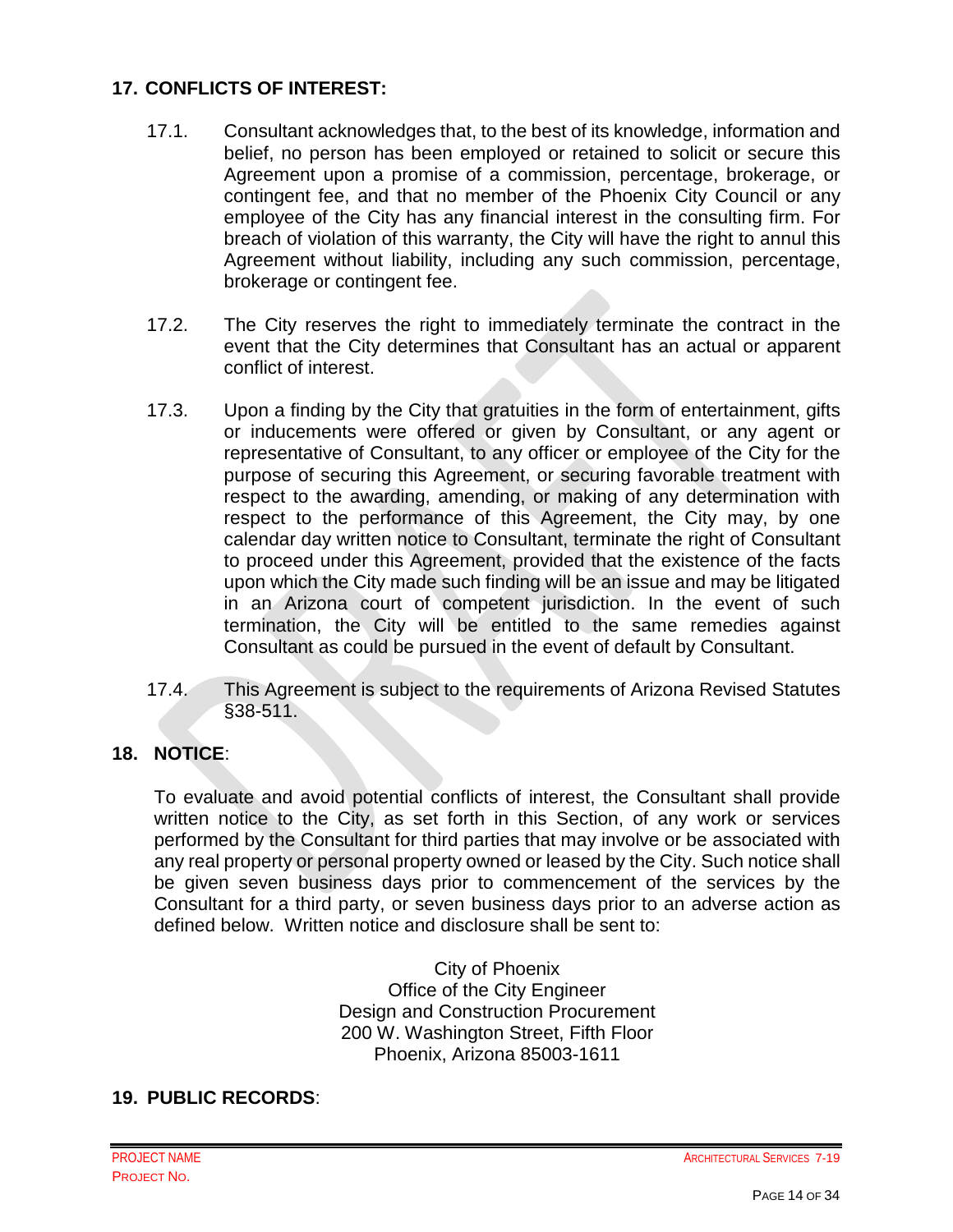- 19.1. Notwithstanding any provisions of this Agreement regarding confidentiality, secrets, or protected rights, the Consultant acknowledges that all documents provided to the City may be subject to disclosure by laws related to public records. Consequently, the Consultant understands that disclosure of some or all of the items subject to this Agreement may be required by law.
- 19.2. In the event City receives a request for disclosure that is reasonably calculated to incorporate information that might be considered confidential by Consultant, the City agrees to provide the Consultant with notice of that request, which will be deemed given when deposited by the City with the USPS for regular delivery to the address of the Consultant specified in this Agreement. Within ten calendar days of notice from the City, the Consultant must inform the City in writing of any objection by the Consultant to the disclosure of the requested information. Failure by the Consultant to object within ten calendar days of notice will be deemed to waive any objection and any remedy against the City for disclosure.
- 19.3. In the event the Consultant objects to disclosure within ten calendar days, the Consultant agrees to handle all aspects related to request, including properly communicating with the requestor and timely responding with information the disclosure of which the Consultant does not object thereto. Furthermore, the Consultant agrees to indemnify and hold harmless the City from any claims, actions, lawsuits, or any other controversy or remedy, in whatever form, that arises from the failure to comply with the request for information and the laws pertaining to public records, including defending the City in any legal action and payment of any penalties or judgments. This provision shall survive the termination of this Agreement.

# **20. CLAIMS OR DEMANDS AGAINST THE CITY:**

- 20.1. Consultant acknowledges and accepts the provisions of Chapter 18, Section 14 of the Charter of the City of Phoenix, pertaining to claims or demands against the City, including provisions therein for set-off of indebtedness to the City against demands on the City, and Consultant agrees to adhere to the prescribed procedure for presentation of claims and demands.
- 20.2. Pursuant to Phoenix City Charter Chapter 18, the City reserves the right to withhold funds from the Consultant's progress payments up to the amount equal to the claims the City may have against the Consultant until such time that a settlement on those claims has been reached.
- 20.3. Nothing in Chapter 18, Section 14 of the Charter of the City of Phoenix alters, amends or modifies the supplemental and complementary requirements of the State of Arizona Notice of Claim statutes, Arizona Revised Statutes §§ 12-821 and 12-821.01, pertaining to claims or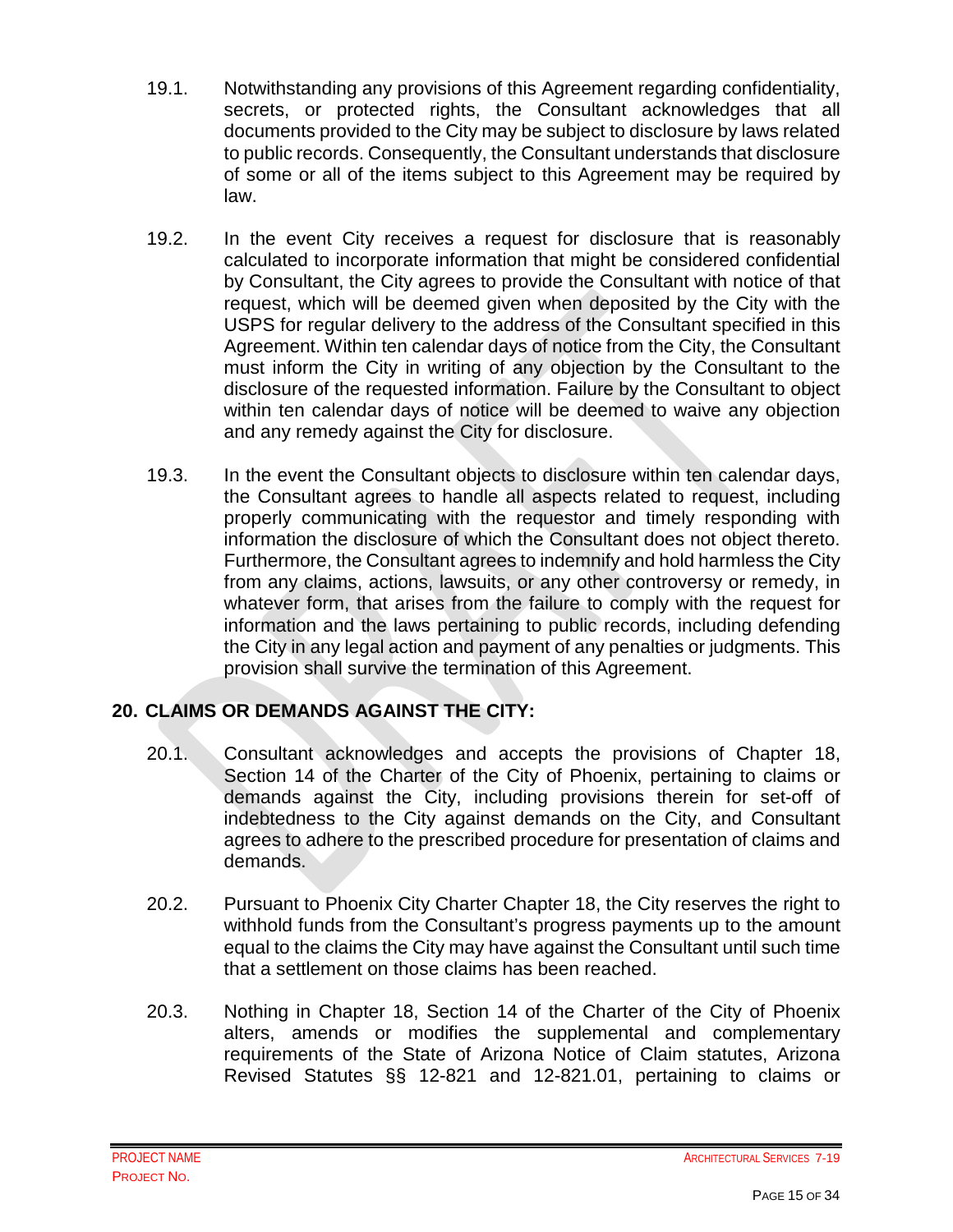demands against the City. If for any reason it is determined that the City Charter and state law conflict, then state law will control.

20.4. Moreover, nothing in this Agreement will constitute a dispute resolution process, an administrative claims process, or contractual term as used in Arizona Revised Statutes § 12-821.01(C), sufficient to affect the date on which the cause of action accrues within Arizona Revised Statutes § 12- 821.01(A) and (B).

### **21. WAIVER OF CLAIMS FOR ANTICIPATED PROFITS**:

Consultant waives any claims against the City and its officers, officials, agents and employees for loss of anticipated profits caused by the termination, a legal proceeding, or a business decision by the City, directly or indirectly, involving any part of this Agreement.

#### **22. DISPUTES:**

- 22.1. The City Engineer will decide any dispute regarding this Agreement's interpretation that City and Consultant cannot resolve by mutual agreement.
- 22.2. Consultant agrees as a condition of this Agreement that in the event of any dispute between the parties, provided no Notice of Termination has been given by the City, and if it is feasible under the terms of this Agreement each party will continue to perform the obligations not related to the dispute required of it during the resolution of such dispute, unless enjoined or prohibited by a court of competent jurisdiction.
- 22.3. Failure or delay by either party to exercise any right, power or privilege specified in or appurtenant to this Agreement will not be deemed a waiver.

#### **23. THIRD PARTY BENEFICIARY CLAUSE:**

The parties expressly agree that this Agreement is not intended by any of its provisions to create any right of the public or any member thereof as a third party beneficiary nor to authorize anyone not a party to this Agreement to maintain a suit for personal injuries or property damage pursuant to the terms or provisions of this Agreement.

#### **24. LAWFUL PRESENCE REQUIREMENT:**

Pursuant to A.R.S. §§ 1-501 and -502, the City of Phoenix is prohibited from awarding a contract to any natural person who cannot establish that he or she is lawfully present in the United States. In order to establish lawful presence, this person must produce qualifying identification and sign a City-provided affidavit affirming that the identification provided is genuine. This requirement will be imposed at the time of contract award. In the event the prevailing responder is unable to satisfy this requirement, the City will offer the award to the next-highest scoring responder. The law does not apply to fictitious entities such as corporations, partnerships and limited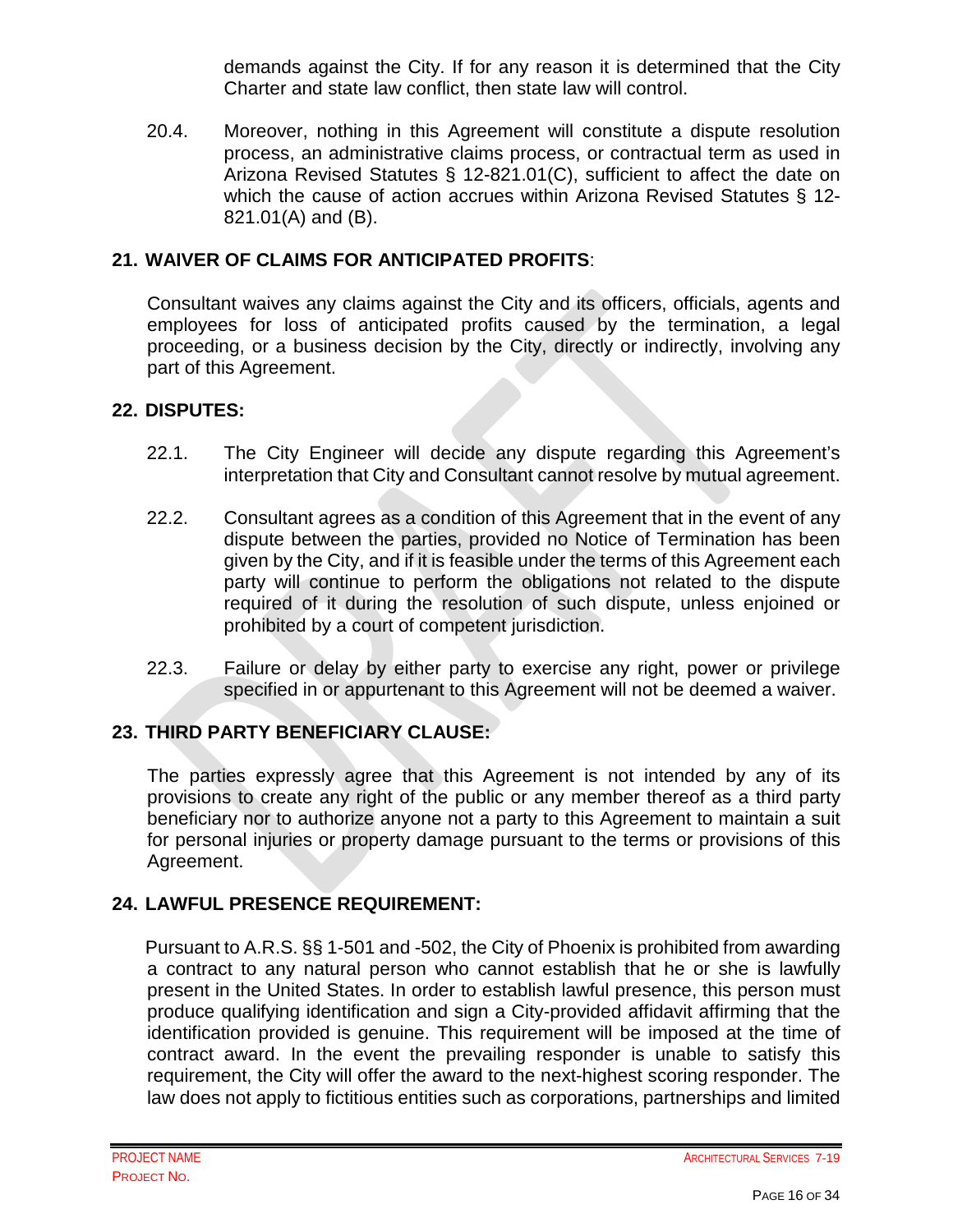liability companies.

### **25. EQUAL EMPLOYMENT OPPORTUNITY**:

25.1. In order to do business with the City, Consultant must comply with Phoenix City Code, 1969, Chapter 18, Article V, as amended, Equal Employment Opportunity Requirements. Consultant will direct any questions in regard to these requirements to the Equal Opportunity Department, (602) 262-6790.

> 25.1.1. **For a Consultant with** *35 employees or fewer*: Consultant in performing under this Agreement shall not discriminate against any worker, employee or applicant, or any member of the public, because of race, color, religion, sex, national origin, age, or disability, nor otherwise commit an unfair employment practice. The Consultant will ensure that applicants are employed, and employees are dealt with during employment without regard to their race, color, religion, sex, national origin, age, or disability. Such action shall include but not be limited to the following: employment, promotion, demotion or transfer, recruitment or recruitment advertising, layoff or termination; rates of pay or other forms of compensation; and selection for training; including apprenticeship. The Consultant further agrees that this clause will be incorporated in all subcontracts related to this Agreement that involve furnishing skilled, unskilled and union labor, or who may perform any such labor or services in connection with this Agreement. Consultant further agrees that this clause will be incorporated in all subcontracts, Consultant agreements or subleases of this agreement entered into by supplier/lessee.

> 25.1.2. **For a Consultant with** *more than 35 employees*: Consultant in performing under this Agreement shall not discriminate against any worker, employee or applicant, or any member of the public, because of race, color, religion, sex, national origin, age, or disability, nor otherwise commit an unfair employment practice. The Consultant will ensure that applicants are employed, and employees are dealt with during employment without regard to their race, color, religion, sex, national origin, age, or disability, and shall adhere to a policy to pay equal compensation to men and women who perform jobs that require substantially equal skill, effort, and responsibility, and that are performed within the same establishment under similar working conditions. Such action shall include but not be limited to the following: employment, promotion, demotion or transfer, recruitment or recruitment advertising, layoff or termination; rates of pay or other forms of compensation; and selection for training; including apprenticeship. The Consultant further agrees that this clause will be incorporated in all subcontracts with all labor organizations furnishing skilled, unskilled and union labor, or who may perform any such labor or services in connection with this contract. Consultant further agrees that this clause will be incorporated in all subcontracts, job-Consultant agreements or subleases of this Agreement entered into by supplier/lessee. The Consultant further agrees not to discriminate against any worker, employee or applicant, or any member of the public, because of sexual orientation or gender identity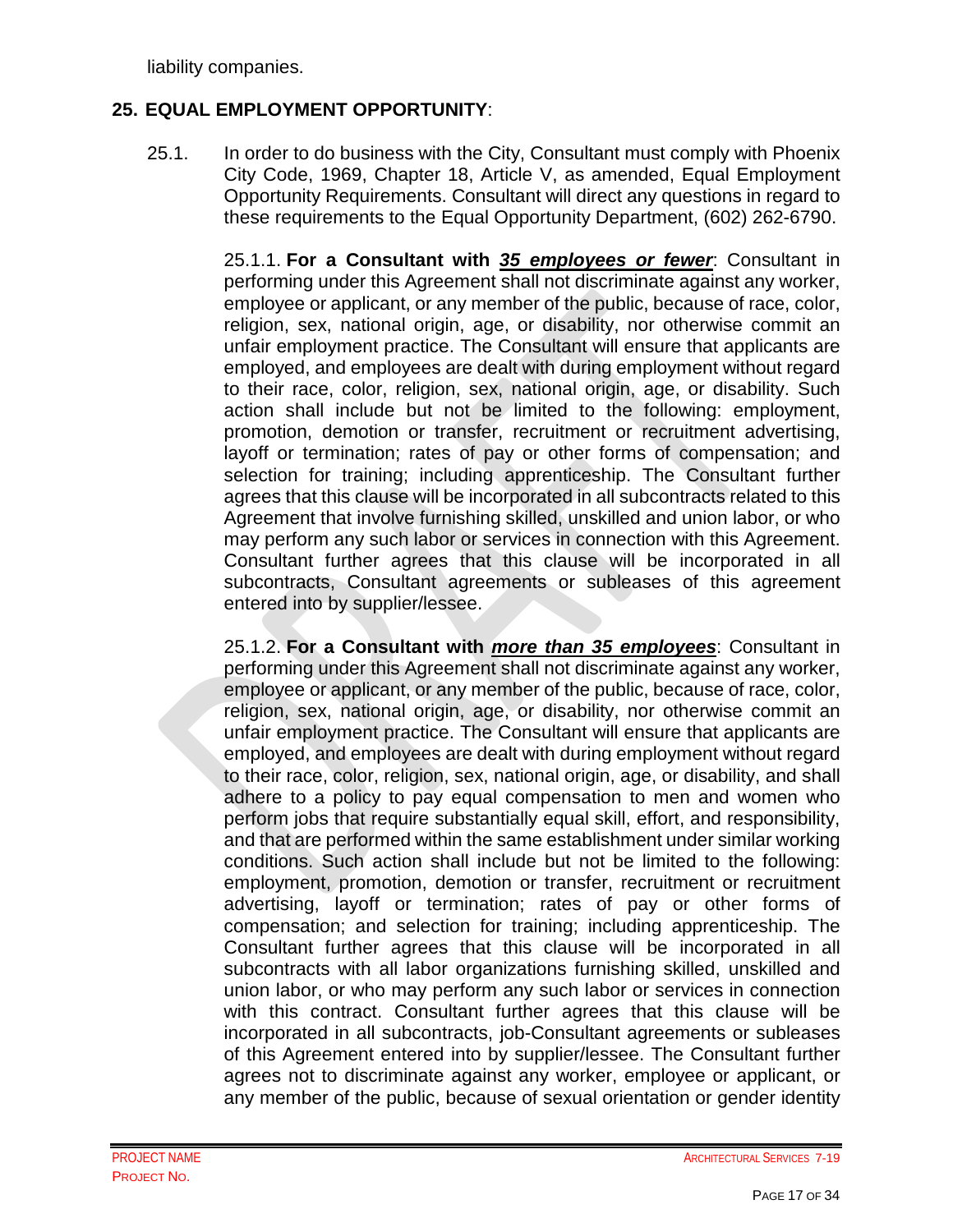or expression and shall ensure that applicants are employed, and employees are dealt with during employment without regard to their sexual orientation or gender identity or expression.

25.1.3. Documentation: Suppliers and lessees may be required to provide additional documentation to the Equal Opportunity Department affirming that a nondiscriminatory policy is being utilized.

25.1.4. Monitoring: The Equal Opportunity Department shall monitor the employment policies and practices of suppliers and lessees subject to this article as deemed necessary. The Equal Opportunity Department is authorized to conduct on-site compliance reviews of selected firms, which may include an audit of personnel and payroll records, if necessary.

### **26.SUCCESSORS AND ASSIGNS:**

For this Agreement's covenants, Consultant and City bind themselves and their partners, successors, assigns, and legal representatives to the other. Consultant and City may not assign, sublet, or transfer their interest in this Agreement without the other's written consent. This Agreement does not create a contractual relationship with any third party, or otherwise establish any third-party beneficiaries.

## **27. CONSULTANT'S DUTY OF CARE:**

The Consultant will be responsible for the completeness and accuracy of its work and all documents and materials prepared or compiled by Consultant for the City under this Contract. Consultant is responsible for correcting, at its expense, willful or negligent errors, omissions and acts that may be discovered with Consultant's work and all documents and materials prepared or compiled by Consultant for the City under this Contract. Any damage or increased cost incurred by the City as a result of such willful or negligent errors, omissions or acts will be chargeable to the Consultant to the extent that such willful or negligent errors, omissions and acts fall below the standard of care and skill applicable to consultants practicing this trade or specialty profession in Phoenix, Arizona under similar conditions. The fact that the City has accepted or approved the Consultant's work will in no way relieve Consultant of any of its duty of care responsibilities.

## **28. PROJECT STAFFING:**

- 28.1. **KEY PERSONNEL:** Before starting work, Consultant must submit detailed résumés of key personnel involved in that work for City's approval (which City will not unreasonably withhold). If Consultant later desires to change key personnel involved in that work, Consultant must submit detailed résumés of the new personnel for City's approval (which City will not unreasonably withhold).
- 28.2. **QUALIFIED STAFF:** Consultant must maintain an adequate and competent staff of qualified persons—as City may determine in its sole discretion during performance of this Agreement. If City in its sole discretion determines that any of Consultant's staff is objectionable, Consultant must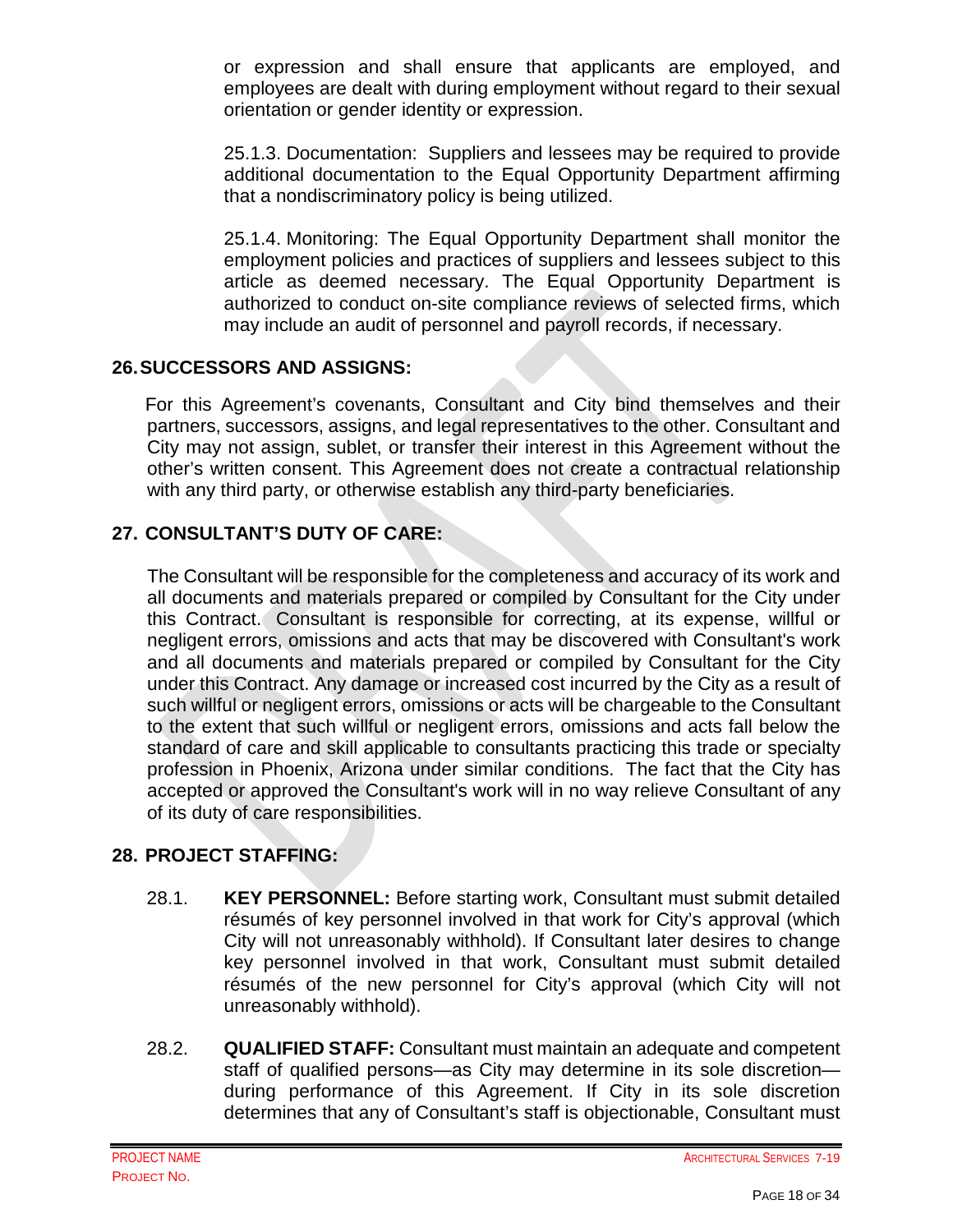take prompt corrective action or replace that staff with new personnel, subject to City's approval.

#### **29.SUBCONSULTANTS:**

- 29.1 Before starting work, Consultant must furnish the names of its subconsultants for City's approval (which City will not unreasonably withhold). If Consultant later desires to change subconsultants, Consultant must submit the names of its new subconsultants for City's approval (which City will not unreasonably withhold).
- 29.2. **SUBCONSULTANTS**: Consultant must include similar requirements in all contracts with subconsultants providing services under the Agreement.

#### **30.NON-WAIVER PROVISION:**

City and Consultant may not construe a failure of the other to enforce—or require performance of—any of this Agreement's provisions to be a waiver of that provision. Such failure will not affect the validity of any part of this Agreement or the right of City or Consultant to enforce every provision.

#### **31.SURVIVAL:**

All warranties, representations, and indemnifications by Consultant will survive this Agreement's completion or termination.

#### **32.SEVERABILITY:**

If any provision or application of this Agreement is invalid, illegal, or unenforceable, then the Agreement's remainder remains unaffected and enforceable to the fullest extent permitted by law.

#### **33.TIME IS OF THE ESSENCE:**

The time for each term, covenant, and condition of this Agreement is of the essence.

## **34.DATE OF PERFORMANCE:**

If the date of performance for any obligation—or the last day of any time period—falls on a Saturday, Sunday, or one of the City's holidays, then that period will extend to the next day that is not a Saturday, Sunday, or holiday. Unless otherwise provided, any performance due on a particular day is only timely if completed by 5 p.m (Phoenix time) and no later.

#### **35.WORK IN CITY'S RIGHT-OF-WAY:**

All work that Consultant performs within City's right-of-way must comply with City's Traffic Barricade Manual and Right-of-Way Management Program (*see* [https://www.phoenix.gov/streets/traffic-management\)](https://www.phoenix.gov/streets/traffic-management). Consultant is subject to civil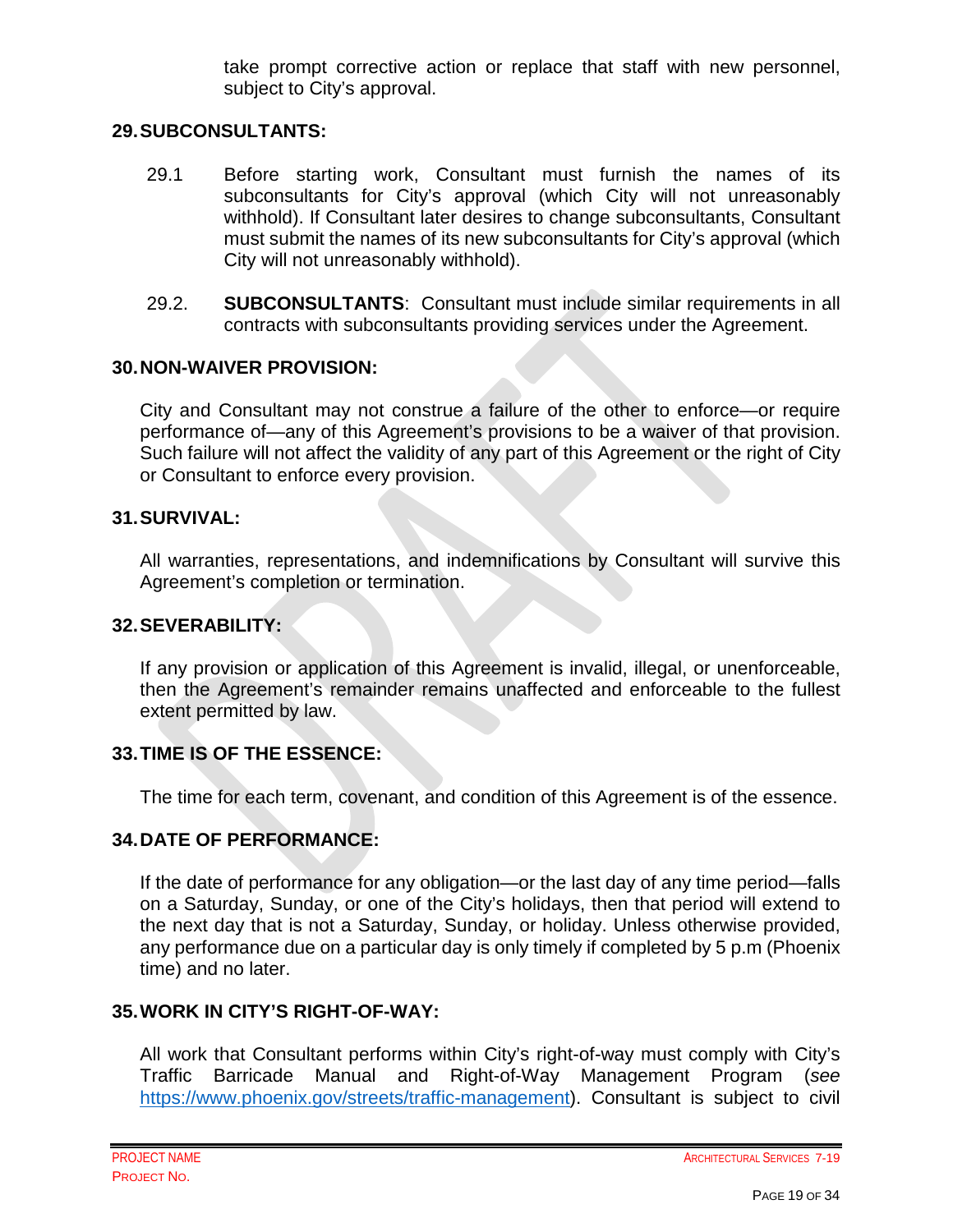sanctions for temporary traffic-control violations.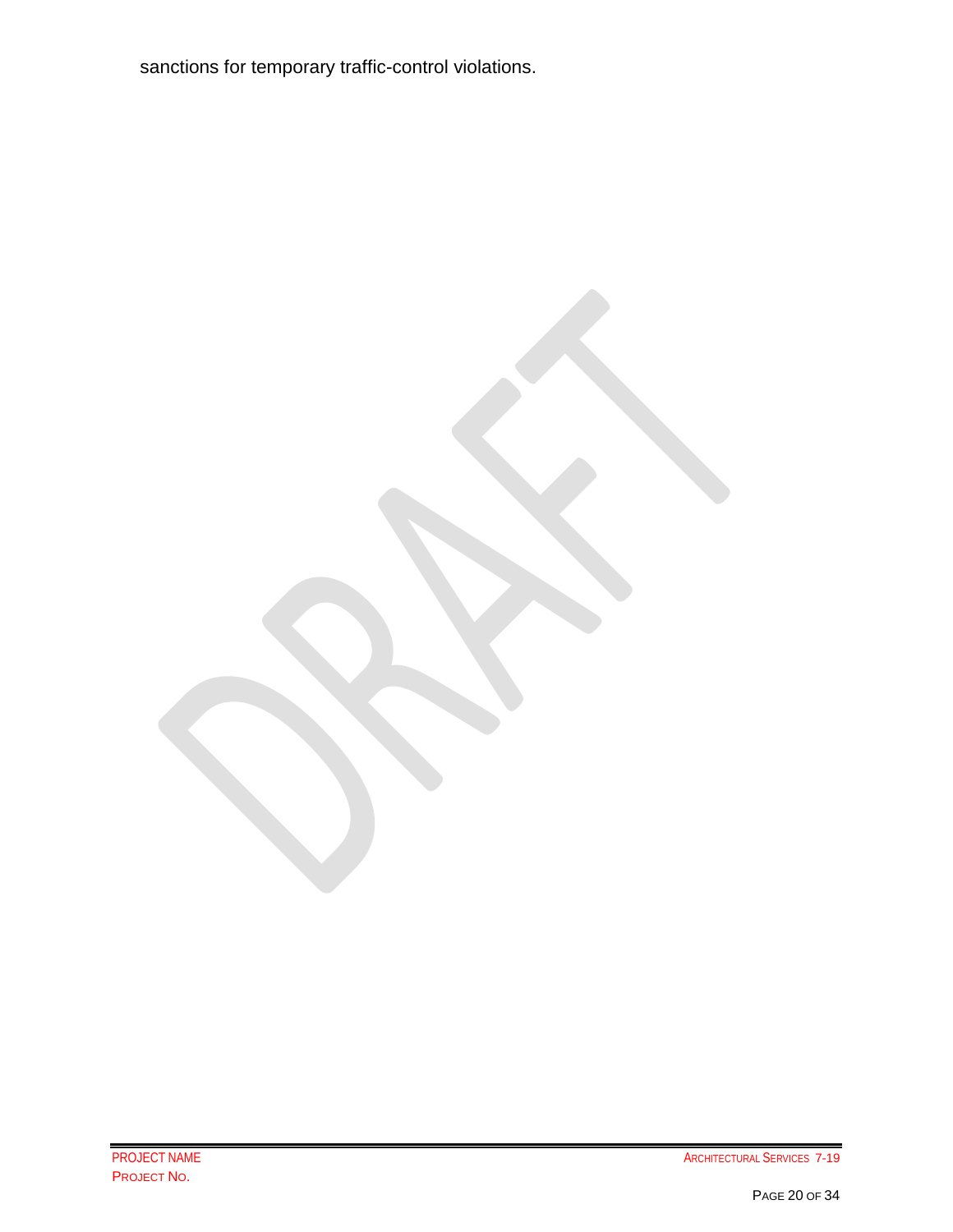**IN WITNESS WHEREOF**, City and Consultant have entered into this Agreement which is operative on the Effective Date.

a/an [enter State] [Enter Business Type]

# **FIRM NAME,**<br>
a/an [enter State] [Enter Business Type] an Arizona municipal corporation Ed Zuercher, City Manager

By:\_\_\_\_\_\_\_\_\_\_\_\_\_\_\_\_\_\_\_\_\_\_\_\_\_ By:\_\_\_\_\_\_\_\_\_\_\_\_\_\_\_\_\_\_\_\_\_\_\_\_\_\_\_\_\_\_ Name of Signatory, Title **Eric State Eric J. Froberg, PE, City Engineer** 

RECOMMENDED:

 $\overline{\phantom{a}}$  , and the set of the set of the set of the set of the set of the set of the set of the set of the set of the set of the set of the set of the set of the set of the set of the set of the set of the set of the s Name/Department

ATTEST:

 $\overline{\phantom{a}}$ **City Clerk** 

APPROVED AS TO FORM:

\_\_\_\_\_\_\_\_\_\_\_\_\_\_\_\_\_\_\_\_\_\_\_\_\_\_\_\_\_\_\_

Acting City Attorney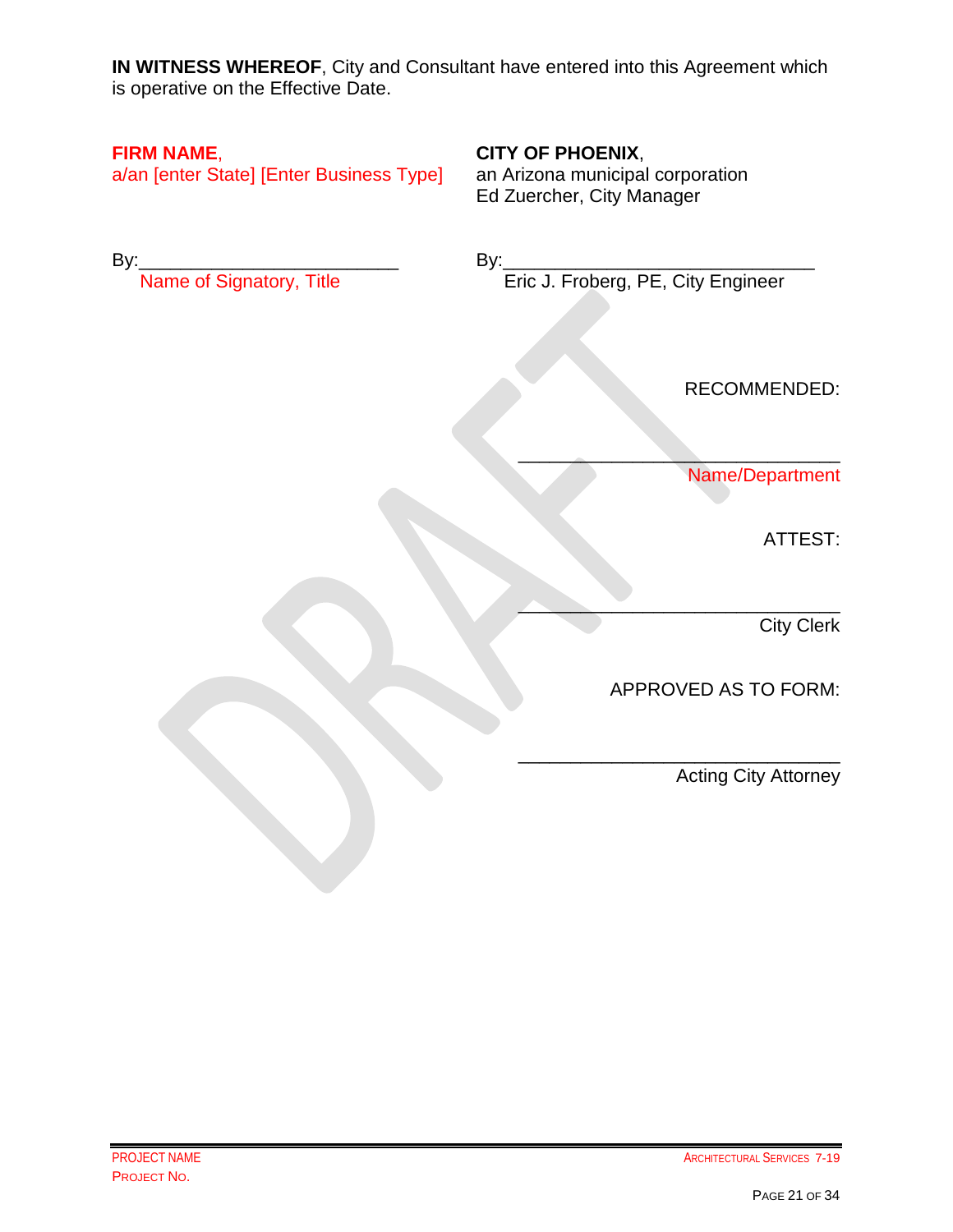# **EXHIBIT A**

# <span id="page-22-0"></span>**INSURANCE REQUIREMENTS**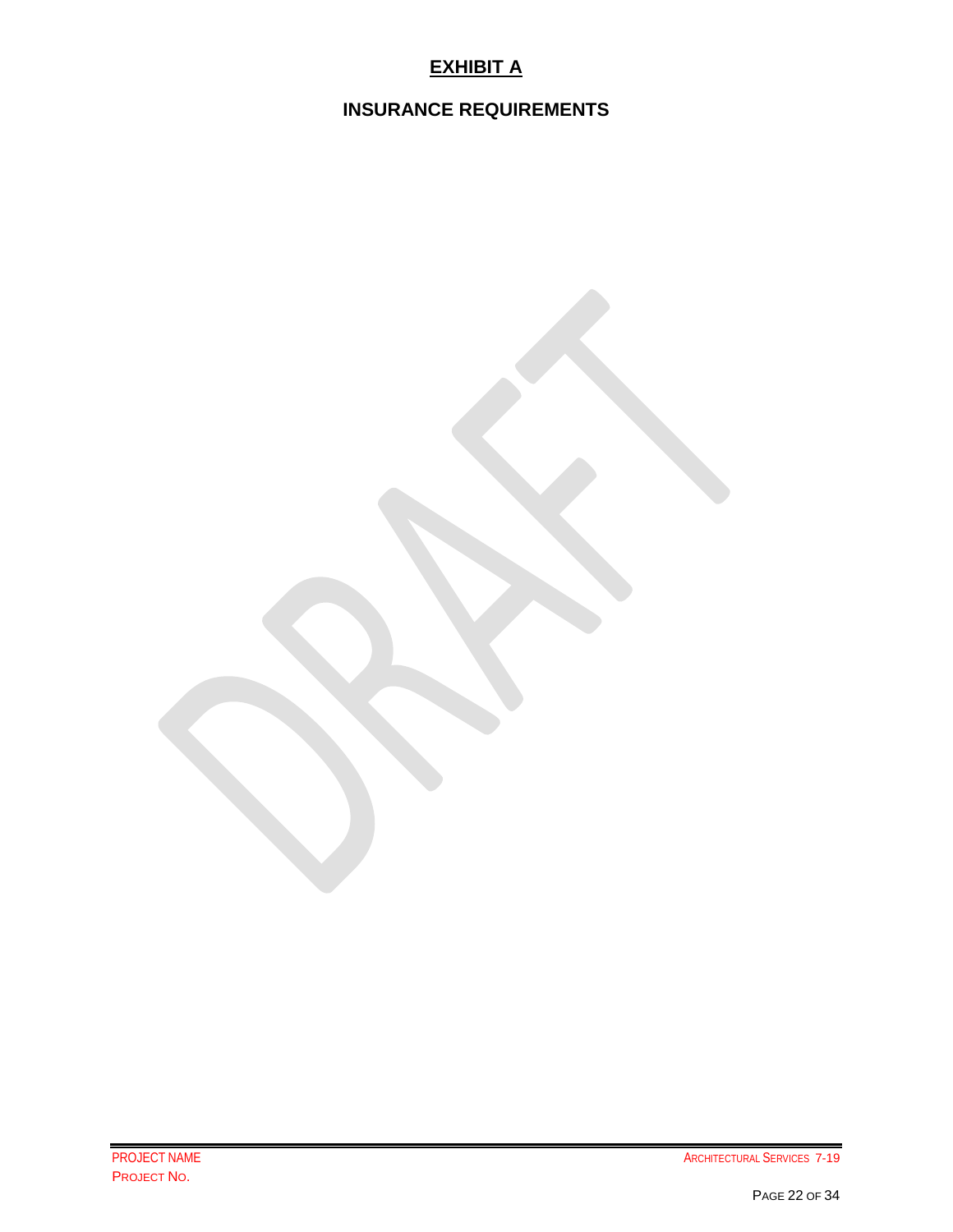#### **INSURANCE AND INDEMNIFICATION GUIDELINES**

### **II. A-1. ARCHITECTURAL/ENGINEERING/DESIGN CONTRACTS**

The Street Transportation Department is responsible for preparing bid documents, the bidding process and contract management for most City construction projects, including new installation and remodeling.

Construction projects begin with the design phase. Consultants who provide design or engineering services, (i.e. architects, engineers and design firms) are considered "professionals" by the insurance industry and they are insured by a specific type of liability insurance called professional liability, also known as errors and omissions (E&O) liability. Therefore, in addition to the required general liability, automobile liability and workers' compensation insurance, the City also requires the consultant to provide evidence of professional liability.

Professional liability insurance protects against losses that occur when a "professional" fails to practice his or her art to the usual and customary standards of that profession. Therefore, there can be risks to the City associated with errors (or allegations of errors) in the professional's work product or judgment. The types of losses that can occur under such circumstances are often excluded under general liability policies.

Many design consultants use sub-consultants to assist them in designing the project. Because the subcontract value may be small compared to the overall project construction cost, **a lower limit of professional liability may be required** of the subconsultant.

The chart below represents appropriate levels of professional liability required of both the primary design consultant and any registered sub-consultant participating in a City design project. A registered sub-consultant (as appropriate for the specific project) may include structural, civil, mechanical, plumbing, or electrical engineering; landscape architecture; surveying, geo-technical work or materials testing.

The sample specifications included in this section contain the standard professional liability requirements, but should be amended to require higher liability limits if the contract value warrants such according to the chart below.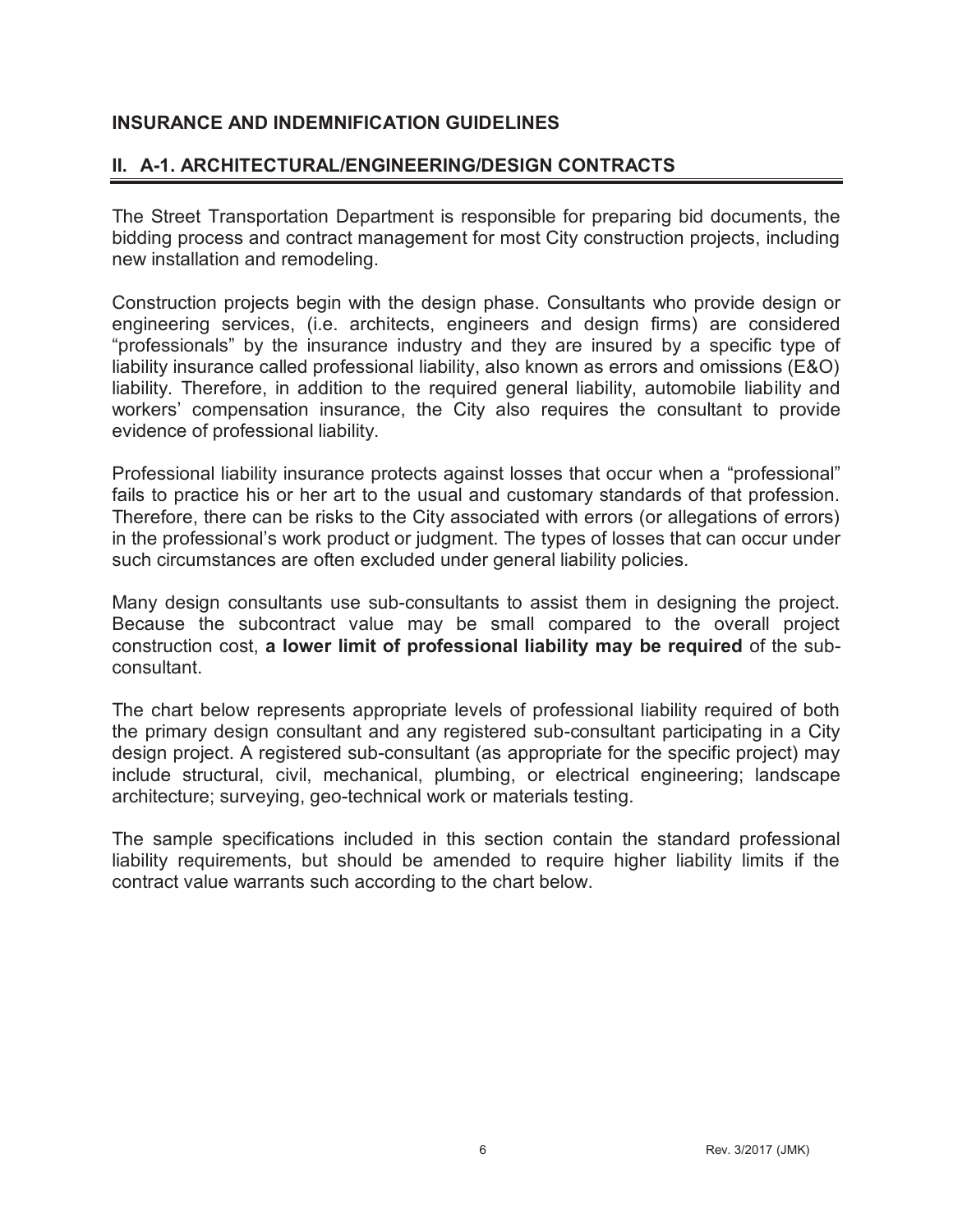| <b>Estimated Project</b><br><b>Construction Cost</b> | <b>Primary Design</b><br><b>Consultant Requirement</b>                                                                              | <b>Proof of Insurance for</b><br><b>Registered Sub-</b><br>consultant* Requirement                                                                                                                                 |
|------------------------------------------------------|-------------------------------------------------------------------------------------------------------------------------------------|--------------------------------------------------------------------------------------------------------------------------------------------------------------------------------------------------------------------|
| Less than \$500,000                                  | \$1,000,000 per occurrence<br>\$2,000,000 aggregate<br>Will be the standard,<br>however may be<br>negotiated lower, if<br>necessary | No requirement for proof of<br>insurance                                                                                                                                                                           |
| \$500,000 to \$4,999,999                             | \$1,000,000 per occurrence<br>\$2,000,000 aggregate                                                                                 | No requirement for proof of<br>insurance                                                                                                                                                                           |
| \$5,000,000 to<br>\$9,999,999                        | \$1,000,000 per occurrence<br>\$2,000,000 aggregate                                                                                 | \$1,000,000 per occurrence<br>\$1,000,000 aggregate                                                                                                                                                                |
| \$10,000,000 to<br>\$25,000,000                      | \$2,000,000 per occurrence<br>\$2,000,000 aggregate                                                                                 | \$1,000,000 per occurrence<br>\$1,000,000 aggregate                                                                                                                                                                |
| Over \$25,000,000                                    | \$5,000,000 per occurrence<br>\$5,000,000 aggregate                                                                                 | \$2,000,000 per occurrence<br>\$2,000,000 aggregate<br>For major subs as<br>appropriate (i.e. structural,<br>civil, MPE, etc.)<br>\$1,000,000 per occurrence<br>\$1,000,000 aggregate<br>For other registered subs |

Because professional liability insurance is almost always written on a claims-made basis, there is a concern about coverage for latent defects or design errors that may result in claims after the contract has been completed. One solution to this problem is to require the consultant to maintain coverage for a specified period *after* the project has been completed or to purchase an extended reporting period, otherwise known as "tail coverage." **The sample specifications that follow require a two-year extended reporting period for all claims-made policies**.

**Note:** The contract manager will need to make sure that the consultant has provided evidence of the extended reporting period coverage **at the end of the project** and before all final payments to the consultant have been made.

**The standard contracts that have been developed for construction projects include the appropriate indemnification and insurance specifications included in this section. Please contact the Finance Department, Risk Management Division, if you have questions regarding the various types of insurance coverages required for construction projects.**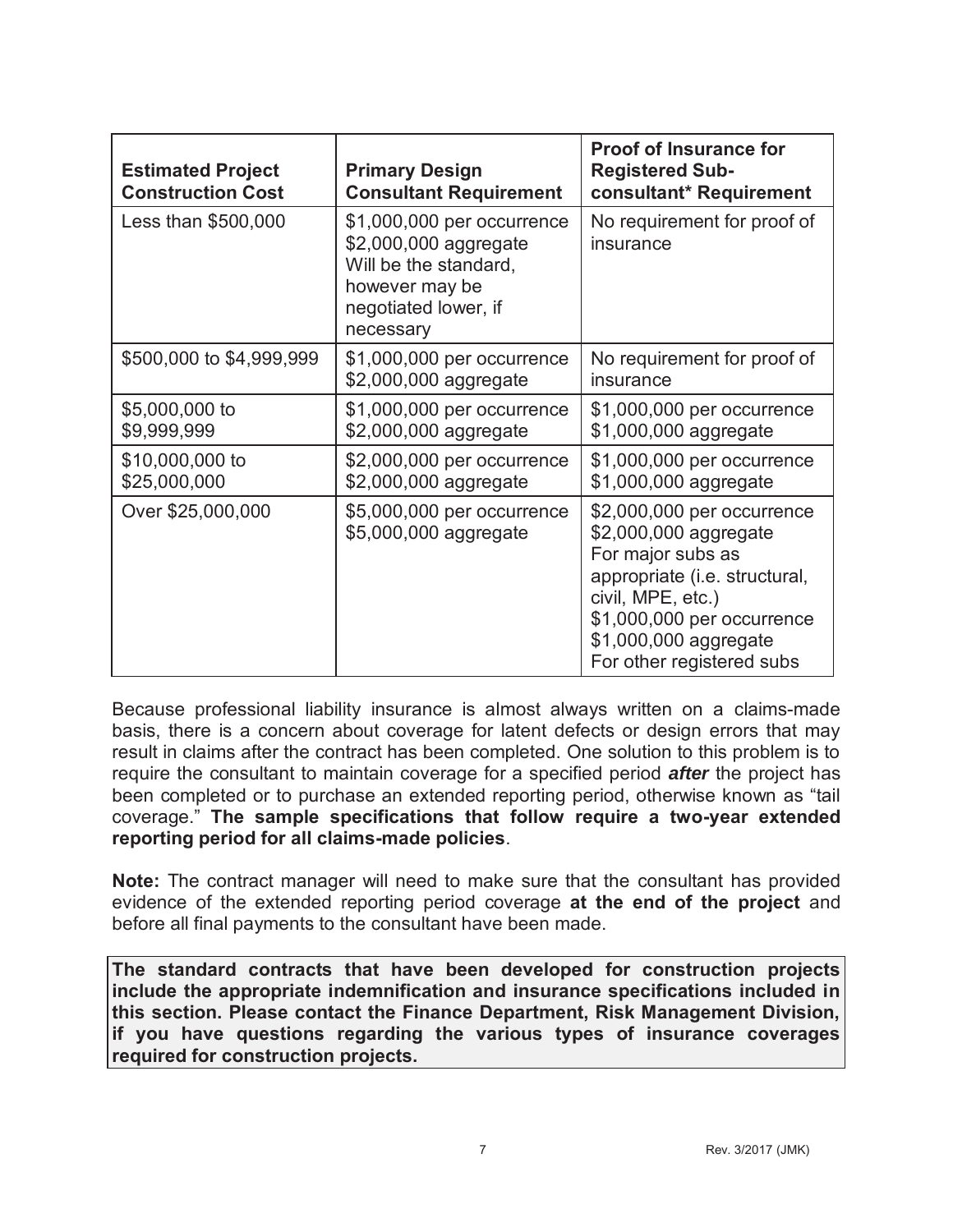**Sample Insurance Specifications and Indemnification Clause – Architectural/Engineering/Design Contracts** 

**The following paragraphs should be inserted into the contract** 

# **SECTION I**

### **1. INDEMNIFICATION CLAUSE:**

Consultant ("Indemnitor") must indemnify, defend, save and hold harmless the City and its officers, officials, agents and employees ("Indemnitee") from any and all claims, actions, liabilities, damages, losses or expenses (including court costs, attorneys' fees and costs of claim processing, investigation and litigation) ("Claims") caused or alleged to be caused, in whole or in part, by the wrongful, negligent or willful acts, or errors or omissions of Consultant or any of its owners, officers, directors, agents, employees, or subconsultants in connection with this Contract. This indemnity includes any claim or amount arising out of or recovered under workers' compensation law or on account of the failure of Consultant to conform to any federal, state or local law, statute, ordinance, rule, regulation or court decree. Consultant must indemnify Indemnitee from and against any and all Claims, except those arising solely from Indemnitee's own negligent or willful acts or omissions. Consultant is responsible for primary loss investigation, defense and judgment costs where this indemnification applies. In consideration of the award of this contract, Consultant agrees to waive all rights of subrogation against Indemnitee for losses arising from or related to this Contract. The obligations of Contractor under this provision survive the termination or expiration of this Contract.

#### **2. INSURANCE REQUIREMENTS:**

Consultant and subconsultants must procure insurance against claims that may arise from or relate to performance of the work hereunder by Consultant and its agents, representatives, employees and subconsultants. Consultant and subconsultants must maintain that insurance until all of their obligations have been discharged, including any warranty periods under this Contract.

These insurance requirements are minimum requirements for this Contract and in no way limit the indemnity covenants contained in this Contract.

The City in no way warrants that the minimum limits stated in this section are sufficient to protect the Consultant from liabilities that might arise out of the performance of the work under this Contract by the Consultant, his agents, representatives, employees, or subconsultants. Consultant is free to purchase such additional insurance as may be determined necessary.

**2.1. MINIMUM SCOPE AND LIMITS OF INSURANCE -** Consultant must provide coverage with limits of liability not less than those stated below. An excess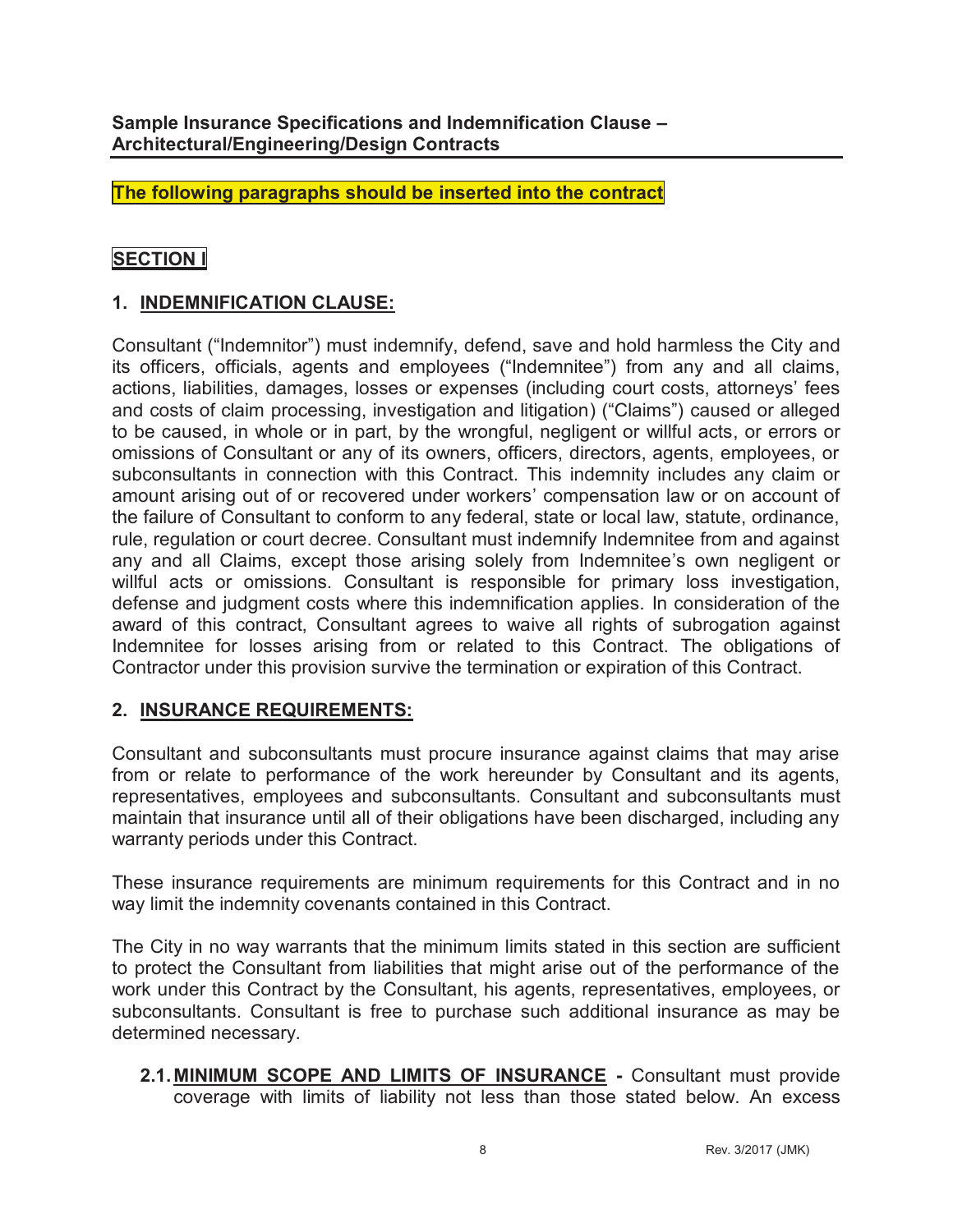liability policy or umbrella liability policy may be used to meet the minimum liability requirements provided that the coverage is written on a "following form" basis.

#### **2.1.1. Commercial General Liability – Occurrence Form**

Policy must include bodily injury, property damage, broad form contractual liability coverage.

| General Aggregate                         | \$2,000,000 |
|-------------------------------------------|-------------|
| Products – Completed Operations Aggregate | \$1,000,000 |
| Personal and Advertising Injury           | \$1,000,000 |
| Each Occurrence                           | \$1,000,000 |

- The policy must be endorsed to include the following additional insured language: "The City of Phoenix is named as an additional insured with respect to liability arising out of the activities performed by, or on behalf of the Consultant."
- Consultant's subconsultants must be subject to the same minimum requirements identified above.

#### **2.1.2. Automobile Liability**

Bodily injury and property damage coverage for any owned, hired, and nonowned vehicles used in the performance of this Contract.

Combined Single Limit (CSL) \$1,000,000

- The policy must be endorsed to include the following additional insured language: "The City of Phoenix is named as an additional insured with respect to liability arising out of the activities performed by, or on behalf of the Consultant, including automobiles owned, leased, hired or borrowed by the Consultant."
- Consultant's subconsultants must be subject to the same minimum requirements identified in this section.

#### **2.1.3. Worker's Compensation and Employers' Liability**

| <b>Workers' Compensation</b> | Statutory |
|------------------------------|-----------|
| <b>Employers' Liability</b>  |           |
| Each Accident                | \$100,000 |
| Disease - Each Employee      | \$100,000 |
| Disease - Policy Limit       | \$500,000 |

Policy must contain a waiver of subrogation against the City of Phoenix.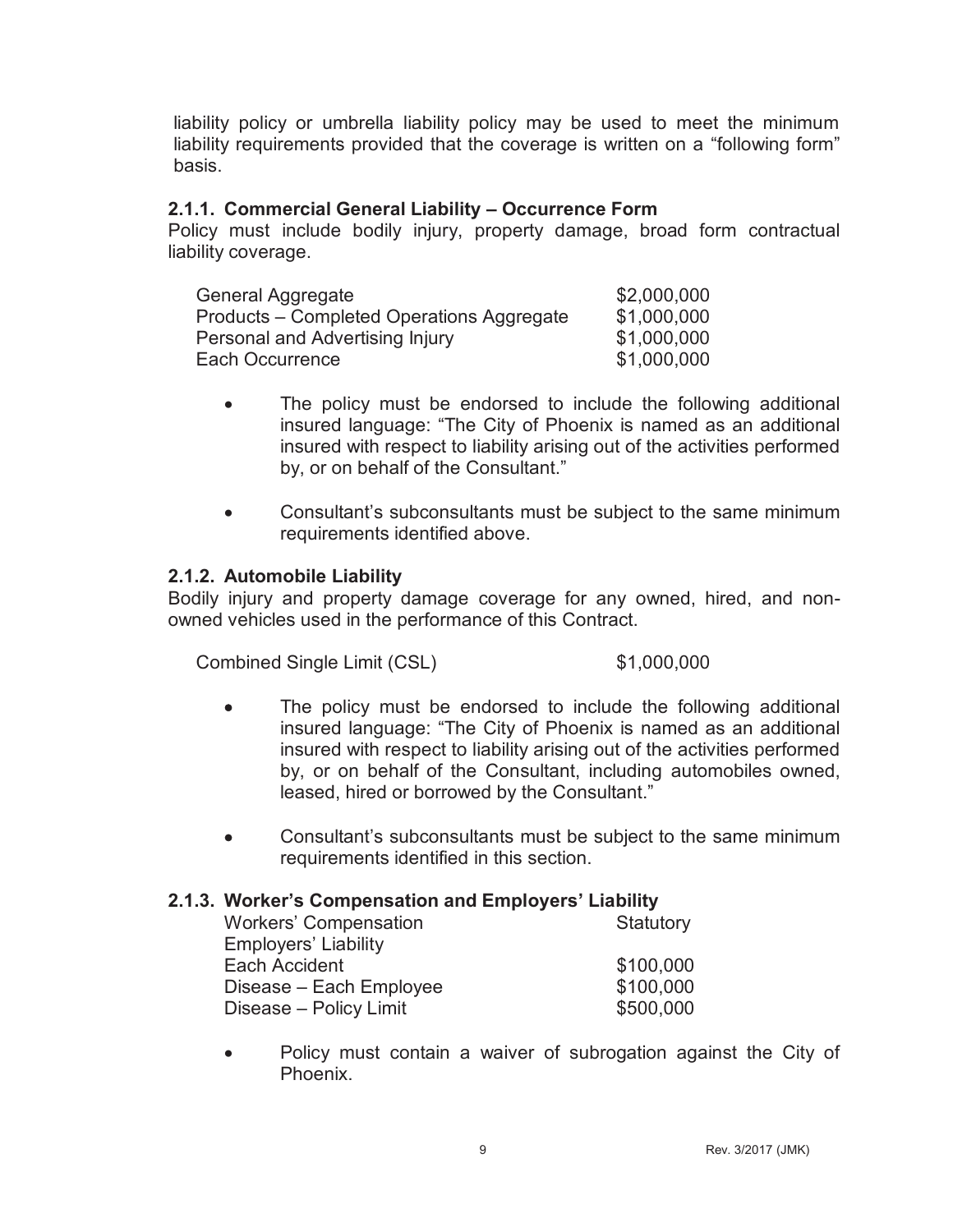- Consultant's sub-consultants must be subject to the same minimum requirements identified in this section.
- This requirement does not apply when a contractor or subcontractor is exempt under A.R.S. 23-902(E), **AND** when such contractor or subcontractor executes the appropriate sole proprietor waiver form.

#### **2.1.4. Professional Liability (Errors and Omissions Liability)**

| Each Claim       | \$1,000,000 |
|------------------|-------------|
| Annual Aggregate | \$1,000,000 |

In the event that any professional liability insurance required by this Contract is written on a claims-made basis, Consultant warrants that any retroactive date under the policy must precede the effective date of this Contract; and that either continuous coverage will be maintained or an extended discovery period will be exercised for a period of two (2) years beginning at the time work under this Contract is completed.

#### **2.1.5. Professional Liability (Errors and Omissions Liability) for Subconsultants**

(Projects with an estimated construction cost of \$5 million or greater.)

 In addition to the insurance requirements for the Consultant, the consultant's registered sub-consultants (including structural, civil, mechanical, plumbing, electrical engineering, landscape architecture, survey, geotechnical and materials testing) are required to carry Professional Liability insurance as follows:

x Estimated Project Construction Cost of **\$5,000,000 to \$25,000,000**

Each registered sub-consultant will carry: Each Claim  $$1,000,000$ Annual Aggregate \$1,000,000

#### **Estimated Project Construction Cost of over \$25,000,000**

Structural, civil, mechanical, plumbing, electrical engineers will carry: Each Claim **\$2,000,000** Annual Aggregate  $$2,000,000$ 

x Estimated Project Construction Cost of **over \$25,000,000**

All other registered consultants not listed in 5 above will carry: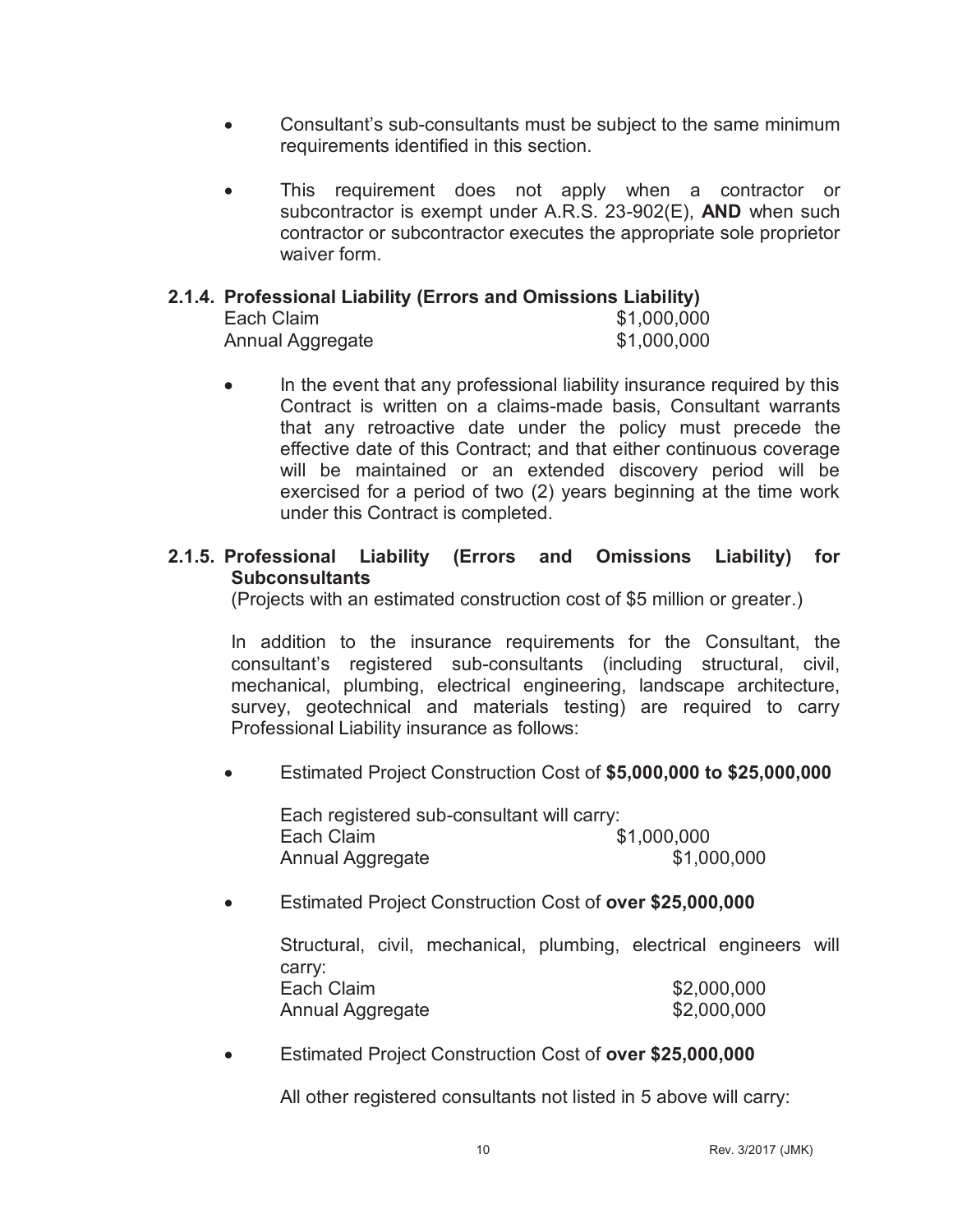| Each Claim       | \$1,000,000 |
|------------------|-------------|
| Annual Aggregate | \$1,000,000 |

- **2.2. ADDITIONAL INSURANCE REQUIREMENTS:** The policies must include, or be endorsed to include, the following provisions:
	- **2.2.1.** On insurance policies where the City of Phoenix is named as an additional insured, the City of Phoenix is an additional insured to the full limits of liability purchased by the Consultant even if those limits of liability are in excess of those required by this Contract.
	- **2.2.2.** The Consultant's insurance coverage must be primary insurance and noncontributory with respect to all other available sources.
	- **2.2.3.** With regard to general liability, the City of Phoenix is named as an additional insured for both products completed operations and premises operations.
- **2.3. NOTICE OF CANCELLATION:** For each insurance policy required by the insurance provisions of this Contract, the Contractor must provide to the City, within 2 business days of receipt, a notice if a policy is suspended, voided or cancelled for any reason. Such notice must be mailed, emailed, hand delivered or sent by facsimile transmission to **(City of Phoenix Department Representative's Name & Address & Fax Number).**
- **2.4. ACCEPTABILITY OF INSURERS:** Insurance is to be placed with insurers duly licensed or authorized to do business in the state of Arizona and with an "A.M. Best" rating of not less than B+ VI. The City in no way warrants that the aboverequired minimum insurer rating is sufficient to protect the Consultant from potential insurer insolvency.
- 2.5. VERIFICATION OF COVERAGE: Consultant must furnish the City with certificates of insurance (ACORD form or equivalent approved by the City) as required by this Contract. The certificates for each insurance policy are to be signed by a person authorized by that insurer to bind coverage on its behalf*.*

All certificates and any required endorsements are to be received and approved by the City before work commences. Each insurance policy required by this Contract must be in effect at or prior to commencement of work under this Contract and remain in effect for the duration of the project. Failure to maintain the insurance policies as required by this Contract or to provide evidence of renewal is a material breach of contract.

All certificates required by this Contract must be sent directly to (City Department Representative's Name and Address). The City project/contract number and project description must be noted on the certificate of insurance. The City reserves the right to require complete, certified copies of all insurance policies required by this Contract at any time. DO NOT SEND CERTIFICATES OF INSURANCE TO THE CITY'S RISK MANAGEMENT DIVISION**.**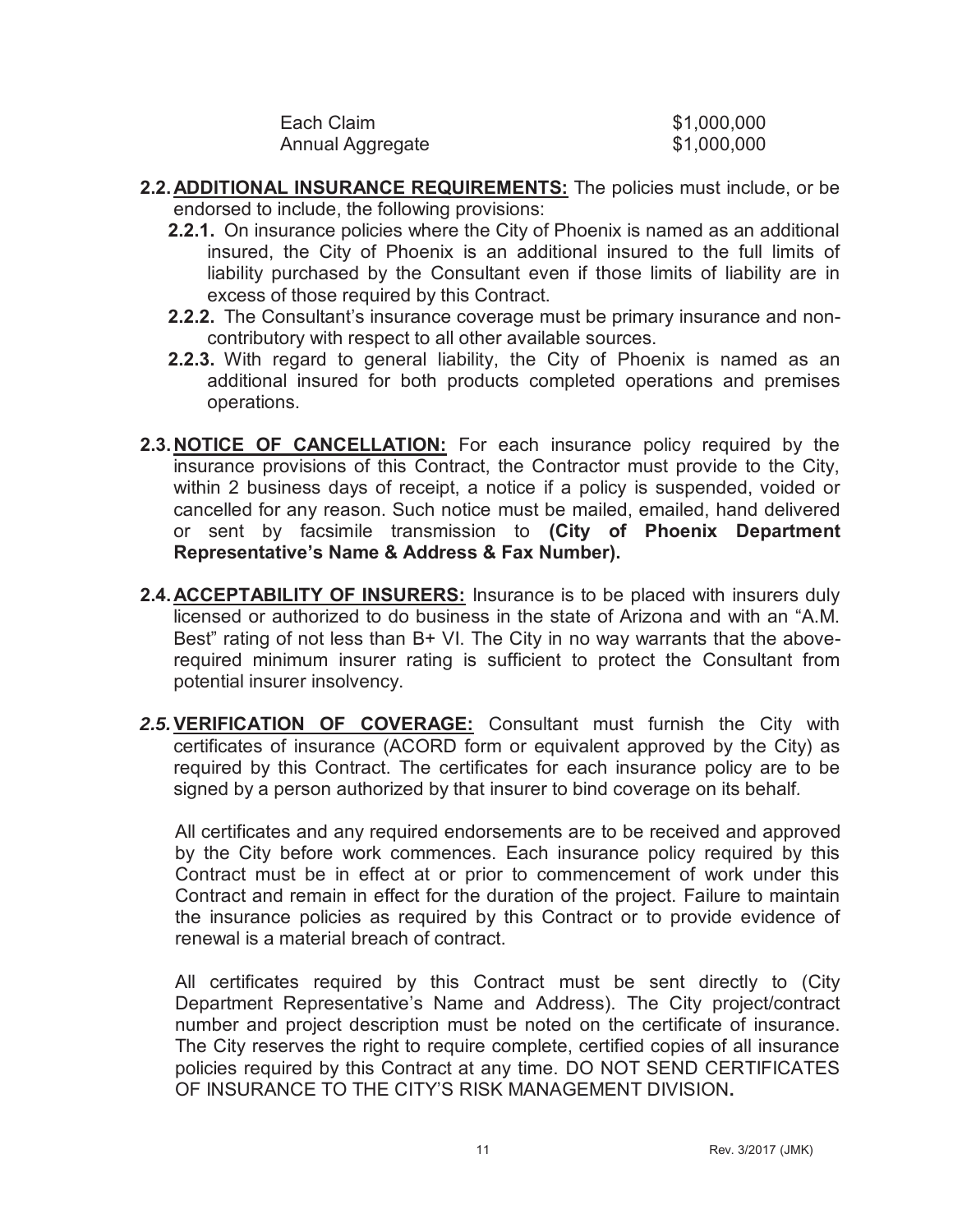- **2.6. SUBCONSULTANTS:** All required subconsultants' certificates and endorsements are to be received and approved by the City before work commences. All insurance coverages for sub-consultants must be subject to the minimum requirements identified above, unless otherwise specified in this Contract.
- **2.7. APPROVAL:** Any modification or variation from the insurance requirements in this Contract must be made by the Law Department, whose decision is final. Such action will not require a formal Contract amendment, but may be made by administrative action.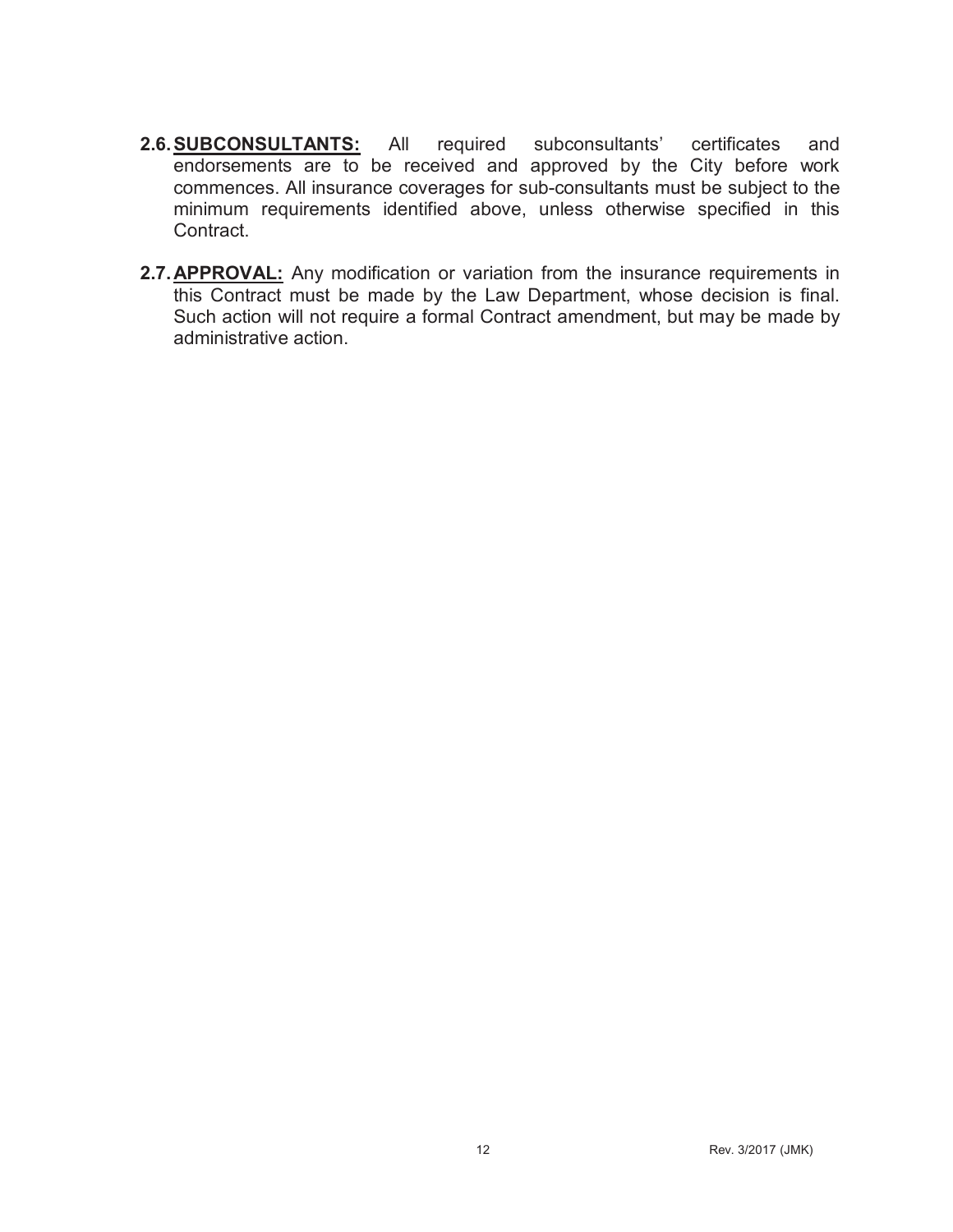# **EXHIBIT B**

### **BACKGROUND SCREENING**

<span id="page-30-0"></span>Consultant and subconsultants must comply with the following background screening and badging requirements:

### **(FOR CONTRACTS OTHER THAN WSD AND AVN)**

### 1. Contract Worker Background Screening

The Consultant agrees that all employees and subconsultants (collectively "Contract Worker(s)") that the Consultant furnishes to the City pursuant to this Contract are subject to background and security checks and screening (collectively "Background Screening") at the Consultant's sole cost and expense as set forth in this Section. The Background Screening provided by the Consultant must comply with all applicable laws, rules and regulations. The Consultant further agrees that the Background Screening required in this Section is necessary to preserve and protect public health, safety and welfare. The Background Screening requirements set forth in this Section are the minimum requirements for this Contract. The City in no way warrants that these minimum requirements are sufficient to protect the Consultant from any liabilities that may arise out of the Consultant's services under this Contract or the Consultant's failure to comply with this Section. Therefore, in addition to the specific measures set forth below, the Consultant and its Contract Workers must take such other reasonable, prudent and necessary measures to further preserve and protect public health, safety and welfare when providing services under this Contract.

### 2. Background Screening Requirements and Criteria

Because of the varied types of services performed, the City has established three levels of risk and associated Background Screening. The general risk level and Background Screening required for this Contract is Minimum Risk. *Project specific risk levels may be elevated to Standard Risk and Maximum Risk as required by the project.*

A. Minimum Risk and Background Screening ("Minimum Risk")

A minimum risk Background Screening must be performed when the Contract Worker: (i) will not have direct access to City facilities or information systems; or (ii) will not work with vulnerable adults or children; or (iii) when access to City facilities is escorted by City workers. The Background Screening for minimum risk consists of the screening required by Arizona Revised Statutes §§ 41-4401 and following to verify legal Arizona worker status.

#### B. Standard Risk and Background Screening ("Standard Risk")

A standard risk Background Screening must be performed when the Contract Worker's work assignment will: (i) require a badge or key for access to City facilities; or (ii) allow any access to sensitive, confidential records, personal identifying information or restricted City information; or (iii) allow unescorted access to City facilities during normal and non-business hours. The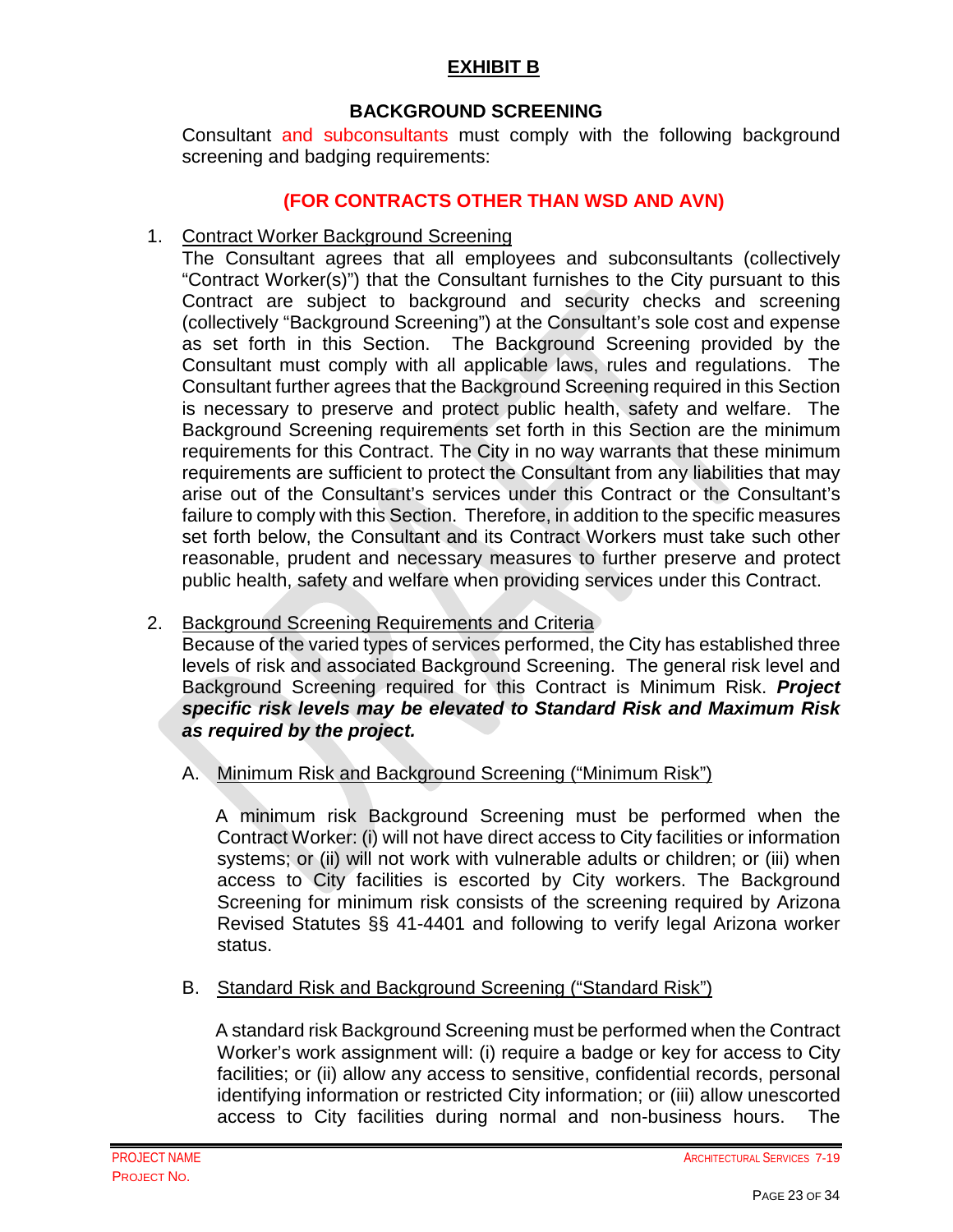Background Screening for this standard risk level includes the Background Screening required for the Minimum Risk level and a background check for real identity/legal name, and includes felony and misdemeanor records from any county in the United States, the state of Arizona, plus any other jurisdiction where the Contract Worker has lived at any time in the preceding seven years from the Contract Worker's proposed date of hire.

### C. Maximum Risk and Background Screening ("Maximum Risk")

A maximum risk Background Screening must be performed when the Contract Worker's work assignment will: (i) have any contact with vulnerable people such as children, youth, elderly, or individuals with disabilities; or (ii) have any responsibility for the receipt or payment of City funds or control of inventories, assets, or records that are at risk of misappropriation; or (iii) have unescorted access to City data centers, money rooms, or high-value equipment rooms; or (iv) have access to private residences; or (v) have access to Homeland Defense Bureau identified critical infrastructure sites or facilities. The Background Screening for this maximum risk level includes the Background Screening required for the Standard Risk level, plus a sexual offender search, a credit check, and driving record search for the preceding seven years from the Contract Worker's proposed date of hire. Contract Workers who work directly with children or vulnerable adults are also subject to fingerprint verification through the Arizona Division of Public Safety as mandated by Phoenix City Code, § 2-45.6.

- 3. Consultant Certification; City Approval of Maximum Risk Background Screening By executing this Contract, the Consultant certifies and warrants that the Consultant has read the Background Screening requirements and criteria in this Section, understands them and that all Background Screening information furnished to the City is accurate and current. Also, by executing this Contract, the Consultant further certifies and warrants that the Consultant has satisfied all such Background Screening requirements for the Minimum Risk and Standard Risk Background Screenings as required. In addition, for Maximum Risk Background Screening, the *Consultant must furnish to the client division for the City's review and approval* such Background Screenings for any Contract Worker considered for performing services under this Contract where human safety or facility security is classified as a Maximum Risk level. The subject Contract Worker must not apply for the appropriate City of Phoenix identification and access badge or keys until the Consultant has received the City's written acceptance of the subject Contract Worker's Maximum Risk Background Screening. The City may, in its sole discretion, accept or reject any or all of the Contract Workers proposed by the Consultant for performing work under this Contract. A Contract Worker rejected for work at a Maximum Risk level under this Contract must not be proposed to perform work under other City contracts or engagements without City's prior written approval.
- 4. Terms of This Section Applicable to all of Consultant's Contracts and **Subcontracts**

The Consultant must include the terms of this Section for Contract Worker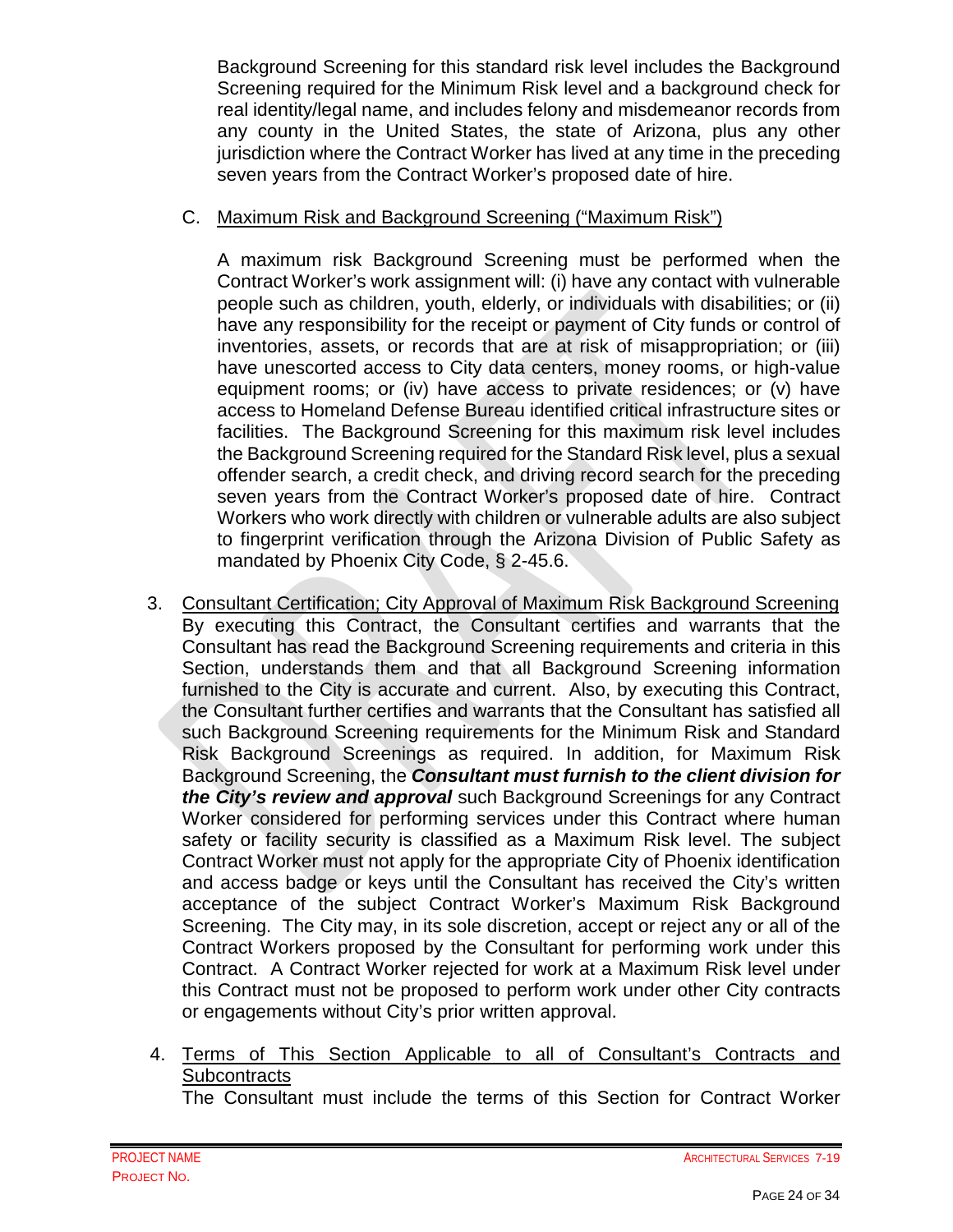Background Screening in all contracts and subcontracts for services furnished under this Contract including, but not limited to, supervision and oversight services.

### 5. Materiality of Background Screening Requirements; Indemnity

The Background Screening requirements of this Section are material to City's entry into this Contract and any breach of this Section by the Consultant will be deemed a material breach of this Contract. In addition to the indemnity provisions set forth in Item 1, "Indemnification and Insurance Requirements" of the General Conditions, the Consultant will indemnify, defend, save, and hold harmless the City for any and all Claims arising out of this Background Screening Section including, but not limited to, the disqualification of a Contract Worker by the Consultant or the City for failure to satisfy this Section.

#### 6. Continuing Duty; Audit

The Consultant's obligations and requirements that Contract Workers satisfy this Background Screening will continue throughout the entire term of this Contract. The Consultant must notify the City immediately of any change to a Maximum Risk Background Screening of a Contract Worker previously approved by the City. The Consultant must maintain all records and documents related to all Background Screenings and the City reserves the right to audit the Consultant's compliance with this Section.

#### OR

## **(FOR AVN CONTRACTS)**

### 1. **Contract Worker Background Screening**

Consultant agrees that all contract workers and subconsultants (Contract Workers) that Consultant furnishes to the City pursuant to this Contract shall be subject to background and security checks and screening (Background Screening). Consultant further agrees that the Background Screening required in this Section is necessary to preserve and protect public health, safety, and welfare. The Background Screening requirements set forth in this Section are the minimum requirements for this Contract. The City in no way warrants that these minimum requirements are sufficient to protect Consultant from any liabilities that may arise out of Consultant's services under this Contract or Consultant's failure to comply with this Section. Therefore, in addition to the specific measures set forth below, Consultant and its Contract Workers shall take such other reasonable, prudent and necessary measures to further preserve and protect public health, safety and welfare when providing services under this Contract.

## 1. **Background Screening Requirements and Criteria**

Consultant agrees that it will verify legal Arizona worker status as required by Arizona Revised Statutes (A.R.S.) § 41-4401. Consultant further agrees that it will conduct a background check for real identity and legal name on all Contract Workers prior to proposing the Contract Worker to the City.

#### 2. **Additional City Rights Regarding Security Inquiries**

In addition to the foregoing, the City reserves the right, but not the obligation, to: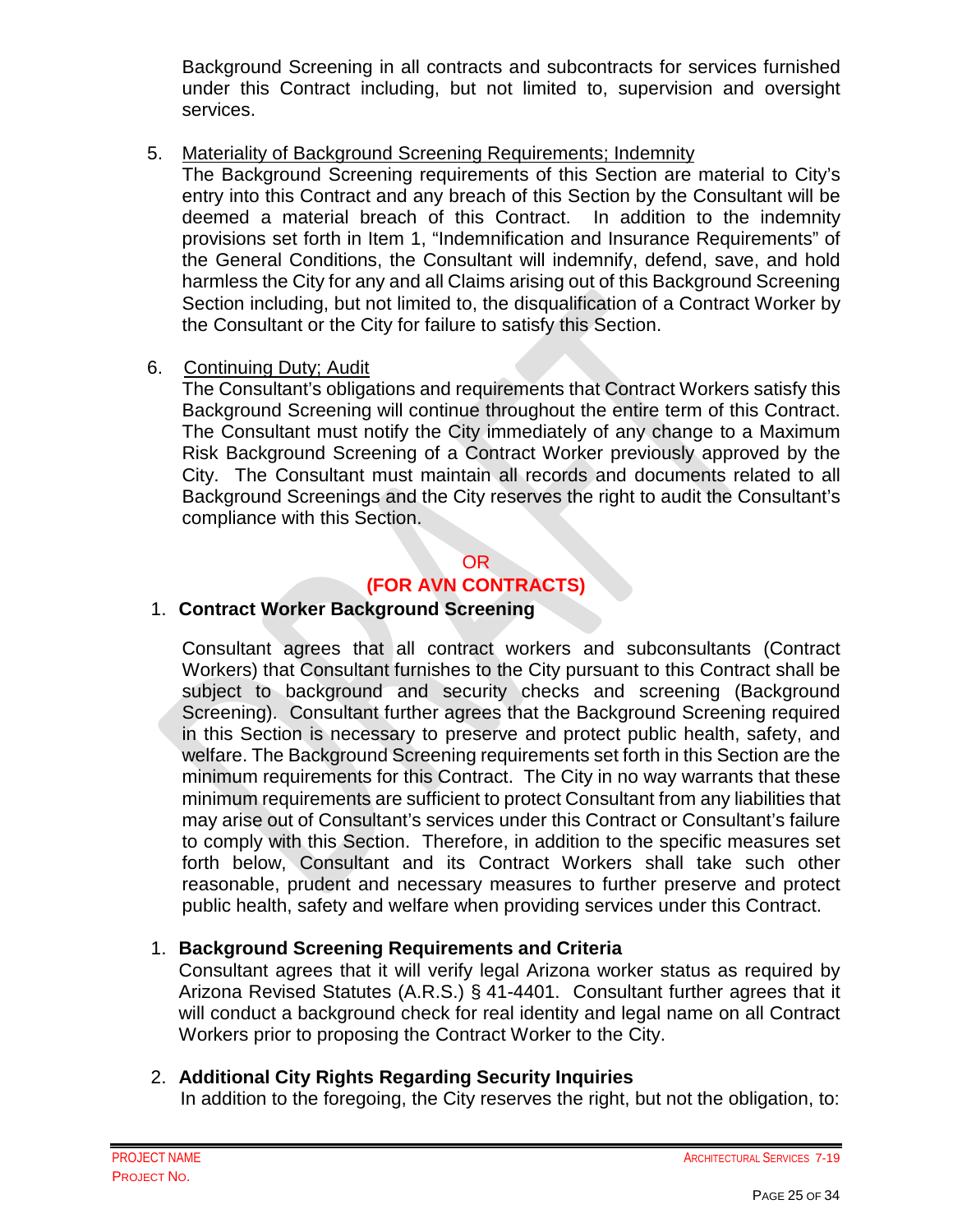- Have a Contract Worker be required to provide fingerprints and execute such other documentation as may be necessary to obtain criminal justice information pursuant to A.R.S. § 41-1750(G)(4) or Phoenix City Code § 4- 22 or both;
- Act on newly acquired information, whether or not such information should have been previously discovered;
- Unilaterally change its standards and criteria relative to the acceptability of Contract Workers; and
- Object, at any time and for any reason, to a Contract Worker performing work, including supervision and oversight, under this Contract.

### 3. **Consultant Certification**

By executing this Contract, Consultant certifies and warrants that Consultant has read the Background Screening requirements and criteria in this Section, understands them, and that all Background Screening information furnished to the City is accurate and current. A Contract Worker rejected for work under this Contract shall not be proposed to perform work under any other City contract or engagement without the City's prior written approval.

#### 4. **Terms of This Section Applicable to all of Consultant's Contracts and Subcontracts**

Consultant shall include the terms of this Section for Contract Worker Background Screening in all contracts and subcontracts for services furnished under this Contract, including supervision and oversight services.

#### 5. **Materiality of Background Screening Requirements; Indemnity**

The Background Screening requirements of this Section are material to the City's entry into this Contract and any breach of this Section by Consultant shall be deemed a material breach of this Contract. In addition to the indemnity provisions set forth in this Contract, Consultant shall defend, indemnify, and hold harmless the City for any and all Claims (as defined in Section II, 6.3) arising out of this Background Screening section including the disqualification of a Contract Worker by Consultant or the City for failure to satisfy this Section.

#### 6. **Continuing Duty; Audit**

Consultant's obligations and requirements that Contract Workers satisfy this Background Screening Section shall continue throughout the entire term of this Contract. Consultant shall notify the City immediately of any change to a Background Screening of a Contract Worker previously approved by the City. Consultant shall maintain all records and documents related to all Background Screenings and the City reserves the right to audit Consultant's compliance with this.

#### 7. **CONTRACT WORKER ACCESS CONTROLS, BADGE AND KEY ACCESS REQUIREMENTS**

A CONTRACT WORKER SHALL NOT BE ALLOWED TO BEGIN WORK ON AIRPORT PROPERTY WITHOUT THE CONTRACT WORKER'S RECEIPT OF A CITY-ISSUED BADGE. A BADGE WILL BE ISSUED TO A CONTRACT WORKER SOLELY FOR ACCESS TO THE AREAS OF THE AIRPORT TO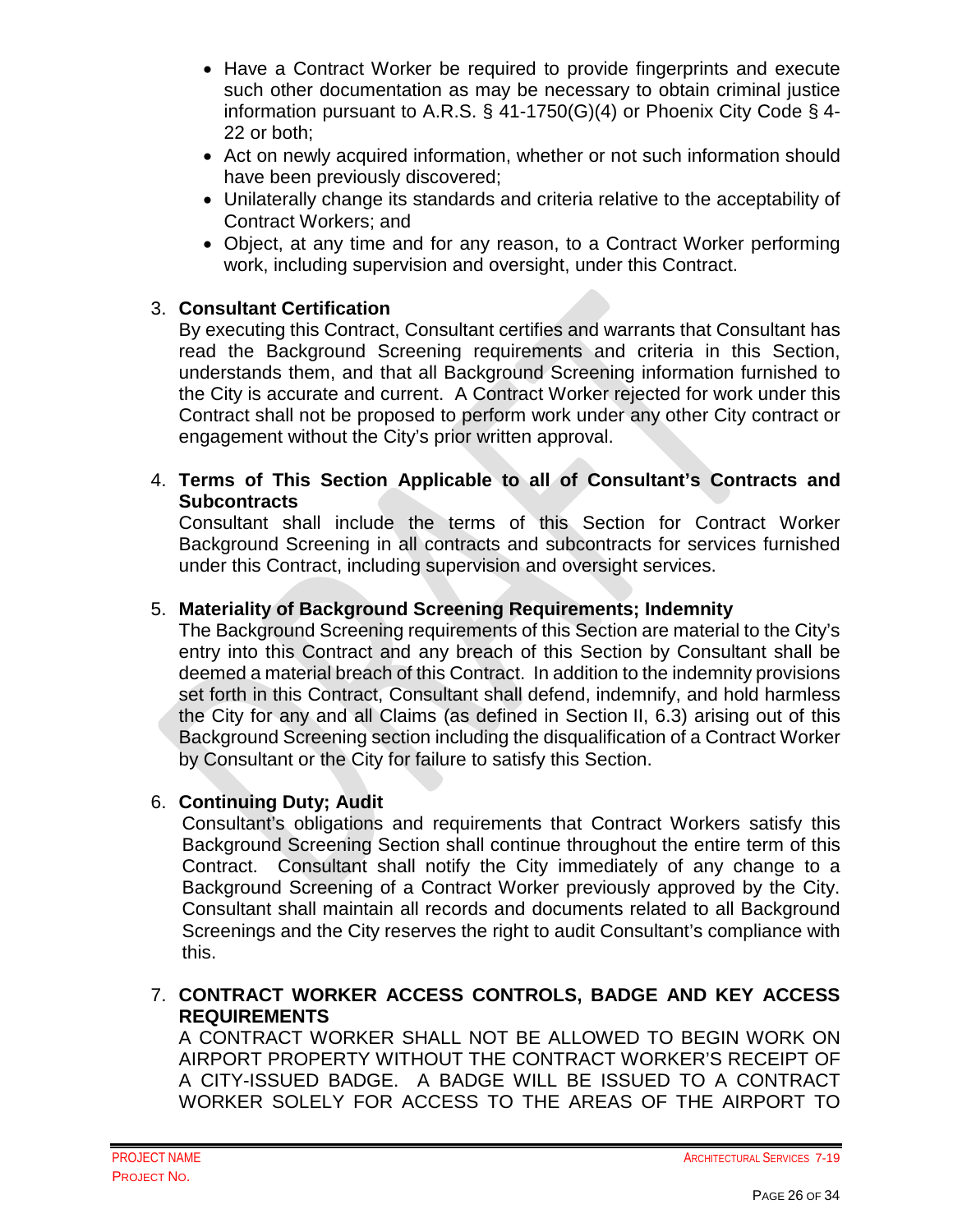WHICH THE CONTRACT WORKER IS ASSIGNED. EACH CONTRACT WORKER WHO ENTERS AIRPORT PROPERTY MUST USE THE BADGE ISSUED TO THE CONTRACT WORKER.

### 8. **Badges**

Upon notification from Consultant's authorized agent, the Contract Worker will proceed to the Badging Office for processing and issuance of a badge. The City will not process the badge until the Contract Worker satisfies the Background Screening requirements. The Contract Worker shall comply with all requirements and furnish all information requested by the Badging Office. All fees associated with security badging will be assessed in compliance with Phoenix City Code § 4-22. Current badging procedures and fees are available for review at https://www.skyharbor.com/security/BadgingInformation.

### 9. **Key Access Procedures**

If a Contract Worker's services require keyed access to enter a City facility, a separate key issue and return form must be completed and submitted to the City project manager by Consultant for each key issued.

### 10.**Stolen or Lost Badges or Keys**

Consultant shall immediately report lost or stolen badges or keys to the City. A new badge application or key issue form shall be completed and submitted along with payment of the applicable fees prior to issuance of a new badge or key.

## 11.**Return of Badges or Keys**

All badges and keys are the property of the City and must be returned to the City at the Badging Office within one (1) business day after the Contract Worker's access to a City facility is no longer required to furnish the services under this Contract. Consultant shall collect a Contract Worker's badge and all keys (1) upon the termination of the Contract Worker's employment, (2) when the Contract Worker's services are no longer required at a City facility (3), and upon termination, cancellation, or expiration of this Contract.

#### 12.**Consultant's Default; Liquidated Damages; Reservation of Remedies for Material Breach**

Consultant's default under this Section shall include the following:

A Contract Worker gains access to a City facility without the proper badge or key;

A Contract Worker uses another person's badge or key to gain access to a City facility;

A Contract Worker commences services under this Contract without the proper badge, key, or Background Screening;

A Contract Worker or Consultant submits false, incomplete, or misleading information or negligently submits incorrect information to the City to obtain a badge, key, or applicable Background Screening; or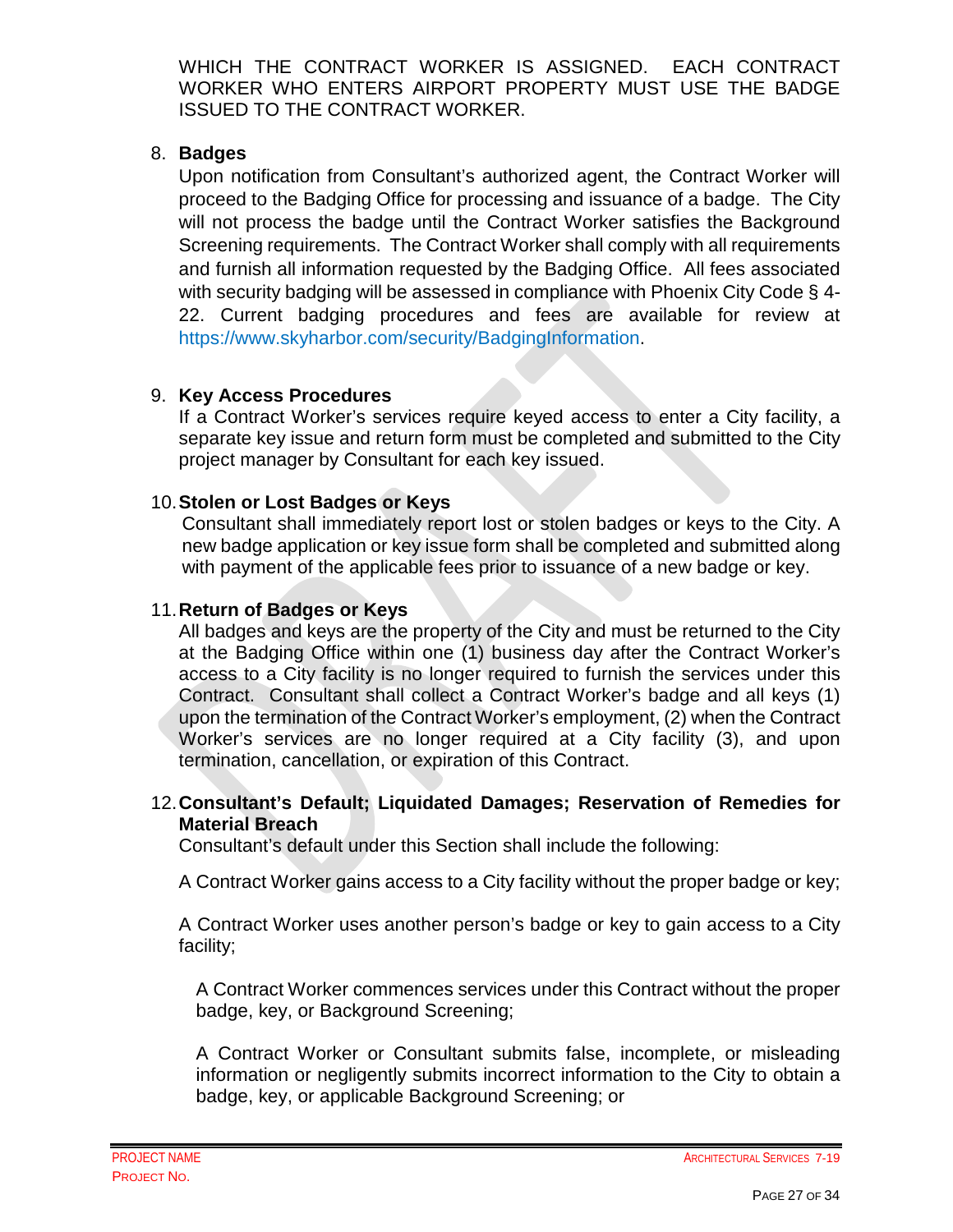Consultant fails to collect and timely return Contract Worker's badge or key upon termination of Contract Worker's employment, reassignment of Contract Worker to another City facility, or upon the expiration, cancellation, or termination of this Contract. Consultant acknowledges and agrees that the access control, badge, and key requirements in this Section are necessary to preserve and protect public health, safety, and welfare. Accordingly, Consultant agrees to properly cure any default under this Section within three (3) business days from the date notice of default is sent by the City. Consultant's failure to properly cure any default under this Section shall constitute a breach of this Section. In addition to any other remedy available to the City at law or in equity, Consultant shall be liable for and shall pay to the City the sum of \$1,000.00 for each breach by Consultant of this Section. The parties agree that the foregoing amount is reasonable and approximates the actual or anticipated loss to the City at the time and making of this Contract in the event that Consultant breaches this Section. Further, the parties agree to the foregoing amount because of the difficulty of proving the City's actual damages in the event Consultant breaches this Section. The parties further agree that three (3) breaches of this Section by Consultant within a three-month period of time or three (3) breaches by Consultant of this Section arising out of the same default within a period of twelve (12) consecutive months shall constitute a material breach of this Contract by Consultant and the City expressly reserves all of its rights, remedies, and interests under this Contract at law and in equity, including termination of this Contract.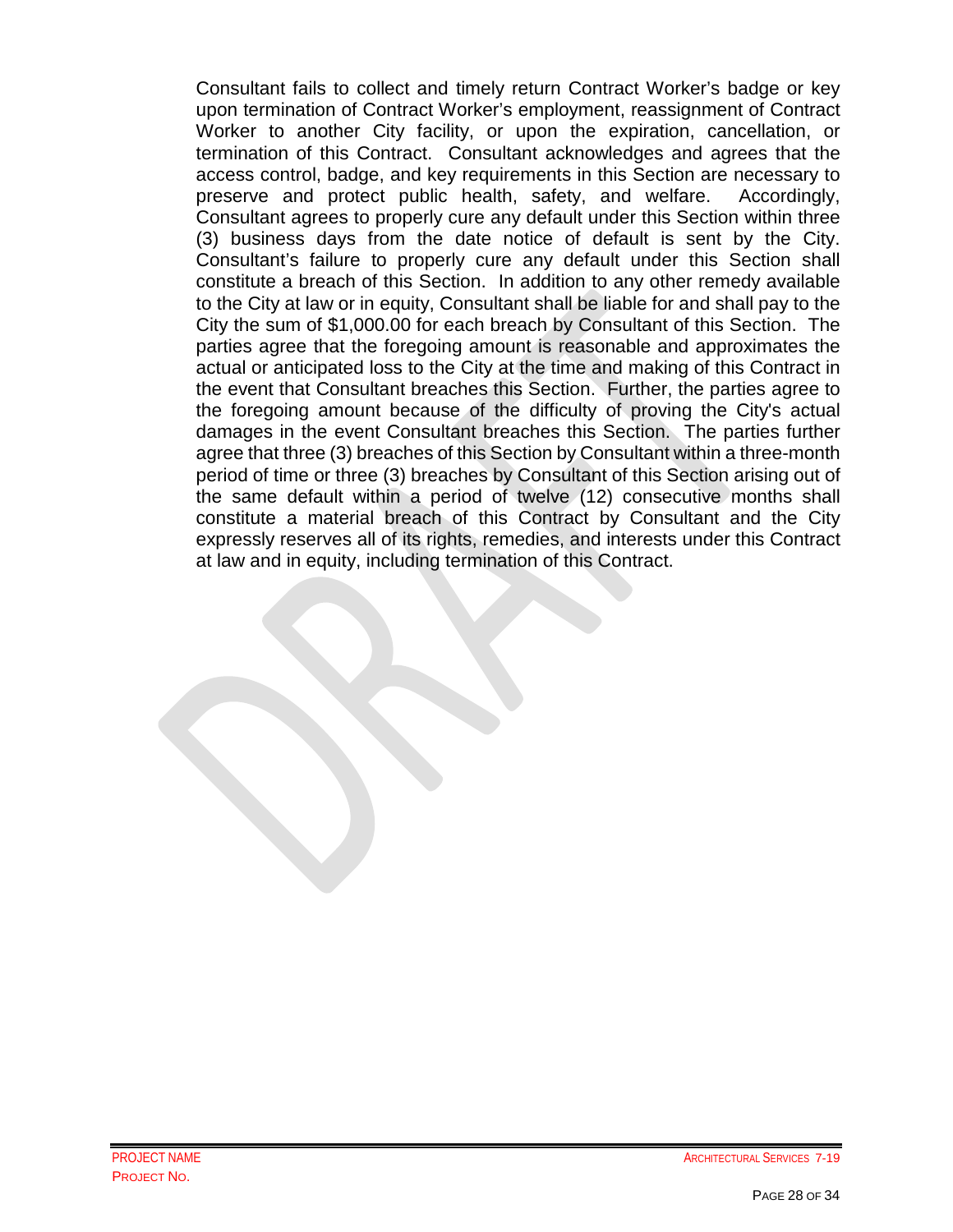# **EXHIBIT C**

### <span id="page-36-0"></span>**TRAVEL REIMBURSEMENT PROCEDURE NOT USED AT THIS TIME**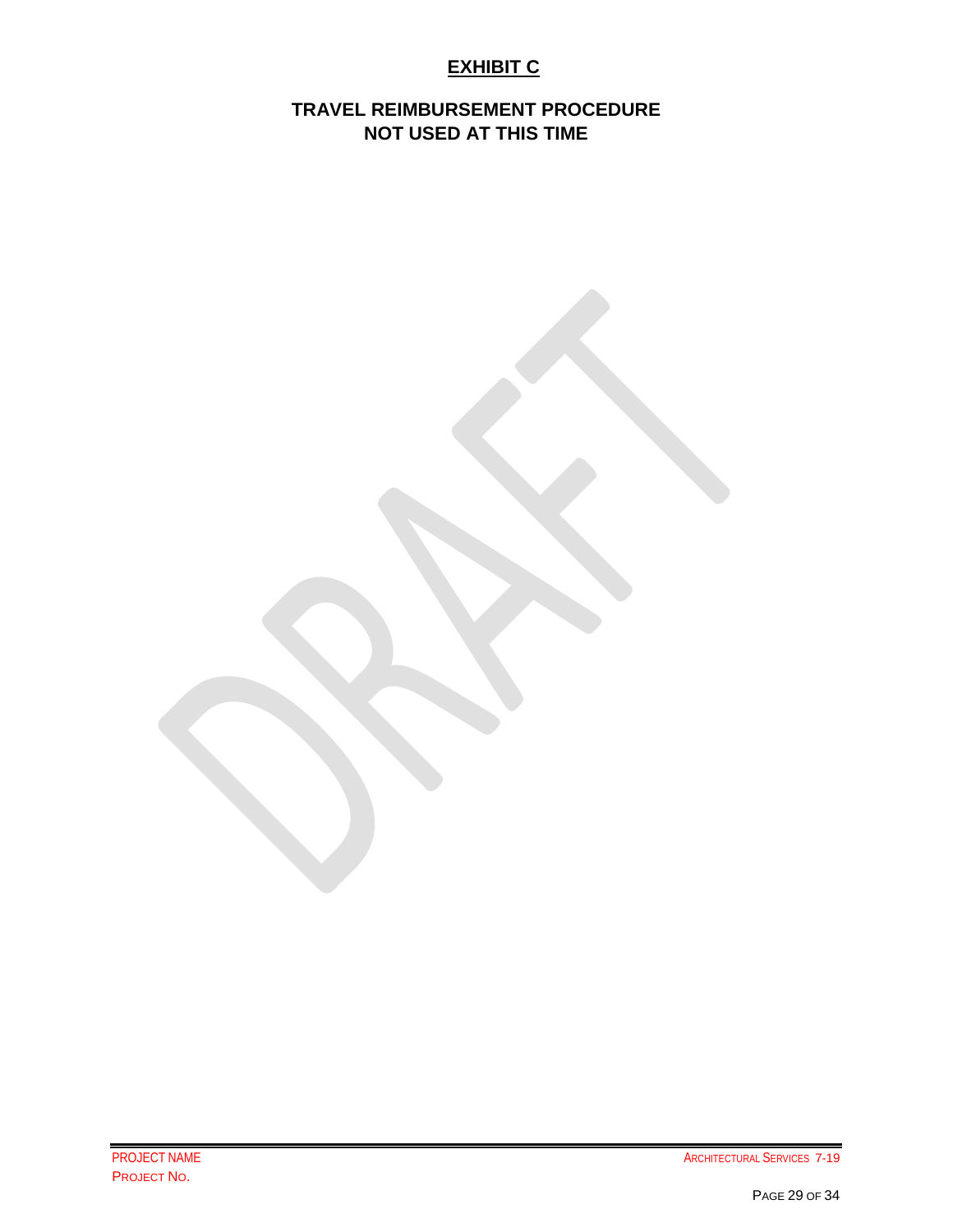# **EXHIBIT D**

# <span id="page-37-0"></span>**DEPARTMENT SPECIFIC REQUIREMENTS**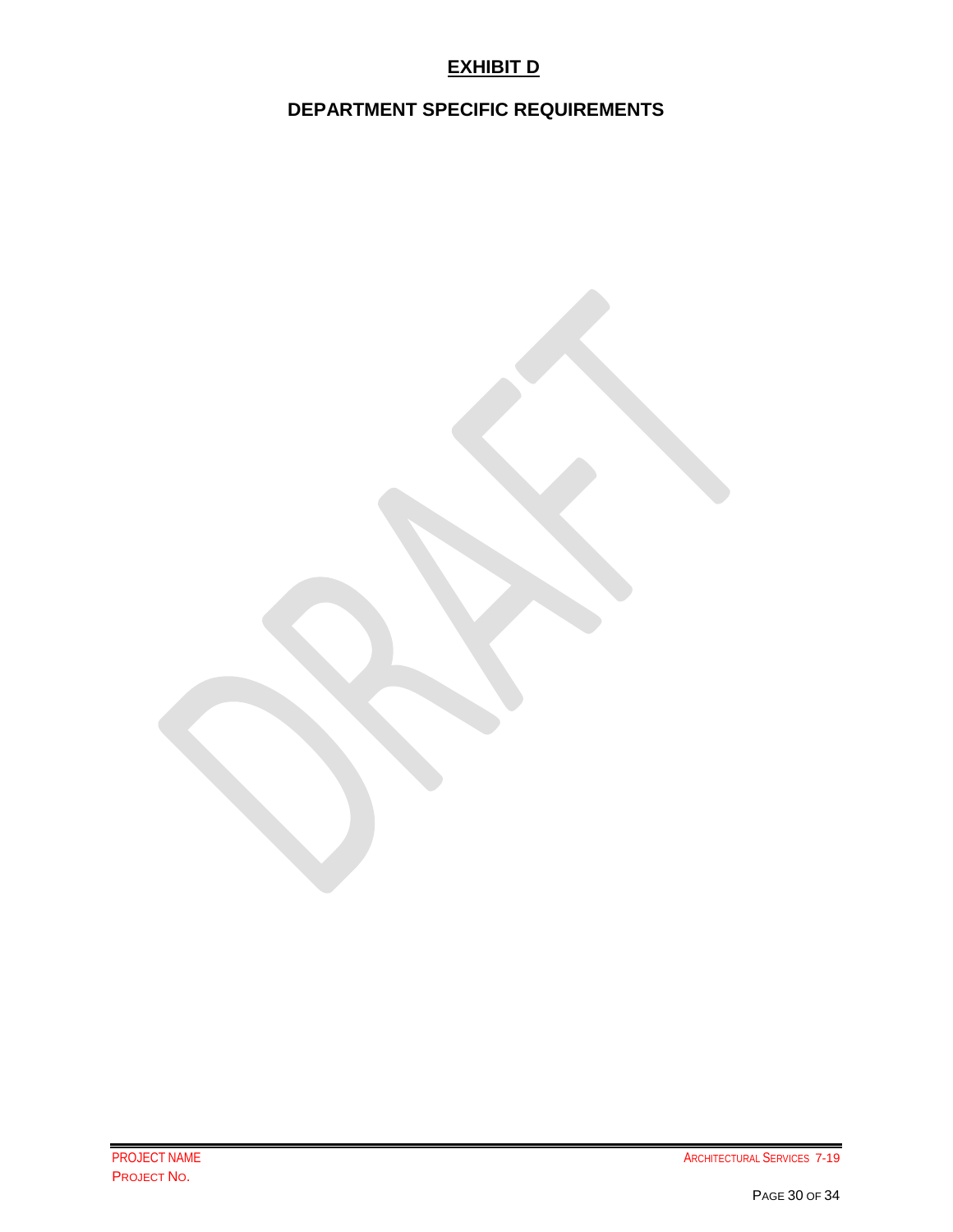# **EXHIBIT E**

# <span id="page-38-0"></span>**SUPPLEMENTAL TERMS AND CONDITIONS**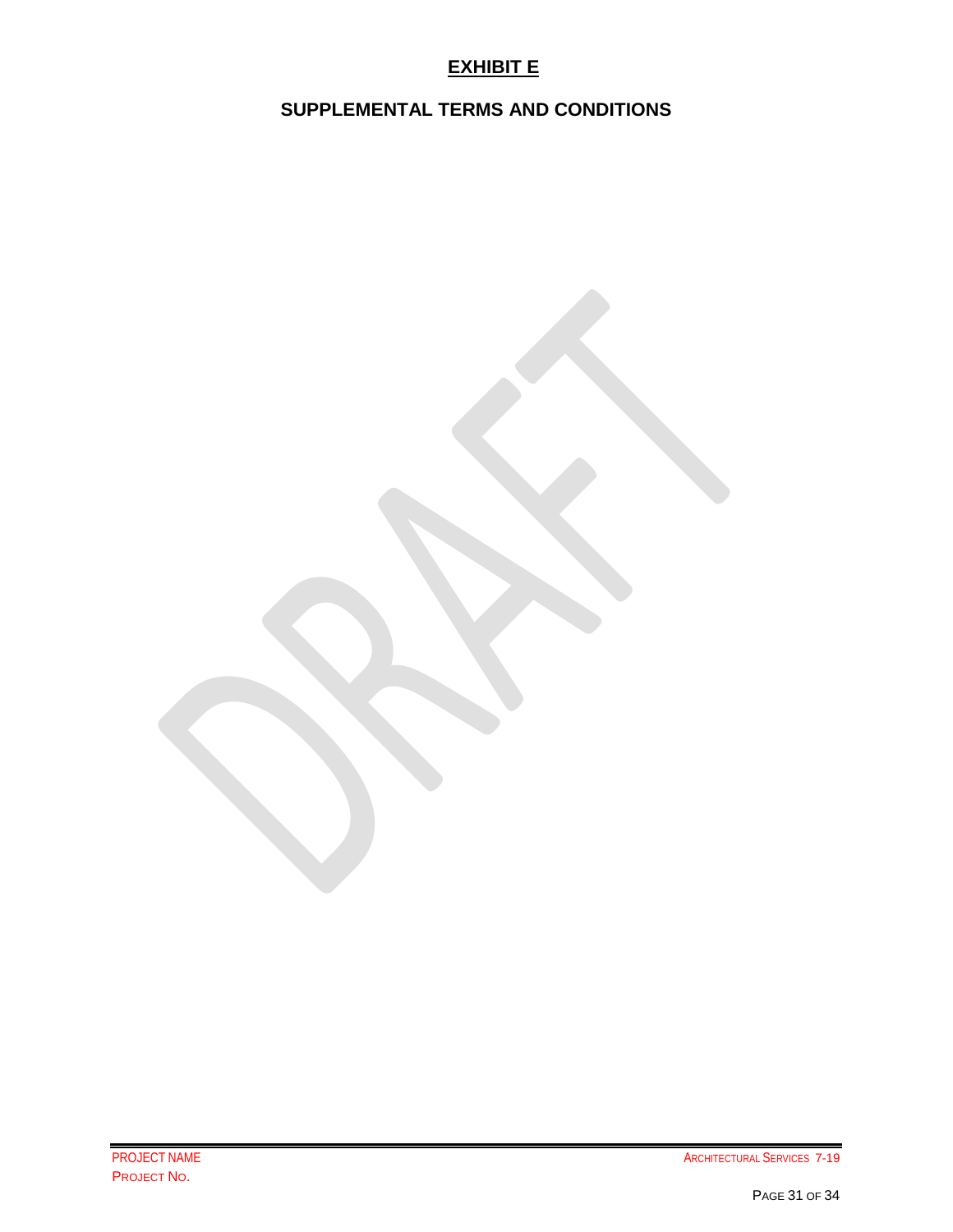# **ATTACHMENT 1**

# <span id="page-39-0"></span>**GENERAL SCOPE OF SERVICES REQUIREMENTS AND STANDARDS**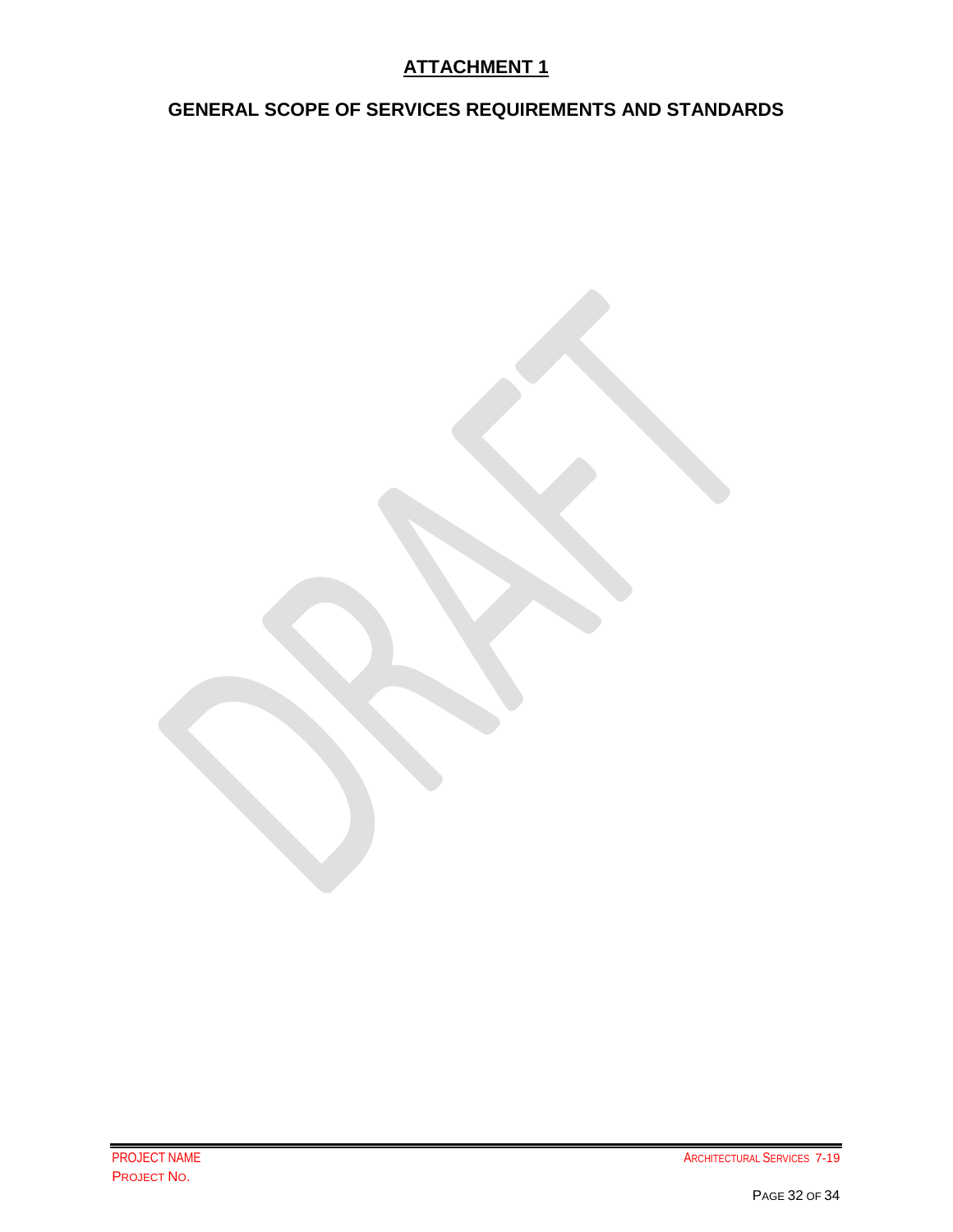#### **ATTACHMENT 1 GENERAL SCOPE OF SERVICES REQUIREMENTS AND STANDARDS**

The Consultant's services involving design and construction administration and inspection services may include, but are not limited to, the following general requirements and standards, unless otherwise provided for in the individual scope of services incorporated as a part of a Notice to Proceed for a specific project.

#### **DESIGN SERVICES - GENERAL PROJECTS**

The Consultant shall prepare plans, specifications, cost estimates and special provisions according to direction and standards of the City. All work must be performed within the metropolitan Phoenix area.

#### A. General Project Administration

- 1. The Consultant shall attend project meetings as necessary to maintain the project budget and schedule; chair periodic regular meetings and any additional meetings as requested by the City; set agendas and prepare and distribute meeting minutes. Meetings under basic services include:
	- a) Meetings with City staff and management.
	- b) Meetings required to obtain a permit.
	- c) Meetings with oversight committees (i.e., Facilities Review, Central City Architectural Design Review Panel, Village Planning Committees, Council Subcommittees and various boards and public hearings).
- 2. The Consultant shall research private, public and City utilities (i.e., power, gas, water and wastewater, flood control, public and private communications, etc.) regarding standard utility issues. The Consultant shall provide a Site Plan to the City Project Manager incorporating pertinent utility information for confirmation of locations and conflict review.
- 3. The Consultant shall be responsible for submission and retrieval of all required Contract documents to the various reviewing agencies required under this Contract.
- 4. The Consultant shall prepare and maintain a project schedule after meeting with the designated City project manager to determine appropriate submittal deadlines and to coordinate project submissions.
- 5. When applicable, the Consultant shall be responsible for obtaining or assisting the City in obtaining all federal, state, county, local and utility permits and approvals required for the Project (including NPDES, 404 and other permits). As the Project progresses, the Consultant shall timely furnish to the City copies of all communications between the Consultant and the respective agency or department related to this Contract and all approvals and permits for the Project. The Consultant shall indicate in the Project construction documents that the Contractor is responsible for obtaining a Dust Control Permit and assuring dust control measures comply with the Maricopa County Bureau of Air Pollution Control regulations.
- 6. The Consultant shall implement and comply with the policies set forth in the City of Phoenix Building Standards & Review Process document (latest revision). The Consultant shall assure newly constructed facilities and facilities undergoing major reconstruction are designed to meet the Leadership in Energy and Environmental Design (LEED) "Certified" level. The Consultant or responsible sub-consultant shall be an Accredited LEED Professional.
- 7. If requested, the Consultant will prepare necessary exhibits and make a presentation to the Facilities Review Board and City Council.
- 8. The Consultant must avoid specification of construction materials known to be hazardous or potentially hazardous, including asbestos, lead or any derivative of those, unless specifically approved in writing by the City.
- 9. The Consultant must submit a written monthly Design and Progress Report to the City during the entire design period.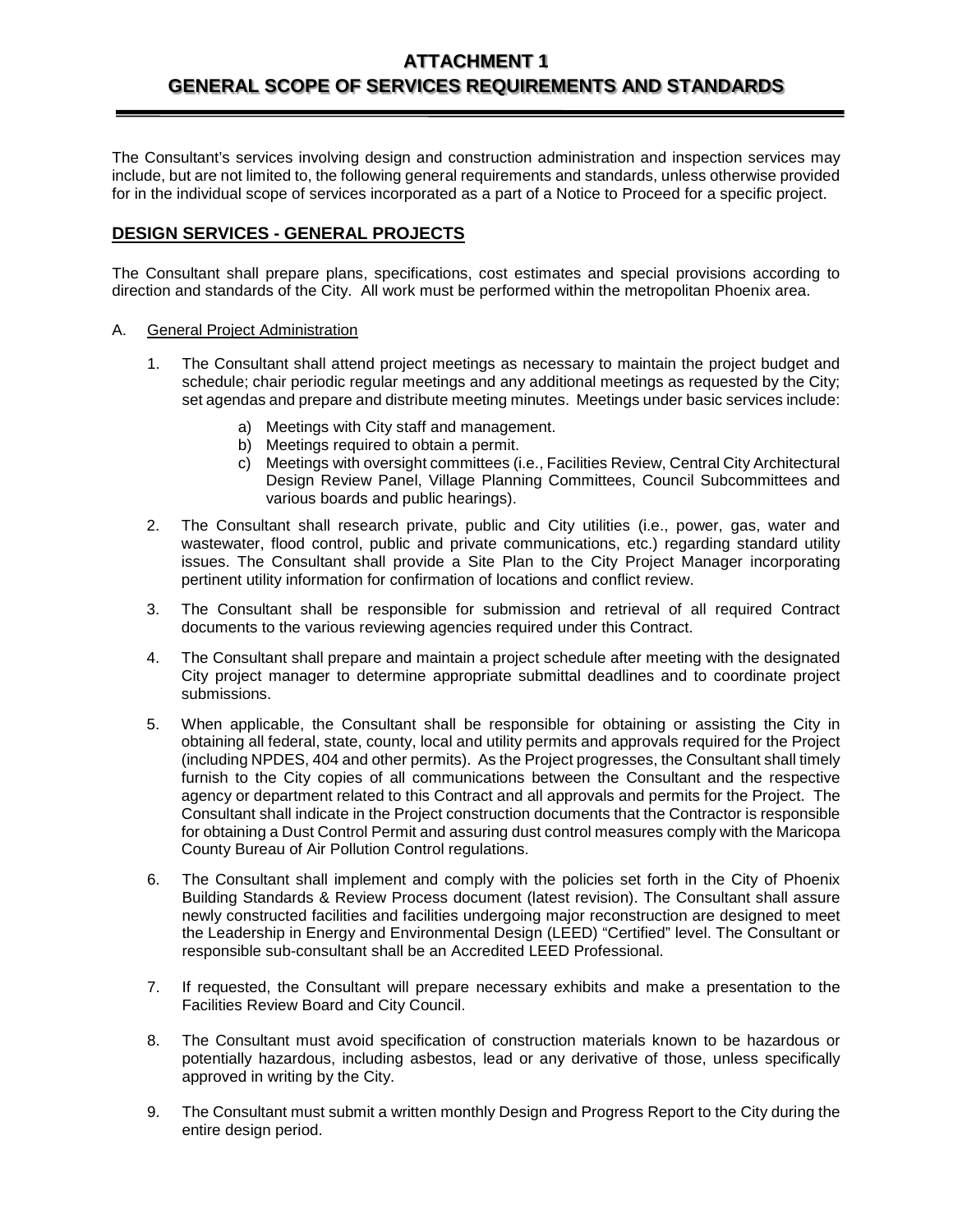#### B. Schematic Design Phase

- 1. The Consultant shall consult with City staff to ascertain information needed to meet the requirements of the Project and shall confirm such requirements in writing and/or by sketch to the City.
- 2. The Consultant shall prepare schematic design studies leading to a recommended solution together with a general description of the Project. The Consultant shall submit six sets of same to the City with written construction cost estimates based on current area, volume, or other unit costs. The Consultant shall present these studies and estimates to the City for review, comments and approval.
- 3. The Consultant shall be responsible for submitting two sets of drawings or plans to the City for use of the City's fire insurance carrier and all fire underwriting agencies that have an interest in the Project. If the insurance requirements materially affect the construction cost of the Project, the Consultant shall immediately notify the City in writing, who shall render the final instructions.
- 4. When required, the Consultant shall document and submit to the City for approval, the design approach used to meet the LEED "Certified" level and additional requirements regarding heat island effects, efficient water use, energy performance and waste management as referenced in the City of Phoenix Building Standards & Review Process document.
- 5. The Consultant shall avoid specification of construction materials known to be hazardous or potentially hazardous, including asbestos, lead or any derivative thereof unless specifically approved in writing by the City.
- 6. At the request of the Consultant, the Project Manager will establish a pre-design meeting for design review with the Planning & Development Department a minimum of two weeks prior to completion of schematic design. The Consultant will submit three copies of the preliminary site plan to the Planning & Development Department at the time the request for a meeting is made.
- 7. The Consultant shall prepare a schedule for City approval of all required submittals for Planning & Development Services Department reviews based upon information from the pre-design meeting and current Planning & Development Department published review times.
- 8. When required, the Consultant shall identify proposed private and public utility easements. The Consultant shall prepare documentation and forward to the City Project Manager for coordination of utility review and consideration of the proposed easement. Consultant's submittal shall comply with the City standard format as illustrated in the standard "Proposed Utility Easement Format" document.
- 9. When requested, the Consultant shall prepare necessary exhibits and make a presentation to the Facilities Review Board.
- 10. After completion of the schematic design, studies, and construction cost estimates, the Consultant shall present these studies and estimates to the City for review, comments and approval.
- 11. The Consultant shall submit a written monthly Design and Progress Report to the City during the entire period of design.
- 12. The Schematic Design Phase will be considered completed when the City has approved the schematic design plans, and the construction cost estimate for the submitted plans is within the Project construction budget.

#### C. Design Development Phase

- 1. After the schematic design studies and construction cost estimate are approved in writing by the City, the Consultant shall prepare the design development documents. These documents will consist of preliminary plans, elevations, other drawings, and specifications to fix and illustrate the size and character of the entire Project including the kinds of materials, type of structure, mechanical, electrical, computer and telecommunications systems, and such other work as may be appropriate.
- 2. The Consultant shall design the Project so that the construction shall conform to the requirements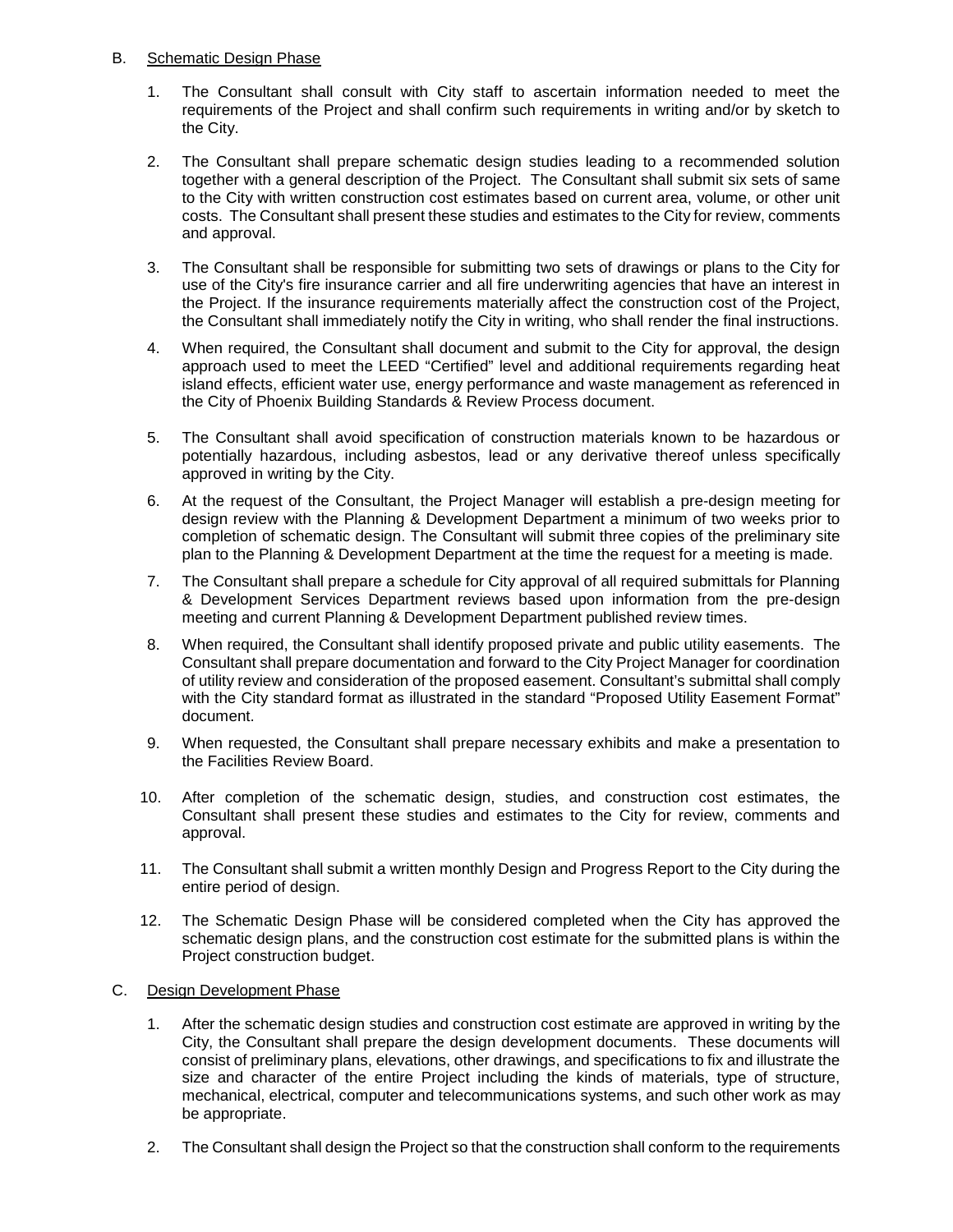of Title 34, Arizona Revised Statutes regulating public buildings and improvements, as well as other applicable statutes and regulations.

- 3. The Consultant shall prepare and furnish the City one perspective sketch of the concept of the completed Project. The Consultant shall select and obtain approval of the view for best depiction. The sketch shall be delivered to the City with the design development drawings and become the property of the City.
- 4. Toward the end of the Design Development Phase, the Consultant shall hold a plan coordination meeting between the Consultant and the subconsultants to review and address coordination and integration of the plans provided by the various disciplines. The Consultant shall invite the Project Manager to attend this meeting.
- 5. After completion of the Design Development Phase, the Consultant shall deliver six sets of the design development drawings and plans, six sets of the specifications, and six sets of the detailed Project cost estimates. The Consultant shall present all documents to the City for review, comment, and approval. If requested by the City, the Consultant shall present them to the City Council.
- 6. The Design Development Phase will be considered complete once the City has approved the submitted design development plans, agrees that the construction cost estimate is within the established Project budget, and agrees that the Consultant is meeting the submittal dates for Planning & Development Department documents as identified in the Schematic Design Phase schedule.

#### D. Construction Document Phase

- 1. After the design development documents and construction cost estimate have been approved in writing by the City, the Consultant shall prepare final, permit-ready construction drawings, plans, and specifications.
- 2. The Consultant shall prepare drawings in AutoCAD format compatible with City of Phoenix CADD technology and plotting facilities using AutoCAD drafting system and City layering standards (AIA plus City supplements). The drawing format will be a 24" x 36" sheet size unless otherwise authorized in writing by the City. The Consultant shall include the City's Boilerplate and Supplemental General Conditions sections in the Project specifications. No changes, deletions, or additions to these sections shall be made by the Consultant without approval by the City before inclusion in the final specifications. If required, the Consultant shall include a stamped and signed City approved document verifying the LEED point requirement for "certified" level has been met. Final bid specifications shall be prepared in an 8-1/2" x 11" format, single-spaced, single-sided and unbound.
- 3. During the preparation of construction documents, the Consultant shall inform the City in writing of any adjustments to previous construction cost estimates indicated by changes in scope, requirements, or market conditions.
- 4. The Consultant shall comply with all applicable federal, state, and local laws and codes in effect at the time the drawings, plans and specifications are approved by the City. The Consultant shall notify the City of any code changes that occur during the life of this Contract that will impact this Project. Any code changes that occur while drawings, plans and specifications are less than 45 percent complete (during design development) shall be made by the Consultant at no cost to the City. If plans and specifications are more than 45 percent complete, the Consultant shall coordinate with the City for an approved course of action and negotiate any fee adjustment, if applicable.
- 5. Toward the end of the Construction Documents Phase, the Consultant shall hold a plan coordination meeting between the Consultant and the subconsultants to review and address coordination and integration of the plans provided by the various disciplines. The Consultant shall invite the Project Manager to attend this meeting.
- 6. Upon completion of construction plans, specifications and contract documents, the Consultant shall provide three sets of all design calculations, including structural, mechanical, electrical and plumbing, and six complete sets each of construction drawings, plans specifications and contract documents for review and approval by the appropriate City agencies. These documents must be sealed and signed by the appropriate responsible party.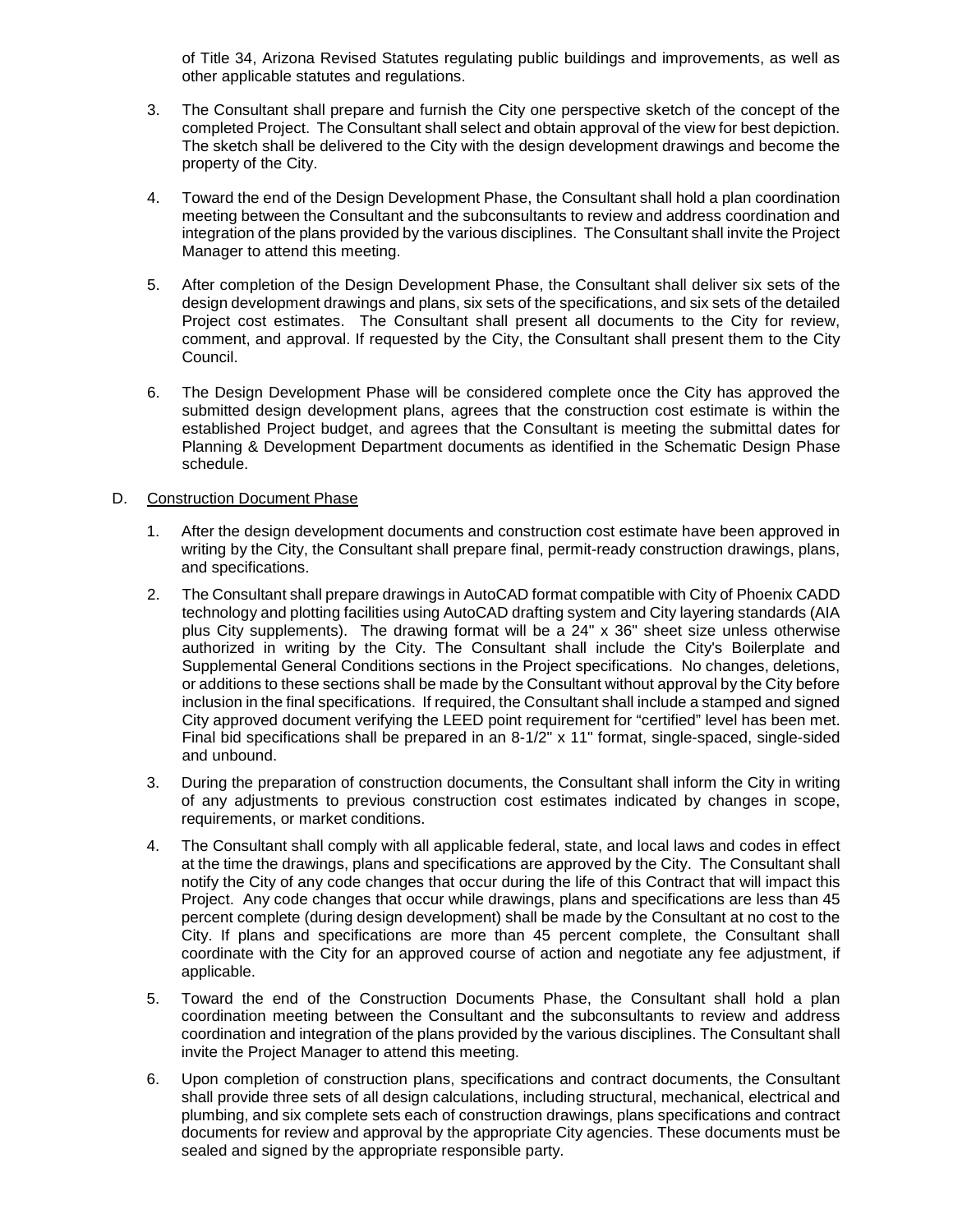- 7. With the submission of the construction plans, specifications and contract documents, the Consultant shall submit six copies of a detailed Project cost estimate that follows the Construction Specification Institute divisions.
- 8. The Consultant shall coordinate the building permit process and assist in filing the required documents to secure approval of all governmental authorities having jurisdiction over the design of the Project. All original filing and approval fees shall be paid by the City or reimbursed to the Consultant if paid by the Consultant.
- 9. The Consultant shall incorporate all corrections received from the reviewing entities into the final bid set of contract documents. If required, the Consultant shall resubmit the revised plans to the Planning & Development Department for approval. Additionally, if required by the Project Manager, the Consultant shall submit a revised cost estimate reflecting the modifications made for this final submittal.
- 10. After completion of the proposed construction documents and review by City staff, the Consultant shall, if requested by the City, present all documents to the City Council for review, comment, and approval.
- 11. Upon approval by the Council and/or the City of complete drawings, plans, and specifications, the Consultant shall deliver to the City the final reproducible drawings in three formats: 1) one hard copy on 20 lb. bond paper or heavier, 2) one Adobe PDF 6.0 or higher file of signed and sealed copies, in set order, in the most current version supported by the City of Phoenix, and 3) one AutoCADD version (minimum 2000 version). All digital files must be compatible with City of Phoenix technology or as directed by the City of Phoenix. These documents shall be sealed and signed by the appropriate responsible party. The Consultant shall deliver to the City the final specifications in three formats: 1) one hard copy on 20 lb. bond paper or heavier, 2) one Microsoft Word application, and 3) one Adobe PDF file from the original Microsoft Word format. All applications shall be in the most current version supported by the City of Phoenix.
- 12. The Construction Documents Phase will be considered complete when the City has approved the final submitted plans and specifications, agrees that the cost estimate is within the established Project budget, and agrees that the plans are permit-ready.

#### E. Bid Phase

- 1. No later than eighteen calendar days prior to the first advertisement date of the Project bid, the Consultant shall submit a detailed construction cost estimate of the Project to be used by the City in setting SBE subcontracting goals for this Project. This cost estimate for the base bid shall be prepared in sufficient detail to identify all trades required for the Project, as well as estimated costs for those trades. The cost estimate should follow the Construction Specification Institute divisions. Consultant shall not furnish the estimate to anyone other than the Project Manager.
- 2. No later than ten calendar days prior to the first advertisement date for the Project bid, the Consultant shall ensure that the plans prepared by the utility companies have been incorporated into the final plans set.
- 3. The Consultant shall attend and prepare meeting minutes for the pre-bid conference, any other related meetings, and prepare all necessary addenda related to documents originated by the Consultant. The City will be responsible for distributing all addenda.
- 4. The Consultant shall be responsible for responding to questions regarding the plans and specifications. Consultant shall receive, review and approve/disapprove requests for substitutions, and incorporate these substitution requests into the addenda as required.
- 5. The Consultant shall submit their final design plans, including all design addenda. The resulting image produced on the viewing screen shall include all title blocks, borders, details and notes that are visible on full-size originals or bluelines. The CADD files should be accessible for reading and plotting. One copy of the final specifications, including all addenda, shall be submitted in print and on a computer disc compatible with City word processing standards.

Copies of documents that may be relied upon by the City are limited to the printed copies (also known as hard copies) that are signed and sealed by the Consultant. Files in electronic media format of text, data, graphics, or of other types that are furnished by the Consultant to the City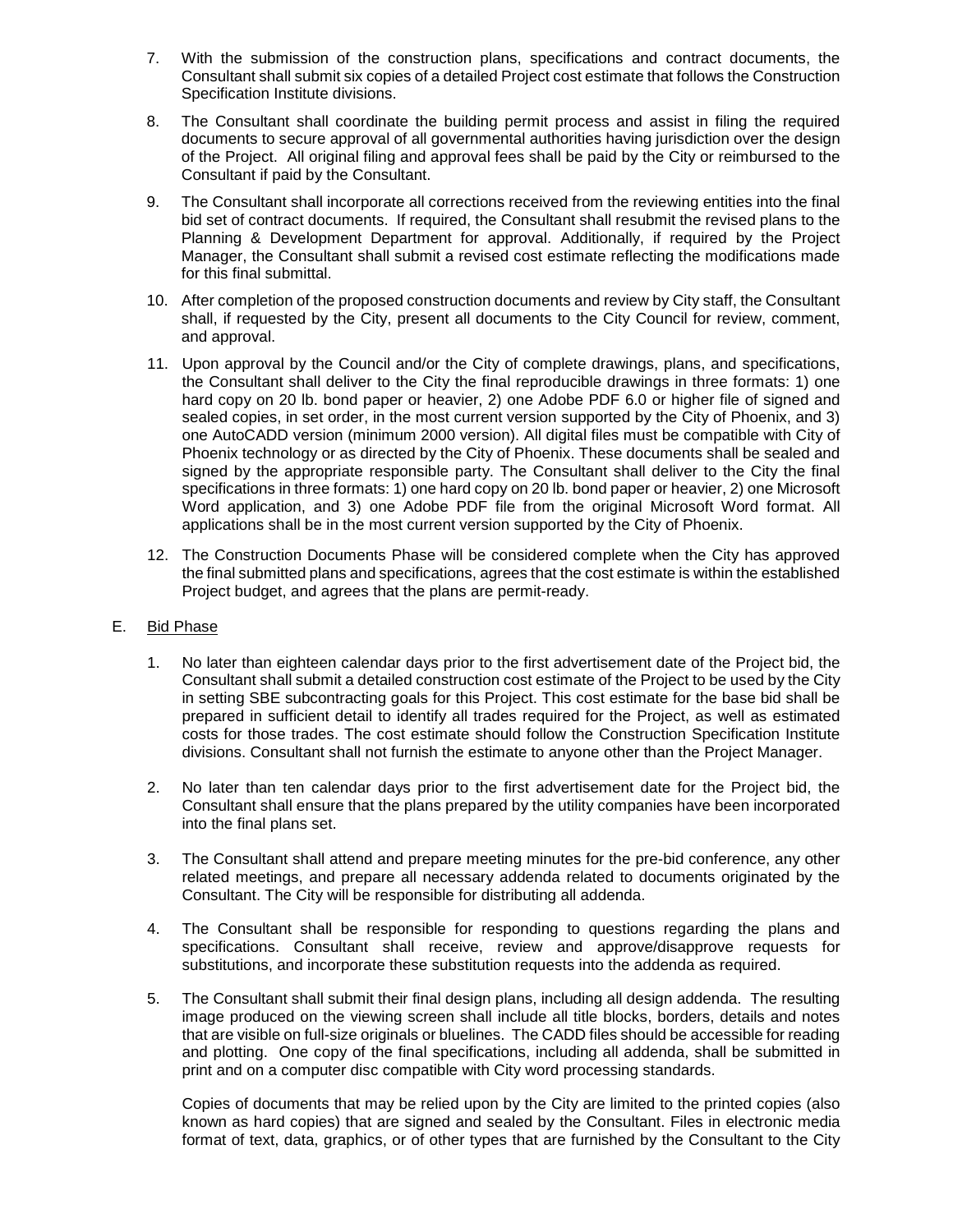are only for the convenience of the City. Any conclusion or information obtained or derived from such electronic files will be at the City's sole risk.

Because data stored in electronic media format can deteriorate or be modified inadvertently or otherwise without authorization of the data's creator, the party receiving electronic files agrees that it will perform acceptance tests or procedures within 60 days, after which the receiving party shall be deemed to have accepted the data thus transferred. Any errors detected within the 60 day acceptance period will be corrected by the party delivering the electronic files. The Consultant shall not be responsible to maintain documents stored in electronic media format after acceptance by the City.

6. The Bid Phase will be considered complete when the Project construction bid has been awarded by the City Council and final construction documents have been received on electronic media.

#### F. Construction Administration and Inspection Services Phase

- 1. The Consultant shall perform Construction Administration and Inspection services on the project assignments released under this Contract according to the direction and standards of the City.
- 2. The Consultant shall attend the pre-construction conference which will be arranged and called for by the City, be prepared to respond to questions, and prepare a "Record of Preconstruction Conference" which will be distributed to all attendees. The Consultant shall attend project meetings as necessary to maintain the project budget and schedule, chair periodic regular meetings on site and any additional meetings as requested by the City, set agendas and prepare and distribute minutes.
- 3. The Consultant shall furnish the services of qualified inspectors approved by the City during the progress of construction. The Consultant shall coordinate the inspection, facilitate the work in general, and perform miscellaneous inspection work as required to assure that the work is constructed in accordance with the Contract documents and accepted standards of the construction industry. The Consultant, or Consultant's authorized representative, shall be present to perform inspections during placement of major work as defined in the scope of services meeting. The Consultant shall not have the direct control of the individual workers and their work. The direct control shall be solely the responsibility of the contractor (referred to as "Contractor"), to the extent provided by the Contract between the City and the Contractor.
- 4. The Consultant shall provide Construction Administration and Inspection as required for substantial compliance with, and final acceptance of, the Contract documents. The Consultant will keep the City informed of the progress of the work, endeavor to guard the City against defects and deficiencies in the work of the Consultant, and shall reject or stop work, as appropriate, failing to conform to the Contract documents. The Consultant or Consultant's authorized representative shall keep adequate project records and field reports of work during construction.
- 5. The Consultant shall make recommendations to the City on matters relating to the interpretation of the Contract documents.
- 6. The Consultant shall review the Contractor's submittal schedule which will list all submissions required by Contract documents.
- 7. The Consultant shall establish a submittal control sheet to monitor the timeliness of Contractor submissions, and review and make recommendations to the City relating to the execution and progress of the project.
- 8. The Consultant shall provide the necessary survey controls for the Contractor's guidance and verify the correctness of the work as it progresses.
- 9. The Consultant shall review and monitor schedules; and review and approve or take other appropriate action on samples, shop and setting drawings; coordinate testing, review and make recommendations on reports from testing laboratory(ies), and other submissions for conformance with the design concept of the project and for compliance with the information given by the Contract documents.
- 10. The Consultant shall monitor and log Contractor correspondence and provide the City with all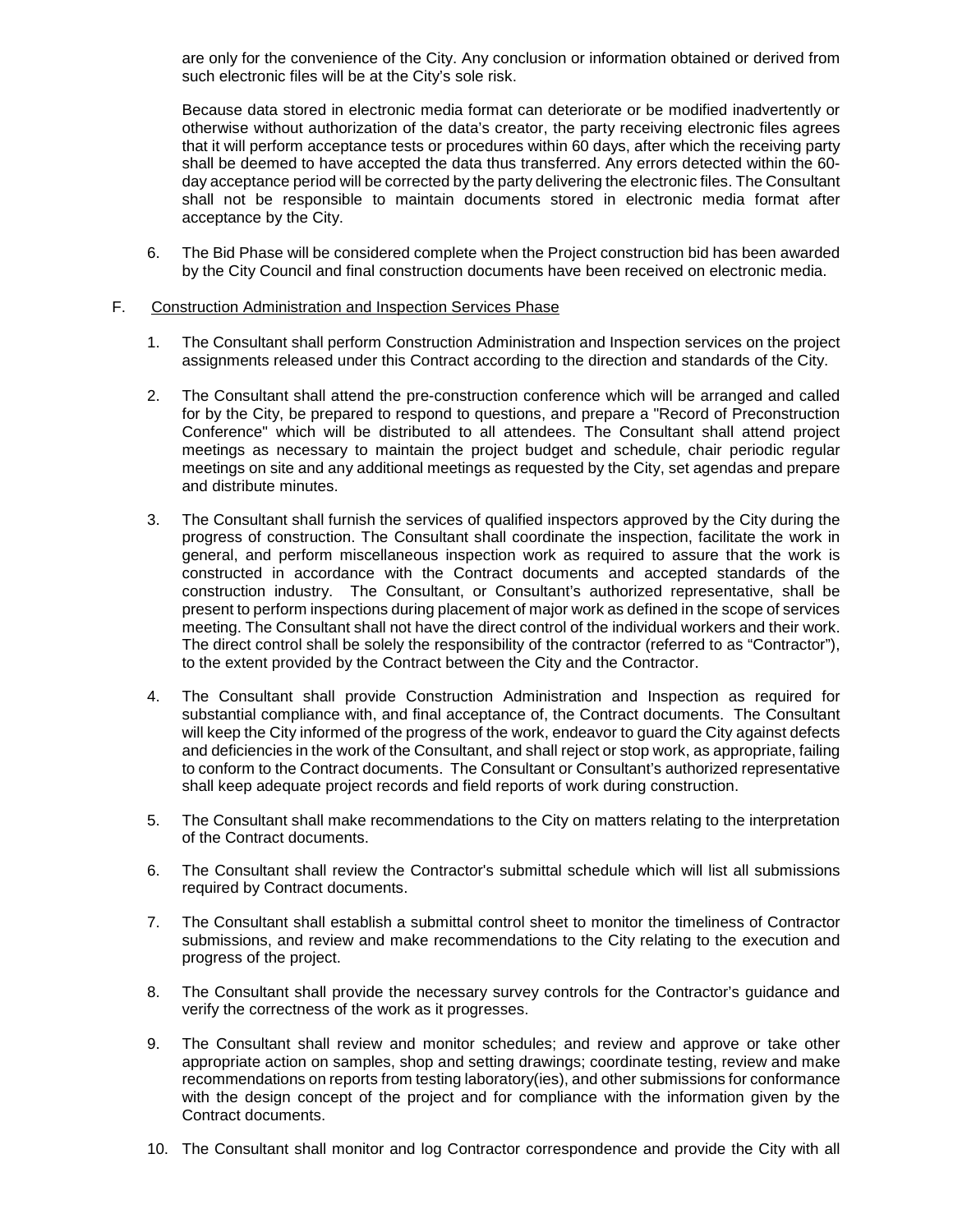documents, reports and correspondence pertaining to the project.

- 11. All construction testing shall be done under the supervision of the Consultant.
- 12. The Consultant shall require a copy of the Dust Control Permit and Plan and shall ensure compliance with the dust control measures listed in the Plan. The Consultant shall notify the City Engineer's authorized representative in the event of a noncompliant condition, citation issuance or Notice of Violations.
- 13. The Consultant shall submit reports of the job site visit which will summarize the activities at the time of the visit and progress made since the last visit. These reports will be submitted to the City on a weekly basis.
- 14. The Consultant shall make construction monthly progress reports to the City covering the general progress of the project and describing any problems or factors contributing to delay and recommending solutions or resolutions where appropriate.
- 15. The Consultant shall review and make recommendations to the City on all claims of the Contractor for extra work not covered in the Contract documents, and the recommendations shall be jointly reviewed by the Consultant and the City for final decisions. The Consultant will prepare construction change orders for approved extra work and time extensions not covered in the Contract documents brought about by Contractor(s) claims.
- 16. For all changes, additions or deletions requested by the City, the Consultant will obtain all information required and present Consultant's recommendations. The City will either approve or deny the recommendation.
- 17. The Consultant will verify the amount owed to the Contractor and will sign and issue City Form, "Estimate for Payment," in such amount. This "Estimate for Payment" will constitute a representation to the City that the work has progressed to the point indicated. By issuing an "Estimate for Payment," Consultant will also represent to the City that, to the best of Consultant's knowledge, information, and belief, based on what Consultant's inspections and observations have revealed, the quality of the work is in substantial accordance with the Contract documents.
- 18. The Consultant will attend joint inspections with the City to determine the dates of substantial and final completion and so inform the City Engineer in writing, when completed. After acceptance of the project by the City, the Consultant will promptly issue a final "Estimate for Payment," with two completed and signed copies of City Form, "Settlement of Claims."
- 19. The Consultant shall provide project close-out related services including:
	- a. Conduct final close-out inspection(s), prepare a project punch list including the owner's concerns, and verify that the items indicated on the list are corrected prior to final acceptance.
	- b. Verify that all documentation required of the Contractor per the construction contract has been submitted and is acceptable to the City.
	- c. Submit a report confirming construction practices comply with the Leadership in Energy and Environmental Design (LEED) "Certified" level criteria as shown in the project drawings and specifications. Documentation shall be signed and stamped by the project design principal that is an Accredited LEED Professional and the contractor's project manager. Reference the City of Phoenix Building Standards & Review Process document (latest revision) requirements.
	- d. Review, assemble and provide all warranties, files, operating manuals, logs and other closeout paperwork as described in the project specifications at the completion of the project.
	- e. Verify that all correspondence, shop drawings, directives, and RFI's, are delivered to the City.
	- f. Review and approve all lien waivers prior to the final payment to the Contractor.
	- g. Prepare and turn over to the City in three formats as described in this Contract. These tracings shall be signed and certified as accurate by the Consultant.
	- h. Verify that additional construction materials are delivered to the City by the Contractor.
	- i. Evaluate the Contractor's performance and complete the "Contractor's Performance Review" form.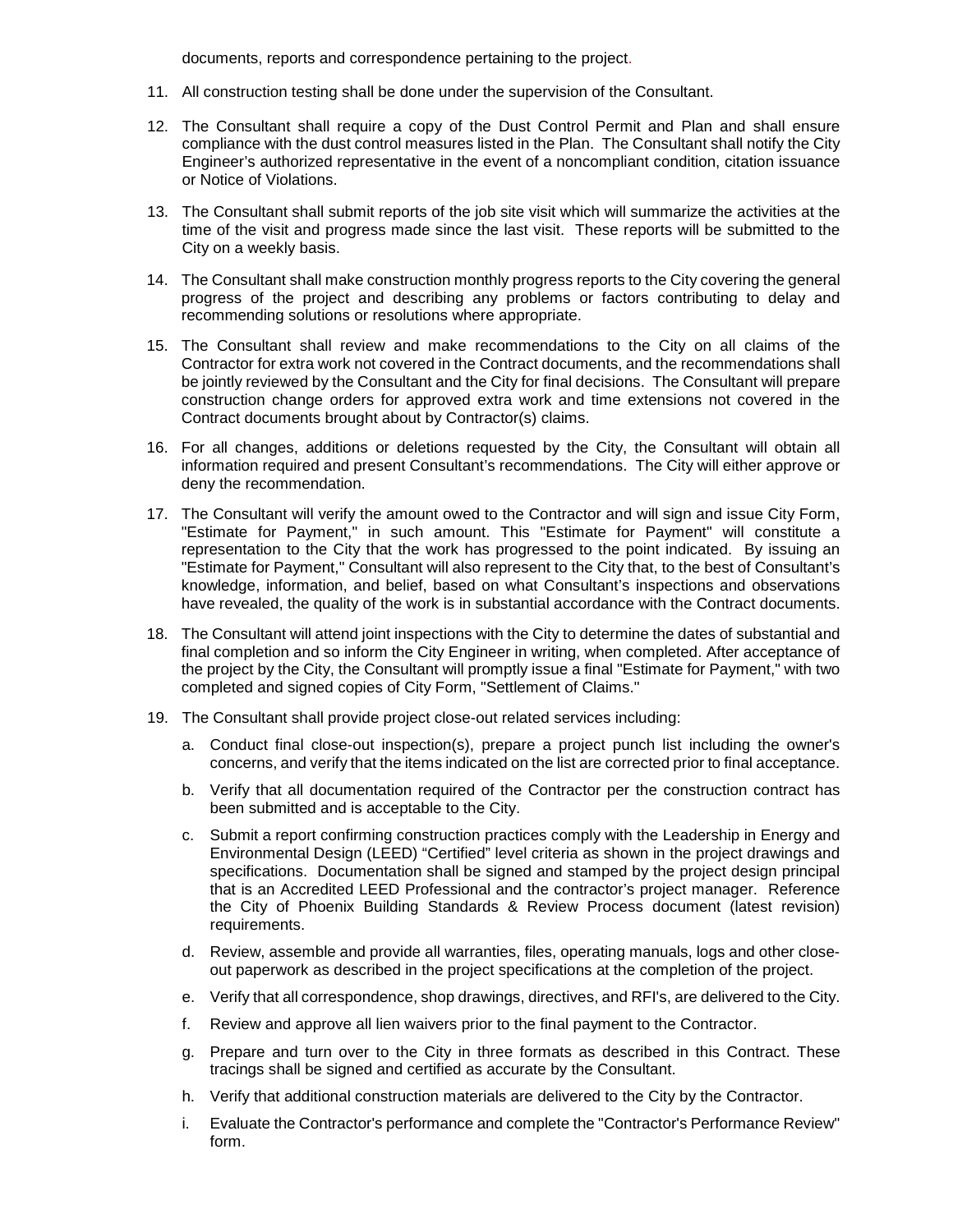- 20. The Consultant shall furnish the City a letter recommending acceptance of the work, however, the City shall retain the right to determine when, and if, the construction work appears to be accomplished in accordance with the drawings, plans and specifications. In this respect, the construction work may be inspected at any time by the City Engineer and/or the Planning & Development Director and/or their authorized representatives.
- 21. When requested, approximately 11-1/2 months, but prior to 12 months, after the construction project has been accepted, the Consultant shall make an inspection to determine if any work, equipment, or material is in need of corrective action under the Contractor's guarantee clause. The Consultant shall then notify the City in writing of the results of said inspection along with any recommendations.
- 22. Incidental to the services for the project, the Consultant agrees to notify the Contractor and the City of any unsafe conditions which the Consultant may see and recognize as such at the construction site and take immediate corrective action, if required. However, it is not intended that the Consultant be responsible for safety at the project site.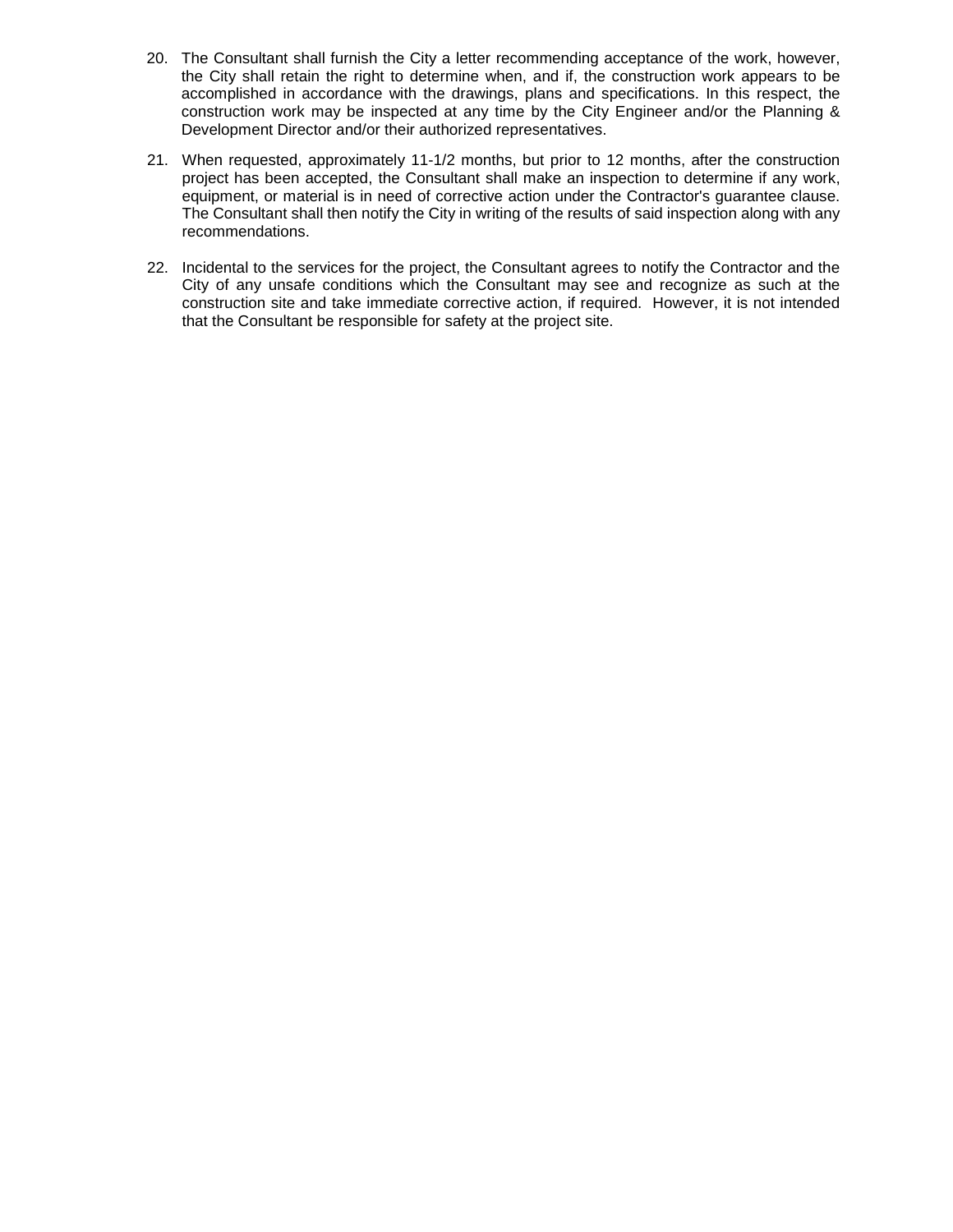#### **EXHIBIT B ARCHITECTURAL BASIC SERVICES SUBMISSION REQUIREMENTS**

If applicable for the specific project, the Consultant shall provide the following general requirement: Each plan sheet shall contain a title with the City identification number, north arrows where appropriate, seals (written and graphic), drawing identification, and be sequentially numbered.

#### **I. SCHEMATIC DESIGN PHASE SUBMISSION REQUIREMENTS**

#### A. Plans - 1/8" or 1/16" scale as approved Floor Plans

- 1. Site Plan
	- a) Building location (with dimensions to property lines and other on-site improvements) and orientation
	- b) Zoning setback dimensions
	- c) Parking
	- d) Drives/walkway
	- e) Landscape concept plan
	- f) Special areas, e.g., game, picnic, etc.
	- g) Security considerations, e.g., site lines, lighting
	- h) Context plan
	- i) Storm water retention area
	- j) Existing and proposed utilities (water, sewer and fire line and fire hydrants)
- 2. Floor plan(s)
	- a) Identification of rooms/spaces with room size (area and dimensions) and floor elevation changes
	- b) Overall dimensions
	- c) Restroom fixture layout
	- d) Ceiling heights
	- e) Furniture, millwork and equipment layouts, if requested
- 3. Roof plans
	- a) Show equipment locations and access
	- b) Show drainage and pitch of roof
- B. Elevations
	- 1. All exterior elevations showing massing with, fenestration, vents, scupper, downspout, doors and other pertinent features.
	- 2. Material identification and finishes
	- 3. Vertical dimensions
- C. Sections
	- 1. Longitudinal section
	- 2. Cross section.
- D. Outline Specifications
	- 1. Provide a written description of the following systems:
		- a) Structural, plumbing, mechanical and electrical systems including basis for design
		- b) Special systems
		- c) Exterior wall and roof system construction
		- d) Energy conservation considerations
		- e) General interior finish schedule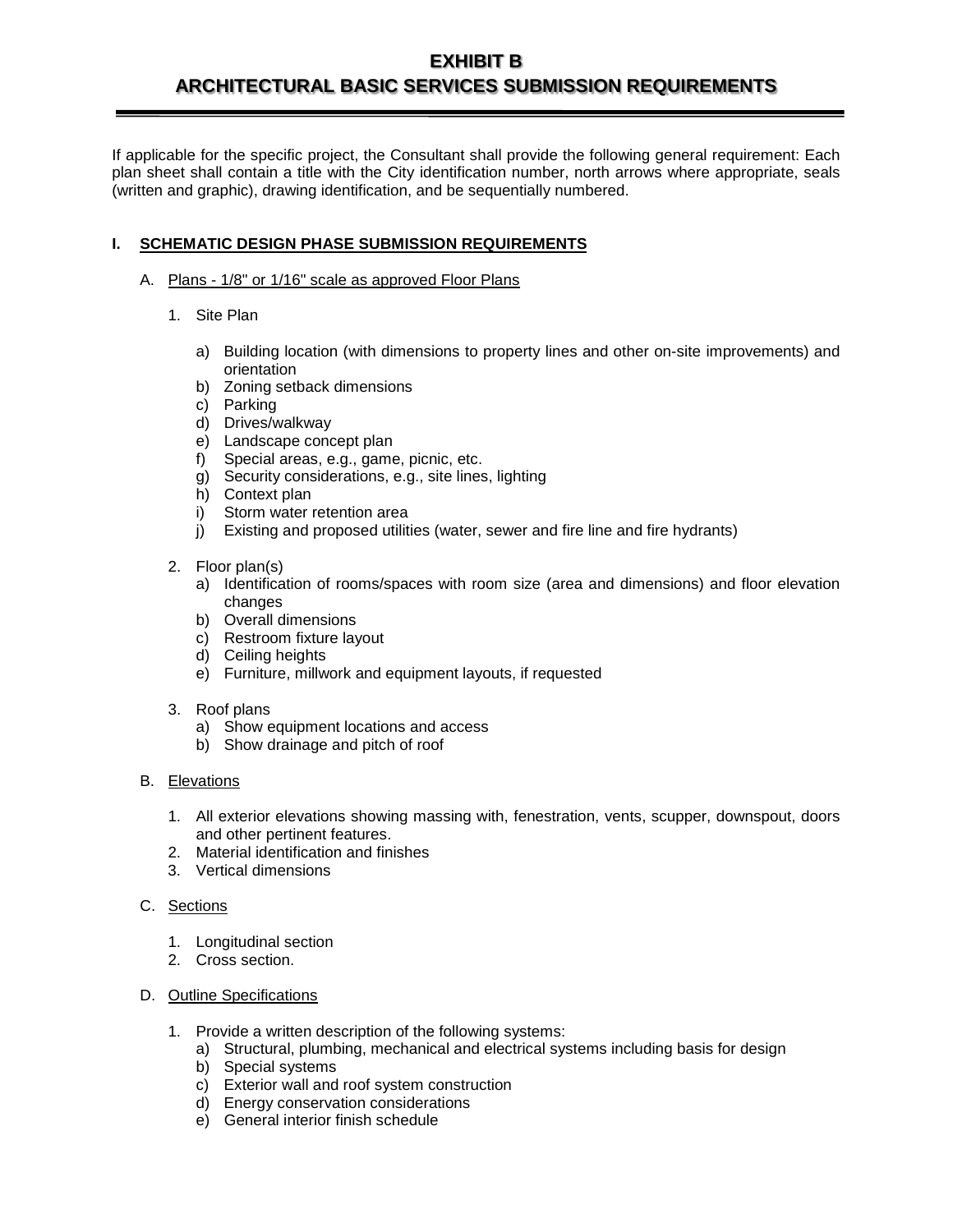- E. Statement and Probable Construction Cost See Contract Section V. Propose items to modify costs to bring Project into budget.
- F. Code Analysis (zoning ordinance and building code requirements) Identify areas where variances would be required and reasons why compliance would be difficult. Analysis to include construction type, occupancy, occupant load, exiting analysis, parking requirements, accessibility issues, and other items pertinent to building and site.
- G. Variances Prepare and submit to the appropriate agency all required documents necessary to obtain variances authorized by the City.
- H. Statement of Design Concept and Philosophy General written description of the concepts and considerations which lead to the design solution.
- I. Statement that design is in compliance with "City of Phoenix Building Standards" with statement noting any deviations.
- J. Required documentation for LEED Certification.

#### **II. DESIGN DEVELOPMENT PHASE SUBMISSION REQUIREMENTS**

- A. Plans 1/8" = 1'0" scale unless noted
	- 1) Dimensioned floor plans showing partitions, doors, windows and columns
	- 2) Enlarged plans at  $\frac{1}{4}$ " = 1'0" scale of special areas
	- 3) Enlarged toilet room plans at  $\frac{1}{4}$ " = 1'0" scale showing fixtures, dimensions and accommodations for the disabled
	- 4) Reflected ceiling plans showing lighting layout and mechanical diffusers
	- 5) Roof plan(s) showing equipment, drains, hatches and traffic treads
	- 6) Enlarged mechanical room plans at  $\frac{1}{4}$ " = 1'0" scale showing major mechanical equipment to scale and equipment service space (e.g., filter pulls, boiler tube pulls, etc.)
	- 7) Provide list of major mechanical and electrical equipment including type, size, capacity, etc.
	- 8) Mechanical plans showing main (primary) duct distribution
	- 9) Structural plan(s) showing foundation plans and major framing plans including major framing members and columns and dimension column grid
	- 10) Electrical plans showing size of service and distribution system, lighting plan, and power, telephone and computer outlet plan

#### B. Elevations 1/8" = 1'0" Scale

- 1) Same elevations as called for in Schematic Design phase but identifying all materials, colors, light fixtures, louvers, roof mounted equipment, penthouses, downspouts, etc.
- 2) Interior elevations of identified in Section II. A.2 and A.3 above. Interior elevations shall show all materials and pertinent vertical dimensions.

#### C. Sections

- 1) Typical wall section through solid exterior wall at  $\frac{1}{2}$ " = 1'0" minimum.
- 2) Typical exterior wall section through window/store front construction at  $\frac{1}{2}$ " = 1'0" minimum. Wall sections shall show materials, bond beams, lintels, flashing, masonry coursing, beam bearing, roof construction, sill and head conditions and floor foundation connection.
- 3) Cross section and longitudinal sections at  $\frac{1}{8}$  = 1'0" minimum showing roof and floor construction, ceiling height and major duct space
- 4) Section through roof penetrations at  $\frac{1}{2}$ " = 1'0" minimum showing curbs and flashing

#### D. Site Plan

In addition to Schematic Design information, provide:

- 1) Grading and drainage
- 2) Utility service entrance points
- 3) Landscape plan
- 4) Site lighting
- 5) Pavement sections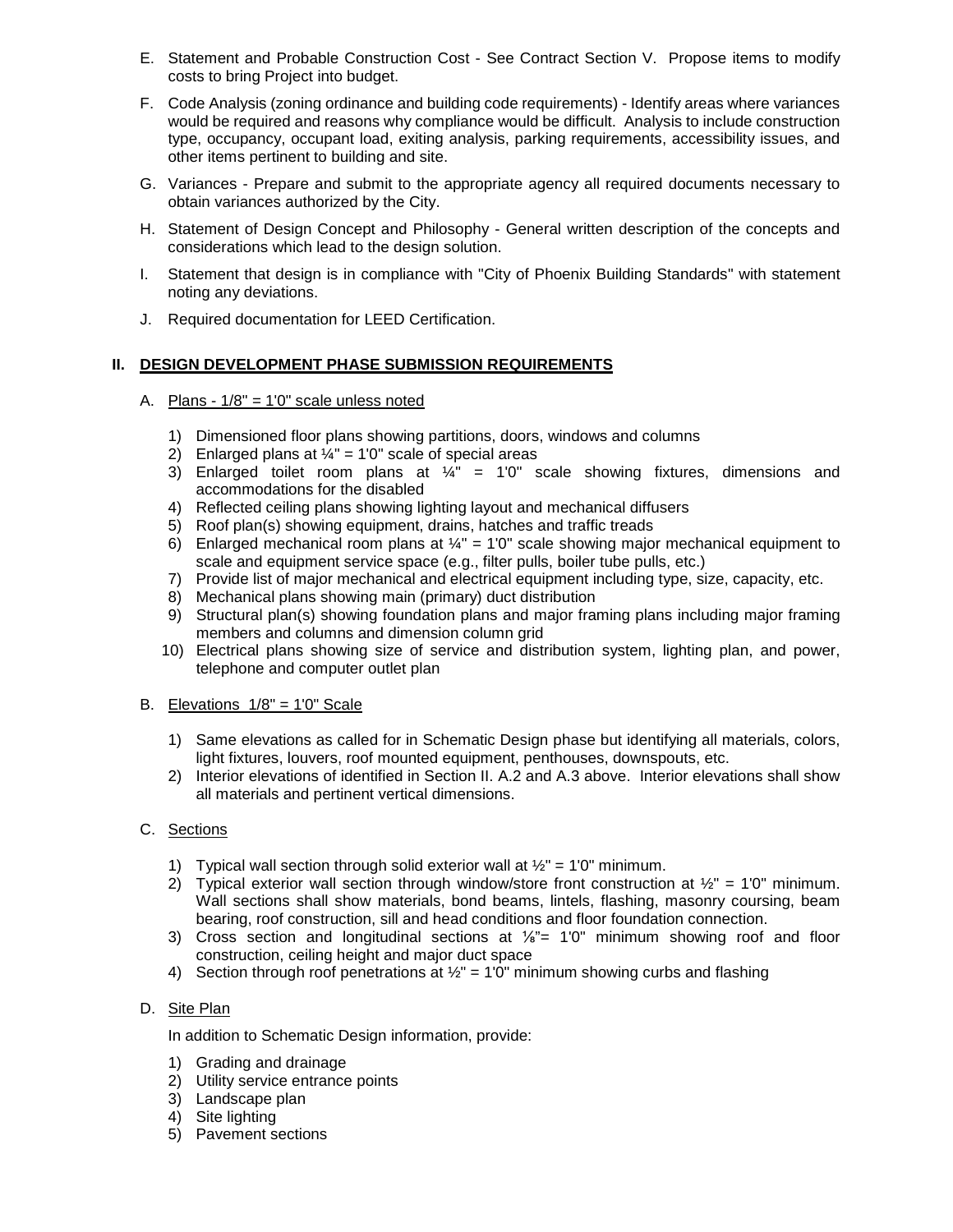#### E. Specifications

- 1) Index of final specification sections.
- 2) Written short descriptive specifications for all products, components, systems, and equipment including technical description, size, color, warranty and other pertinent information.
- 3) Cut sheets of critical components (ex. plumbing and light fixtures, mechanical units, flooring and ceiling materials, etc.) as determined by the City.
- 4) One color board indicating interior and exterior materials and finishes.

#### F. Code Evaluation

- 1) Written report of preliminary reviews with Planning & Development Services Department and County Health Department, if required.
- 2) Disposition of variances identified in the Schematic Design phase.

#### G. Cost Estimate

The Consultant shall provide a comprehensive cost estimate that meets the requirements under Section V paragraph A. of the Contract. The cost estimate must include an acceptable identification of base bid and alternate items and must include a detailed breakdown of significant components within the Project (i.e. doors, light fixtures, windows, mechanical units, etc.). The cost estimate should follow the Construction Specifications Institute divisions.

#### H. LEED

The Consultant shall provide all required documentation and information for LEED Certification.

#### **III. CONSTRUCTION DOCUMENT SUBMISSION REQUIREMENTS**

- A. During this phase, the consultant shall complete all drawings, specifications and other documents necessary for bidding the Project through a public bid and necessary to construct the Project. The Consultant shall submit the following:
	- 1) Sealed prints of all drawings, specifications and calculations suitable for public bidding
	- 2) A new cost estimate that is based on an updated version of the comprehensive cost estimate provided under the Design Development Phase.
	- 3) Statement of probable construction cost and certification that Project is within construction budget allocation
	- 4) The Consultant shall provide all required documentation and information for LEED Certification
- B. Building Permits
	- 1) The Consultant shall coordinate plans submittal to the Planning & Development Department with the Project Manager. The City will pay the Planning & Development Department plan review and permit fees.
	- 2) The Consultant shall submit the plans to the Planning & Development Department and provide a copy of the receipt and the log number to the Project Manager within two days of plans submittal.
	- 3) The Consultant shall follow the plans through the building permit plan review process, pick up the reviewed plans, and provide a copy of the comments to the Project Manager.
	- 4) The Consultant shall make necessary corrections, review and receive approval by the Project Manager of those corrections, and resubmit to the Planning & Development Services Department until the plans are considered permit-ready by the Planning & Development Department.
	- 5) The Consultant shall notify the Project Manager when the plans are deemed to be permit-ready by the Planning & Development Department.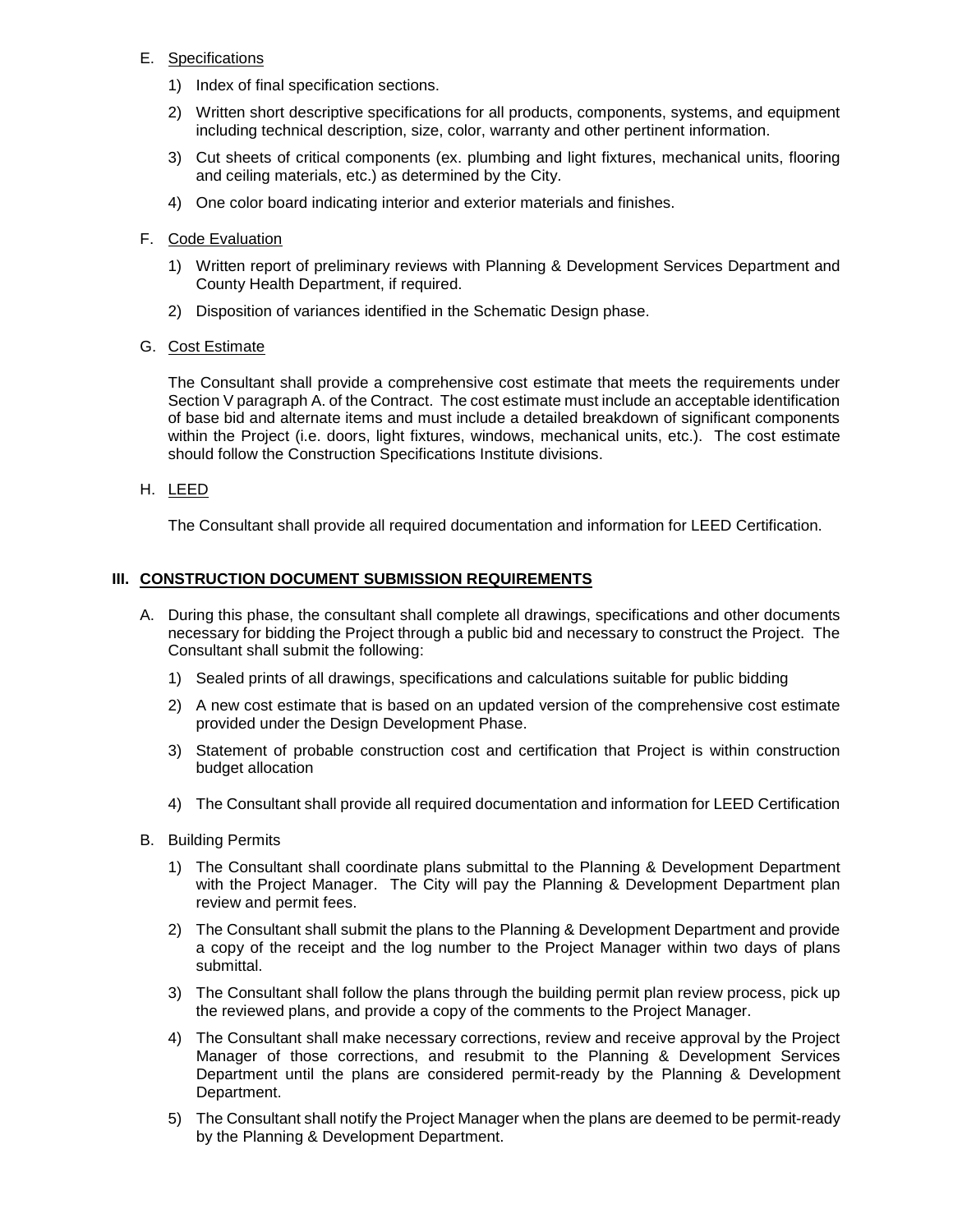#### **IV. BID PHASE**

- A. Submit Small Business Enterprise cost estimate to the Project Manager.
- B. Submit all final design plans including design addenda on electronic media approved by the City.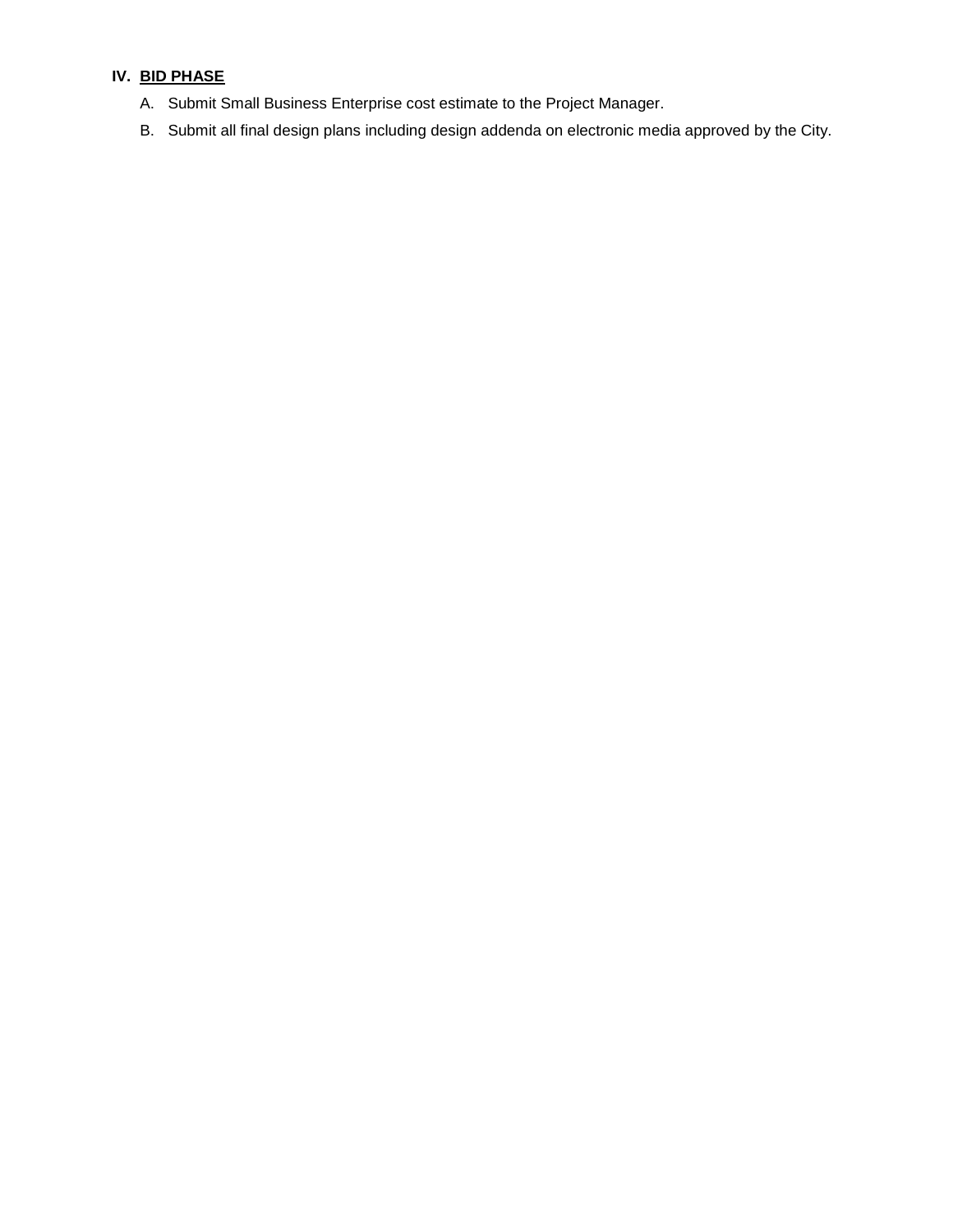# **ATTACHMENT 2**

# **BILLABLE RATES**

### **FIRM HOURLY BILLABLE RATE**

<span id="page-51-0"></span> $\mathbf{r}$